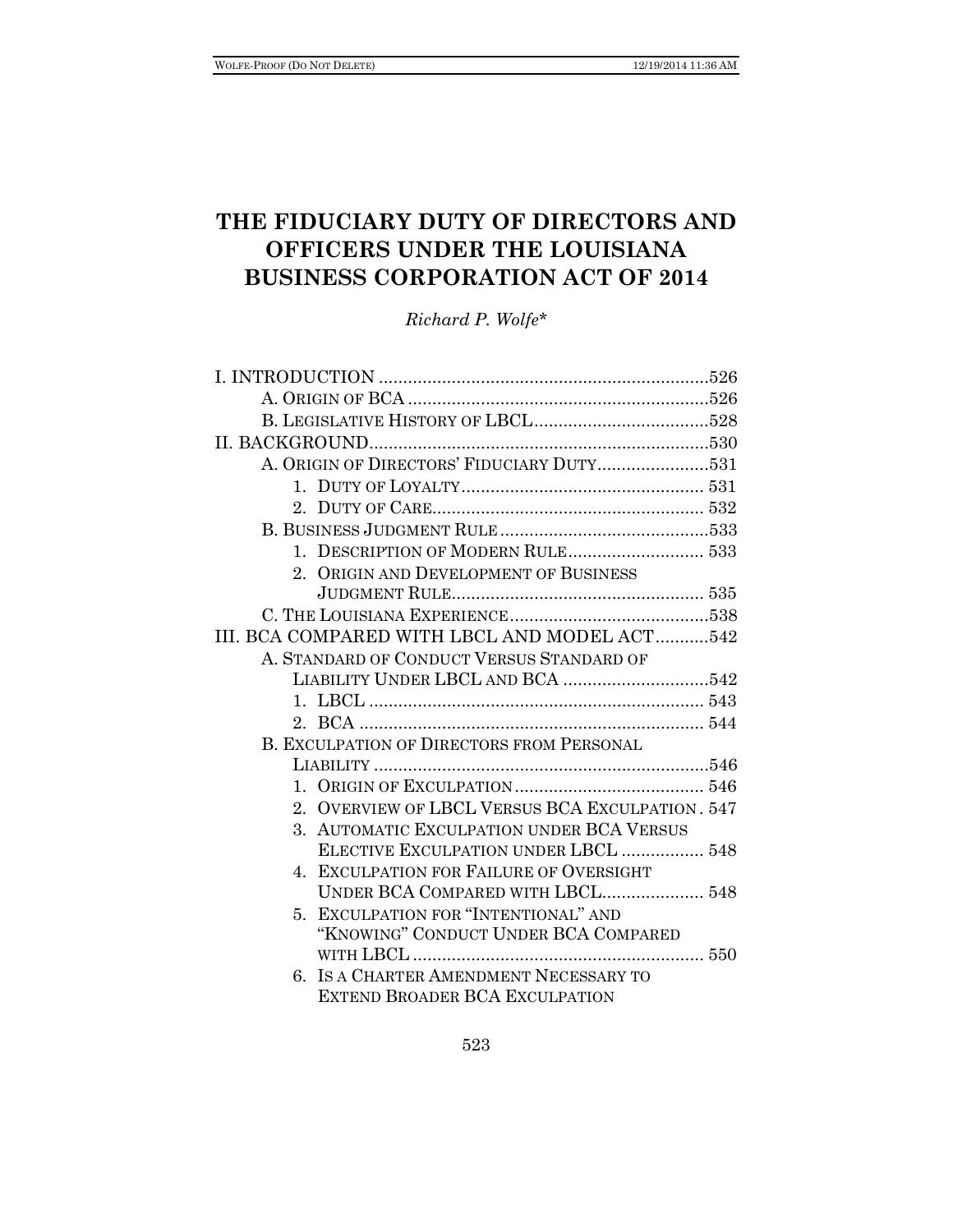| 524 |                | <b>Loyola Law Review</b>                                                                | [Vol. 60] |
|-----|----------------|-----------------------------------------------------------------------------------------|-----------|
|     |                | PROTECTION TO DIRECTORS OF EXISTING                                                     |           |
|     |                | 7. APPLICABILITY OF BCA TO EXISTING ACTS OR<br>OMISSIONS BY DIRECTORS AND OFFICERS  552 |           |
|     |                | C. PREREQUISITES UNDER BCA TO SHAREHOLDER                                               |           |
|     |                | DERIVATIVE PROCEEDING AGAINST ONE OR MORE                                               |           |
|     |                |                                                                                         |           |
|     |                | 1. NATURE OF DERIVATIVE PROCEEDING 553                                                  |           |
|     |                | 2. SHAREHOLDER DEMAND ON CORPORATION PRIOR                                              |           |
|     |                | TO FILING DERIVATIVE SUIT NO LONGER                                                     |           |
|     |                | 3. SHAREHOLDER DEMAND ACCEPTED, REJECTED,                                               |           |
|     |                | OR NOT INVESTIGATED BY CORPORATION WITHIN                                               |           |
|     |                |                                                                                         |           |
|     | a.             |                                                                                         |           |
|     | b.             |                                                                                         |           |
|     |                | (i). Burden of Proof of Proper Rejection 556                                            |           |
|     |                | (ii). Court Determines Corporation Properly                                             |           |
|     |                |                                                                                         |           |
|     |                | (iii). Court Determines Corporation Did Not                                             |           |
|     |                |                                                                                         |           |
|     | $c_{\cdot}$    |                                                                                         |           |
|     |                | 4. DERIVATIVE PROCEEDING FILED BY                                                       |           |
|     |                | <b>SHAREHOLDER BEFORE CORPORATION'S</b>                                                 |           |
|     |                | RESPONSE TO SHAREHOLDER DEMAND 558                                                      |           |
|     | a.             | Shareholder Alleges Irreparable Injury558                                               |           |
|     | $\mathbf{b}$ . | Corporation Does Not Respond to Demand                                                  |           |
|     | 5.             |                                                                                         |           |
|     | a.             |                                                                                         |           |
|     | b.             |                                                                                         |           |
|     |                | D. ADJUDICATING DIRECTOR LIABILITY IN A VIABLE                                          |           |
|     |                | SHAREHOLDER DERIVATIVE PROCEEDING 560                                                   |           |
|     | $1_{\cdot}$    |                                                                                         |           |
|     | a.             | Preliminary Pleading Requirements560                                                    |           |
|     | $\mathbf{b}$ . | When is Plaintiff's Derivative Proceeding                                               |           |
|     |                |                                                                                         |           |
|     | $\mathbf{c}$ . | Summary of Substantive Pleading and Proof                                               |           |
|     |                |                                                                                         |           |
|     | d.             | BCA Formulation of Standard of Care 563                                                 |           |
|     | е.             | Plaintiff's Burden of Proving Harm and                                                  |           |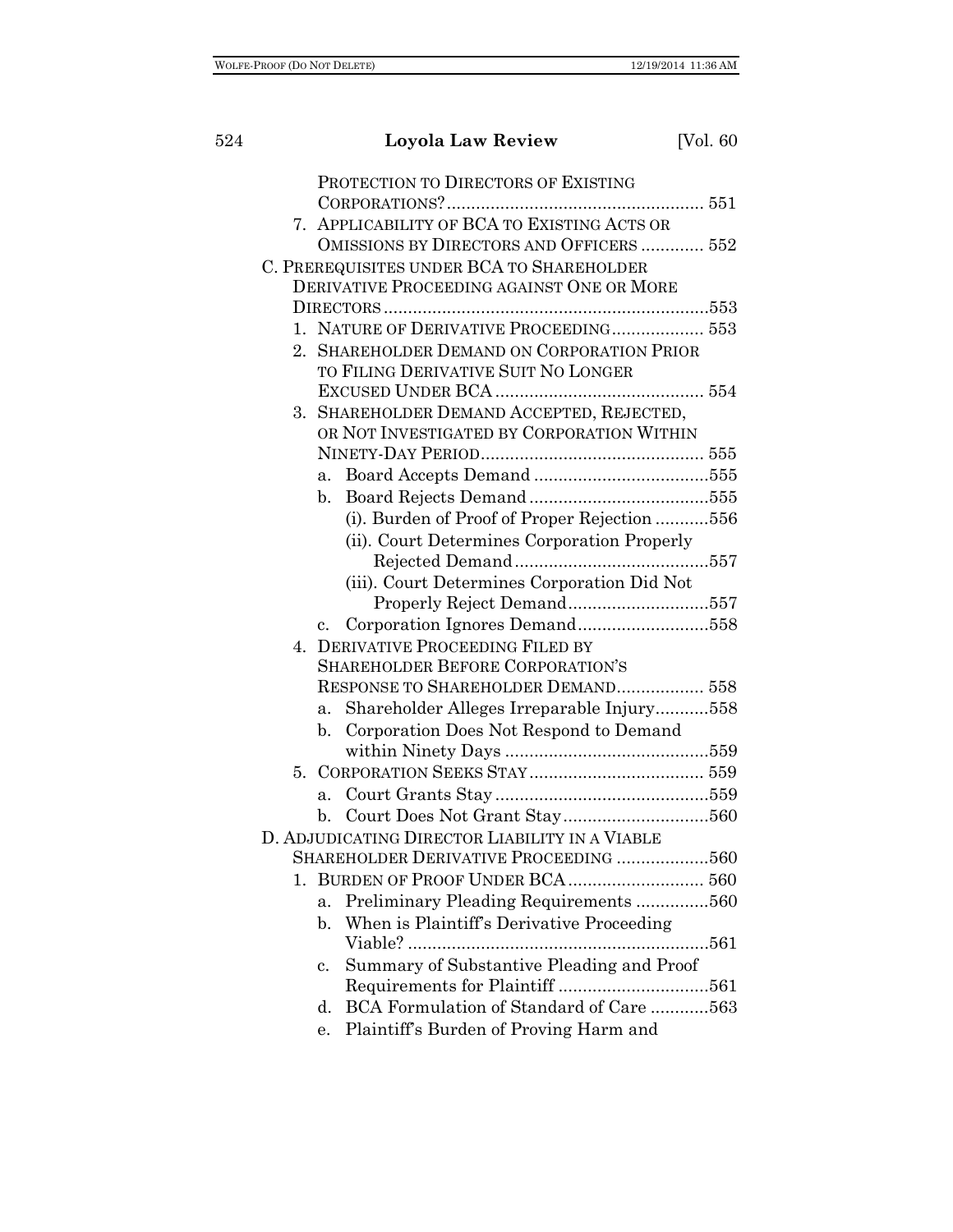| 2014] | La. Business Corporation Act of 2014                          | 525 |
|-------|---------------------------------------------------------------|-----|
|       | Causation Where Damages Are Sought564                         |     |
|       | Burden of Proving Affirmative Defense of<br>f.                |     |
|       |                                                               |     |
|       | Burden of Proving Affirmative Defense That<br>g.              |     |
|       | Challenged Transaction Was Not a                              |     |
|       | "Director's Conflicting Interest Transaction"565              |     |
|       | 2. OVERVIEW OF BCA DUTY OF LOYALTY RULES                      |     |
|       |                                                               |     |
|       | 3. DIRECTOR'S CONFLICTING INTEREST                            |     |
|       | TRANSACTION AND THE SAFE HARBOR  568                          |     |
|       | Defense That Challenged Transaction Was<br>a.                 |     |
|       | Not a "director's conflicting interest"                       |     |
|       |                                                               |     |
|       | b. Defense That the Safe Harbor Protects the                  |     |
|       |                                                               |     |
|       | 4. METHOD AND EFFECT OF ESTABLISHING SAFE                     |     |
|       | HARBOR DEFENSE IN BCA DUTY OF LOYALTY                         |     |
|       |                                                               |     |
|       | E. DIRECTOR LIABILITY FOR UNLAWFUL DISTRIBUTIONS              |     |
|       |                                                               |     |
|       |                                                               |     |
|       |                                                               |     |
|       |                                                               |     |
|       | a. Comparison with LBCL and Model Act575                      |     |
|       | Exculpation and Indemnification for<br>b.                     |     |
|       |                                                               |     |
|       | F. DIRECTOR AND OFFICER INDEMNIFICATION576                    |     |
|       |                                                               |     |
|       | 2. INDEMNIFICATION ADVANTAGES TO DIRECTORS                    |     |
|       | UNDER BCA COMPARED WITH LBCL 578                              |     |
|       | a. Expedited Indemnification for Exculpated                   |     |
|       |                                                               |     |
|       | Availability of Summary Court Proceeding to<br>$\mathbf{b}$ . |     |
|       | Determine Indemnification Rights578                           |     |
|       | Indemnification Bill of Rights579<br>$\mathbf{c}$ .           |     |
|       | Indemnification in Certain Cases Where<br>d.                  |     |
|       |                                                               |     |
|       | 3. INDEMNIFICATION DISADVANTAGES TO                           |     |
|       | DIRECTORS UNDER BCA COMPARED WITH LBCL 581                    |     |
|       | No Indemnification for Derivative Suit<br>a.                  |     |
|       |                                                               |     |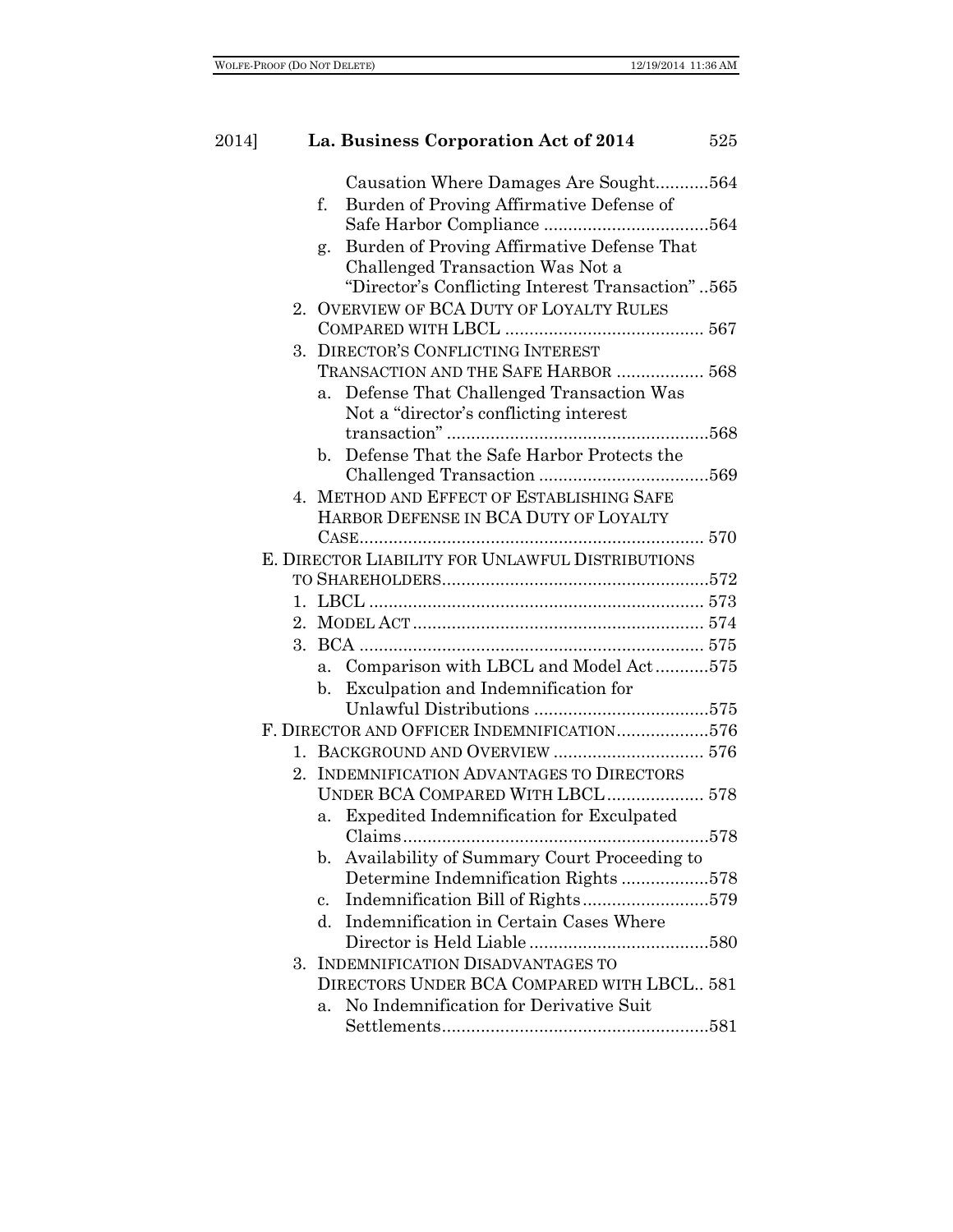| 526 |              | <b>Loyola Law Review</b>                    | [Vol. 60] |
|-----|--------------|---------------------------------------------|-----------|
|     |              | b. No Mandatory Indemnification for Partial |           |
|     |              |                                             |           |
|     | $\mathbf{c}$ | No Indemnification Dehors the BCA 582       |           |
|     |              | d. Advancement Subject to Director's        |           |
|     |              | Affirmation of Belief He Has Met Relevant   |           |
|     |              |                                             |           |
|     |              | 4. INDEMNIFICATION OF OFFICERS AS           |           |
|     |              | DISTINGUISHED FROM DIRECTORS UNDER BCA      |           |
|     |              |                                             |           |
|     |              | a. Directors and Officers Grouped Together  |           |
|     |              | Under LBCL and Delaware Law 583             |           |
|     |              |                                             |           |
|     | $c_{\cdot}$  |                                             |           |
|     | $d_{-}$      | Practical Effect on Officers of BCA         |           |
|     |              |                                             |           |
|     |              |                                             |           |

## **I. INTRODUCTION**

The principal purpose of this article is to assist Louisiana lawyers and judges in gaining familiarity with changes made in existing Louisiana law relating to the fiduciary duty of directors and officers by the Business Corporation Act, recently adopted in Act No. 328 of 2014 (BCA).

## **A. ORIGIN OF BCA**

Representative Foil introduced the BCA into the 2014 Regular Session of the legislature as HB 319 on the recommendation of the Louisiana State Law Institute (LSLI) in response to House Concurrent Resolution No. 146 of the 2008 Regular Session. The legislative resolution requested that the LSLI "study and make recommendations on the revision . . . of the laws of the state relative to corporations" and to include consideration of the adoption of the Model Business Corporation  $Act.<sup>1</sup>$ 

<sup>\*</sup> © 2014 Richard P. Wolfe. A.B. 1959, *magna cum laude*, Princeton University; J.D. 1962, Harvard Law School; M. Civ. L. 1965, Tulane University School of Law. Partner at Jones Walker LLP and member of the Louisiana State Law Institute Corporations Committee, which drafted the Louisiana Business Corporation Act of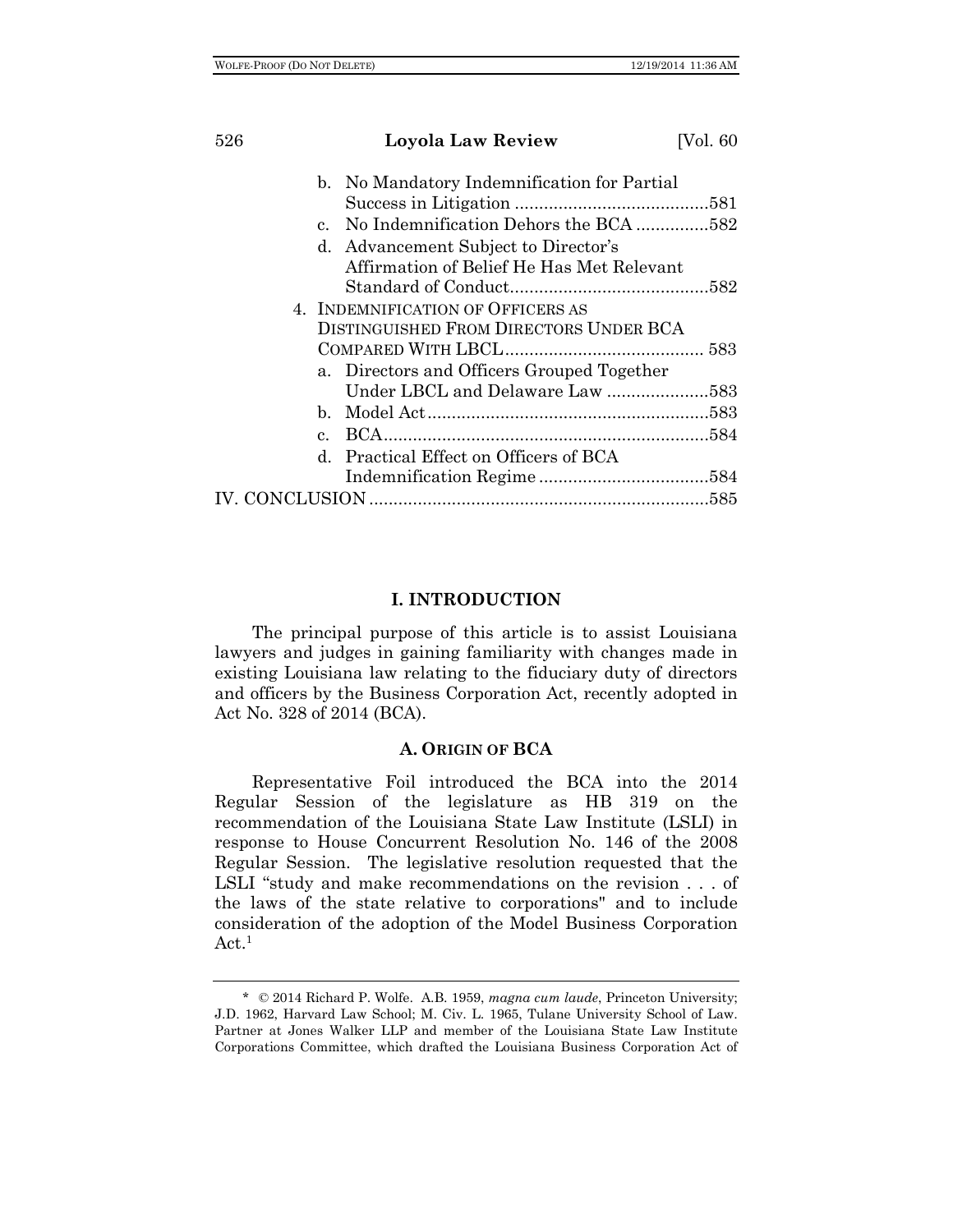The LSLI responded to the legislature's request by appointing a new Corporations Committee (Committee) in 2008 that included lawyers from around the state and representatives of the Secretary of State's office, with Professor Glenn G. Morris of the LSU Law School as reporter. The Committee's mission was either to amend the existing Louisiana Business Corporation Law, R.S. 12:1-178 (LBCL), or draft a new statute to replace it. The Committee opted to draft a new statute based on the Model Business Corporation Act. The version used in drafting the BCA is the Revised Model Business Corporation Act Annotated (2010), as subsequently amended (Model Act).

The Committee on Corporate Laws of the Section of Business Law of the American Bar Association (ABA Committee) drafted, and has continuously updated, the original Model Business Corporation Act, which was first published in 1950. Thirty states have adopted the Model Act in whole or in part.<sup>2</sup> As such it represents a broad national consensus on the most appropriate provisions to be included in a contemporary state business corporation statute (with apologies to Delaware, whose unique body of corporate law and court system have been chosen by a majority of the nation's public companies as their governing regime). Moreover, the body of national case law interpreting the Model Act, as well as the detailed Official Comments that accompany it, is a common resource for lawyers and judges in every state that has adopted it.

The Committee reviewed the Model Act on a line-by-line basis and modified many of its provisions in the BCA to retain certain LBCL rules, conform Model Act language with Louisiana

<sup>2014.</sup> The author's practice at two institutional New Orleans law firms for the past fifty years has focused primarily on corporate and securities law.

<sup>1.</sup> H. Con. Res. 146, 2008 Leg., Reg. Sess. (La. 2008), *available at*  http://www.legis.la.gov/legis/ViewDocument.aspx?d=499238. The BCA was originally introduced into the 2013 Regular Session of the Louisiana Legislature as House Bill No. 408. H.R. 408, 2013 Leg., Reg. Sess. (La. 2013), *available at* http://www.legis.la.g ov/legis/ViewDocument.aspx?d=847384. Although it passed the 2013 House of Representatives unanimously and encountered no opposition in the Senate, it was tabled in the Senate shortly before adjournment in deference to other pressing business.

<sup>2.</sup> Alabama, Arizona, Arkansas, Connecticut, Florida, Georgia, Hawaii, Idaho, Indiana, Iowa, Kentucky, Maine, Massachusetts, Mississippi, Montana, Nebraska, New Hampshire, North Carolina, Oregon, Rhode Island, South Carolina, South Dakota, Tennessee, Utah, Vermont, Virginia, Washington, West Virginia, Wisconsin, and Wyoming.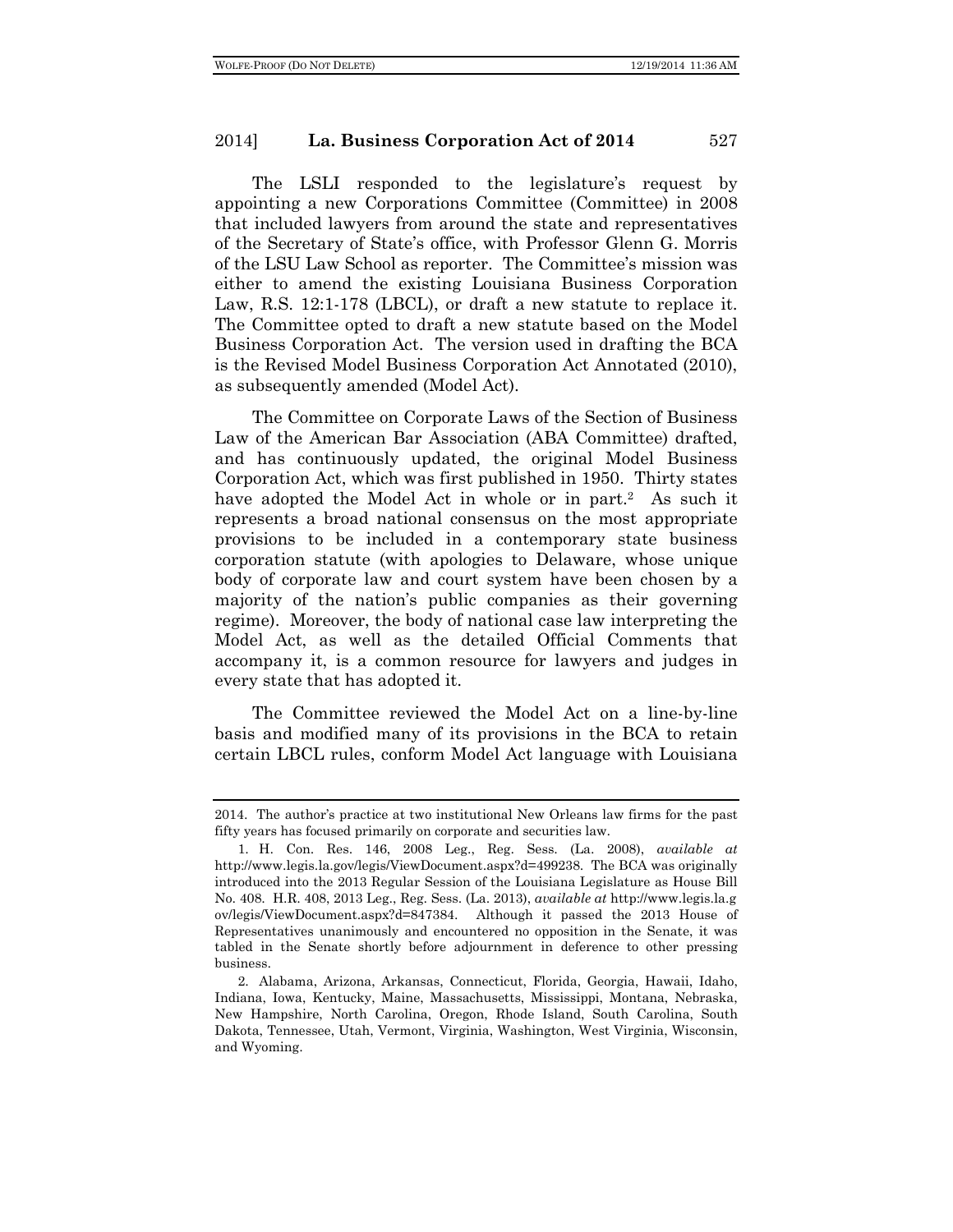terminology and civil procedure, create new Louisiana approaches to certain issues, and include Louisiana revision comments that explain departures from the Model Act and the reasons for them. One of the objectives of this article is to address differences between the BCA and the Model Act, as well as differences between the BCA and the LBCL, insofar as each relates to the fiduciary duty of directors and officers.

## **B. LEGISLATIVE HISTORY OF LBCL**

Because of Louisiana's unique legal heritage, one might suppose the LBCL embodies at least some civilian principles relating to the fiduciary duty of directors and officers that are arguably inconsistent in origin, spirit, or terminology with the Model Act. Nothing could be further from the truth. Louisiana Acts 1968, No. 105 enacted the LBCL. Lawmakers consciously drafted it as reform legislation intended to modernize the corporation law of Louisiana and bring it into harmony with the best-recognized practices around the country. More particularly, a statewide committee of practicing lawyers and public officials drafted the LBCL. The committee worked on the project for five years before the bill that became Act No. 105 was introduced into the Legislature.3

As a basis for its first draft, the 1968 Louisiana revision committee studied the corporation laws of many states, including Delaware, New York, North Carolina, Arkansas, and Texas.<sup>4</sup> The Louisiana committee attempted in its drafting to bring "Louisiana concepts and terminology into greater conformity with that [sic] of other states."5

The 1968 committee asserted that, "The new legislation gives to Louisiana the most modern and forward-looking corporation laws in the United States."6 The committee noted that the LBCL "combines what were considered the best features

5. *Id.*

<sup>3.</sup> *See, e.g.*, Levy v. Billeaud, 443 So. 2d 539, 542 (La. 1983); Eberhard P. Deutsch, *Introduction to 1968 Revision*, *in* 5 WEST'S LOUISIANA STATUTES ANNOTATED: REVISED STATUTES xix (2010).

<sup>4.</sup> *See, e.g.*, PROPOSED REVISION OF THE LOUISIANA CORPORATION LAWS AND RELATED STATUTORY PROVISIONS (ON THE RECOMMENDATION OF THE LOUISIANA STATE BAR ASSOCIATION) vii (1966). While the Louisiana committee was at work, Delaware adopted in 1967 a thoroughly modernized version of its Delaware General Corporation Law, still in effect as since amended (DGCL).

<sup>6.</sup> Deutsch, *supra* note 3, at xix.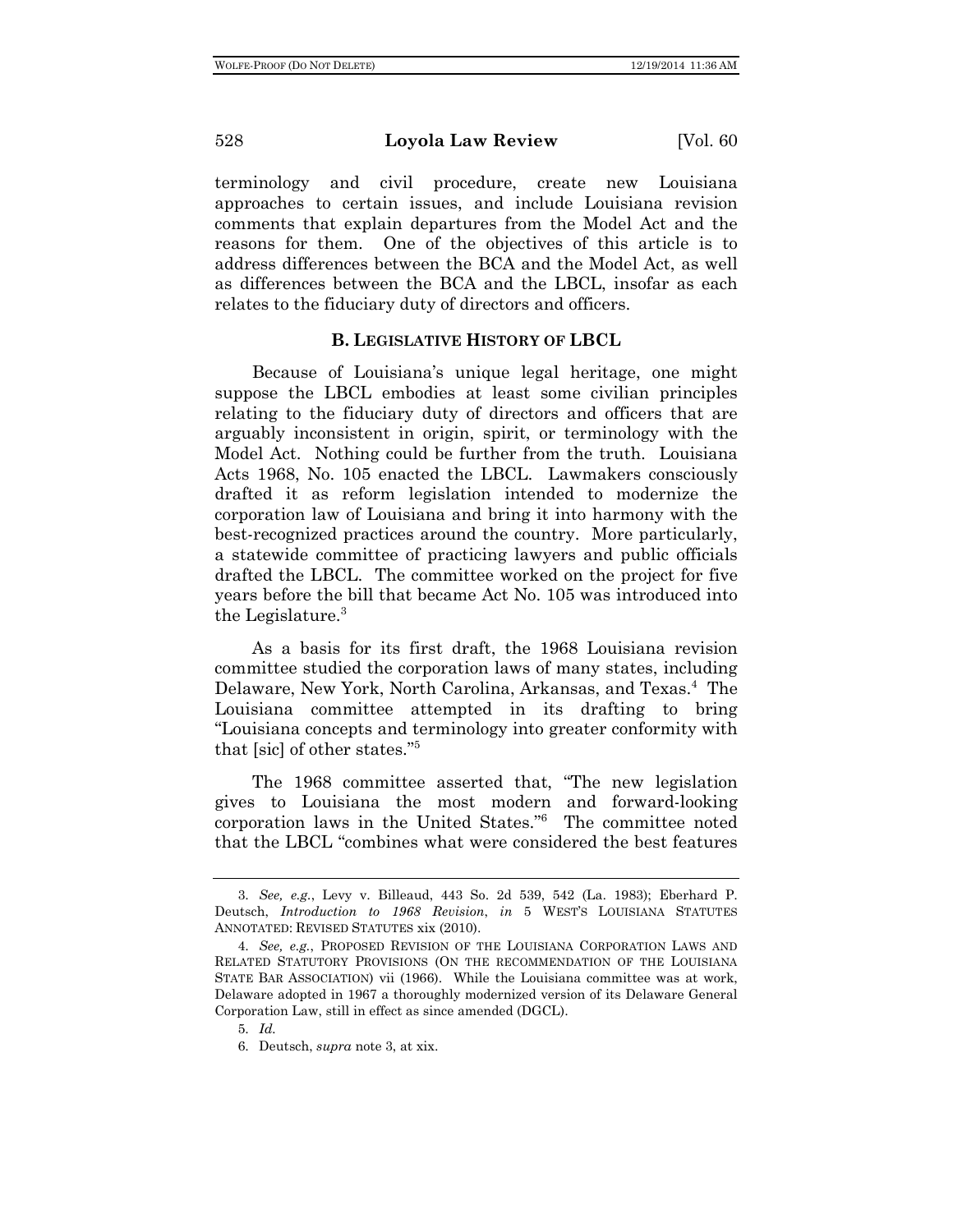of the superseded law [*i.e.*, Louisiana Acts 1928, No. 250 (hereinafter, '1928 Statute')] and of other corporation laws throughout the country."7 The LBCL definitions of stated capital, insolvency, and net assets, as well as its *ultra vires* section, were all taken from the Model Act as it then stood.<sup>8</sup>

The 1928 Statute on which the LBCL was partly based ("the best features of the superseded law") has an intimate relationship with the Model Act as well as with the LBCL. A distinguished committee of the Louisiana Bar Association (as it then was) appointed at its 1927 meeting, working with a similarly distinguished committee of the New Orleans Bar Association, drafted the 1928 statute.<sup>9</sup>

At the time these 1927 committees were appointed, the Commissioners on Uniform State Laws (Commissioners) had just tentatively approved a draft of the then-proposed Uniform Business Corporation Act (UBCA)—ultimately promulgated in 1928. The 1927 Louisiana committees used that draft as the basis for their work.<sup>10</sup> The Louisiana committees "also carefully studied and used the modern corporation acts of other states in connection with their work of phrasing and adapting the uniform act to local law and conditions."11

The draft of the UBCA, approved in August 1927 by the Commissioners, was the most advanced corporation statute in the country.12 Moreover, it is the ancestor of the Model Act as well as the LBCL, by the following path. In 1943, the Commissioners on Uniform State Laws withdrew the 1928 UBCA as a uniform statute and renamed it the Model Business Corporation Act.<sup>13</sup> In 1958, the Commissioners withdrew it altogether.14 Meanwhile, the ABA Committee drew upon the UBCA in drafting its own Model Business Corporation Act, which it published in 1950 and which the committee has since revised on a regular basis.

<sup>7.</sup> Deutsch, *supra* note 3, at xix.

<sup>8.</sup> *See, e.g.*, René H. Himel, Jr., *Major Changes Made by the New Business Corporation Law*, 16 LA. B. J. 123, 126 (1968).

<sup>9.</sup> *See, e.g.*, Charles E. Dunbar & Eugene A. Nabors, *The Louisiana Business Corporations Law*, *in* 5 WEST'S LOUISIANA STATUTES ANNOTATED: REVISED STATUTES xxxi, xxxii (1951).

<sup>10.</sup> *Id.* at xxxiii.

<sup>11.</sup> *Id.*

<sup>12.</sup> *Id.* at xxxiii n.12.

<sup>13.</sup> *See* 1 MODEL BUS. CORP. ACT ANN. xii (2013).

<sup>14.</sup> *Id.*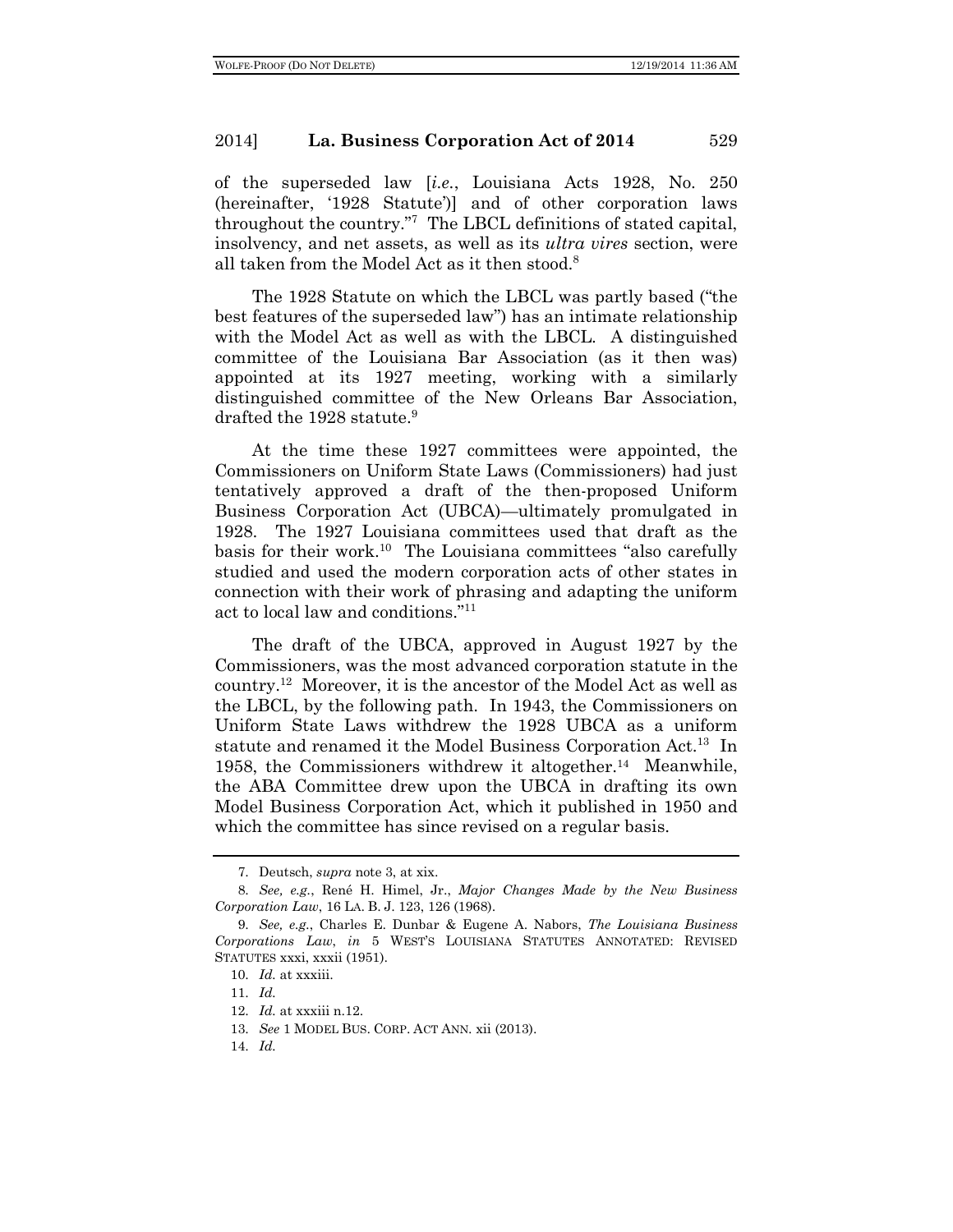As indicated, the origins of the LBCL and the Model Act are inextricably intertwined. Both were originally conceived as systematic reform legislation designed to modernize corporate statute law based on a survey of the best models and ideas available at the time from around the country. The LBCL and the Model Act sections relating to the fiduciary duty of directors and officers thus share a common heritage in which there is no admixture of Louisiana civilian components.

Perhaps the greatest irony of all is that, as we shall see, Louisiana is responsible for originating the American business judgment rule (Business Judgment Rule), widely regarded today as the cornerstone of corporate fiduciary law.15 Far from being a backwater distant from leading eastern centers of commerce, Louisiana was in its earliest days a pioneer of corporate law whose signal contribution remains today a central component of the Model Act provisions governing the fiduciary duty of directors and officers.

#### **II. BACKGROUND**

Justice Oliver Wendell Holmes once famously observed, "Upon this point a page of history is worth a volume of logic."16 The fiduciary duty of corporate directors and officers is a subject to which the justice's observation is particularly relevant.

In the broadest terms, American law governing the fiduciary duty of directors and officers has evolved over the past two centuries from a principles-based system toward a rules-based system. This is chiefly because the origin of this branch of law is found not in statutes but rather in cases decided by the English Court of Chancery. A body of commercial law based entirely upon cases generally lacks predictability, which stimulates interest in codifying the rules.

The Model Act represents the most ambitious American effort so far to replace the fundamental case law principles of a fiduciary's duties of care and loyalty with bright-line rules designed to bring greater precision and predictability to the resolution of issues upon which a substantial part of the nation's commerce depends.

<sup>15.</sup> *See, e.g.*, 1 STEPHEN A. RADIN, THE BUSINESS JUDGMENT RULE: FIDUCIARY DUTIES OF CORPORATE OFFICERS 26 (6th ed. 2009).

<sup>16.</sup> N.Y. Trust Co. v. Eisner, 256 U.S. 345, 349 (1921).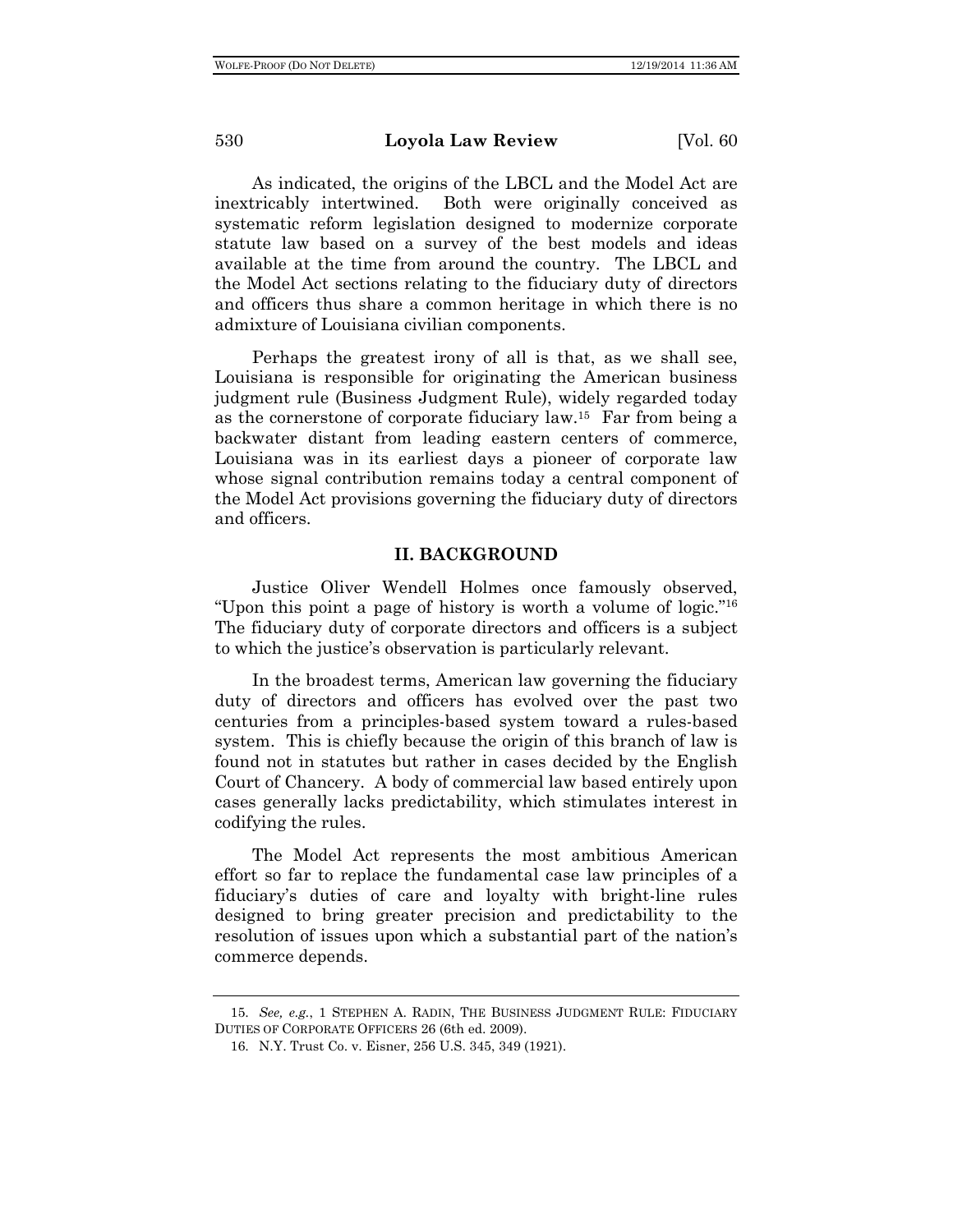#### **A. ORIGIN OF DIRECTORS' FIDUCIARY DUTY**

The fiduciary duty of corporate directors consists of two components—the duty of loyalty and the duty of care.17

#### **1. DUTY OF LOYALTY**

It is perhaps poetic justice that the genesis of the corporate director's fiduciary duty of loyalty lies in the notorious South Sea Company bubble, Europe's first great stock market swindle featuring insider trading, market rumors, leveraged share purchases, and crooked judges, which in 1720 bankrupted wealthy English businessmen, as well as widows and orphans, and sent even judges to jail.<sup>18</sup>

In the wake of the South Sea bubble, which had been aggravated by speculation on the part of trustees, Lord Chancellor King laid down in *Keech v. Sandford*, <sup>19</sup> as a new departure in English law, the rule that a trustee owes a strict and absolute duty of loyalty not to act in a conflict of interest with his beneficiary and, if he violates that duty, any transaction with his beneficiary is voidable at the option of the latter or, alternatively, subject to a constructive trust in favor of the beneficiary. *Keech* is generally considered the original statement in the Anglo-American world of a trustee's duty of fidelity.20

The rule in *Keech*, formulated for trustees, always sat uneasily on corporations because the law charges corporate directors, unlike trustees, with responsibility for managing riskoriented businesses.21 Moreover, corporate shareholders, unlike trust beneficiaries, hold the exclusive power to elect directors annually and to authorize or block at will a merger, liquidation, or sale of substantially all the assets of a corporation.22 Shareholders therefore arguably do not need the same level of protection from faithless fiduciaries as do trust beneficiaries.

<sup>17.</sup> *See, e.g.*, 1 RADIN, *supra* note 15, at 1.

<sup>18.</sup> *See* Joshua Getzler, "*As if." Accountability and Counterfactual Trust*, 91 B.U. L. REV. 973, 982-84 (2011).

<sup>19.</sup> (1726) 25 Eng. Rep. 223 (Ch.) 223-24 (U.K.).

<sup>20.</sup> *See generally* Leonard I. Rotman, *Fiduciary Law's "Holy Grail": Reconciling Theory and Practice in Fiduciary Jurisprudence*, 91 B.U. L. REV. 921, 922, 942-43 (2011); Getzler, *supra* note 18, at 983-84.

<sup>21.</sup> *See*, *e.g.*, 1 RADIN, *supra* note 15, at 796-98.

<sup>22.</sup> *See, e.g.*, Louisiana Business Corporation Law, LA. REV. STAT. ANN. §§ 12:73(A), 12:112(C)(2), 12:121(B), 12:142(A) (2010).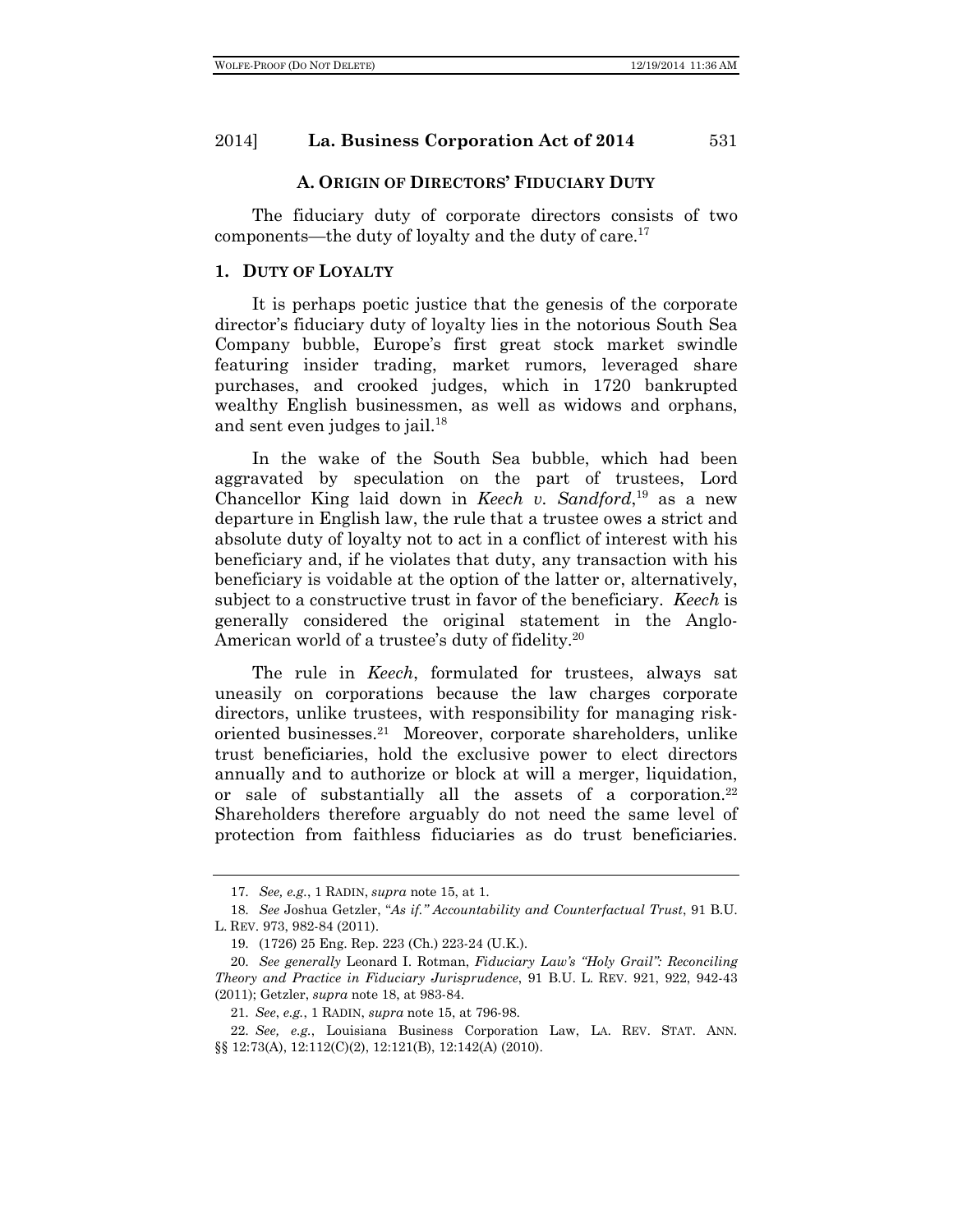And finally, many corporate directors are also major shareholders. Their role as shareholders blurs the principalagent relationship between beneficiaries and trustees, a relationship whose balance wheel is, moreover, set not by the beneficiary but by an independent third party, the settlor.

Because of the inherent division of corporate authority between directors and shareholders, a strict rule that all contracts between a corporation and one of its directors are voidable at the option of the corporation, may cause more mischief than it avoids. And, indeed, courts have struggled ever since *Keech* to apply its rule in a corporate setting.<sup>23</sup> It has long been recognized that many contracts between directors and their corporations are highly beneficial to the latter and deserve the same legal protection accorded corporate contracts with unrelated persons.24

Against this background we will review, in Part III(D) below, how the BCA will apply the director's duty of loyalty to a conflicting interest transaction with his Louisiana corporation.

## **2. DUTY OF CARE**

The second fundamental landmark in the English formulation of the fiduciary duty of directors was Lord Chancellor Hardwicke's decision in *Charitable Corporation v. Sutton*, <sup>25</sup> in which he held a group of directors personally liable in damages for losses suffered by their corporation as a result of their gross negligence. The court stated the rule: "By accepting a trust of this sort, a person is obliged to execute it with fidelity and reasonable diligence."26

A director's duty of "fidelity" as mentioned in *Sutton* had, of course, previously been established in *Keech v. Sandford*. 27 But Lord Chancellor Hardwicke's formulation in *Sutton* of what is now known as the duty of care has been far more troublesome to subsequent courts. The chancellor said that duty called for a director to exercise "reasonable diligence."28 The practical

<sup>23.</sup> *See, e.g.*, 1 RADIN, *supra* note 15, at 796-98.

<sup>24.</sup> *Id.*

<sup>25.</sup> (1742) 2 Atk. 400, 26 Eng. Rep. 642 (Ch.).

<sup>26.</sup> *Id.* at 645.

<sup>27.</sup> Keech v. Sandford, (1726) 25 Eng. Rep. 223 (Ch.) 223-24.

<sup>28.</sup> Charitable Corp. v. Sutton, (1742) 2 Atk. 400, 26 Eng. Rep. 642 (Ch.).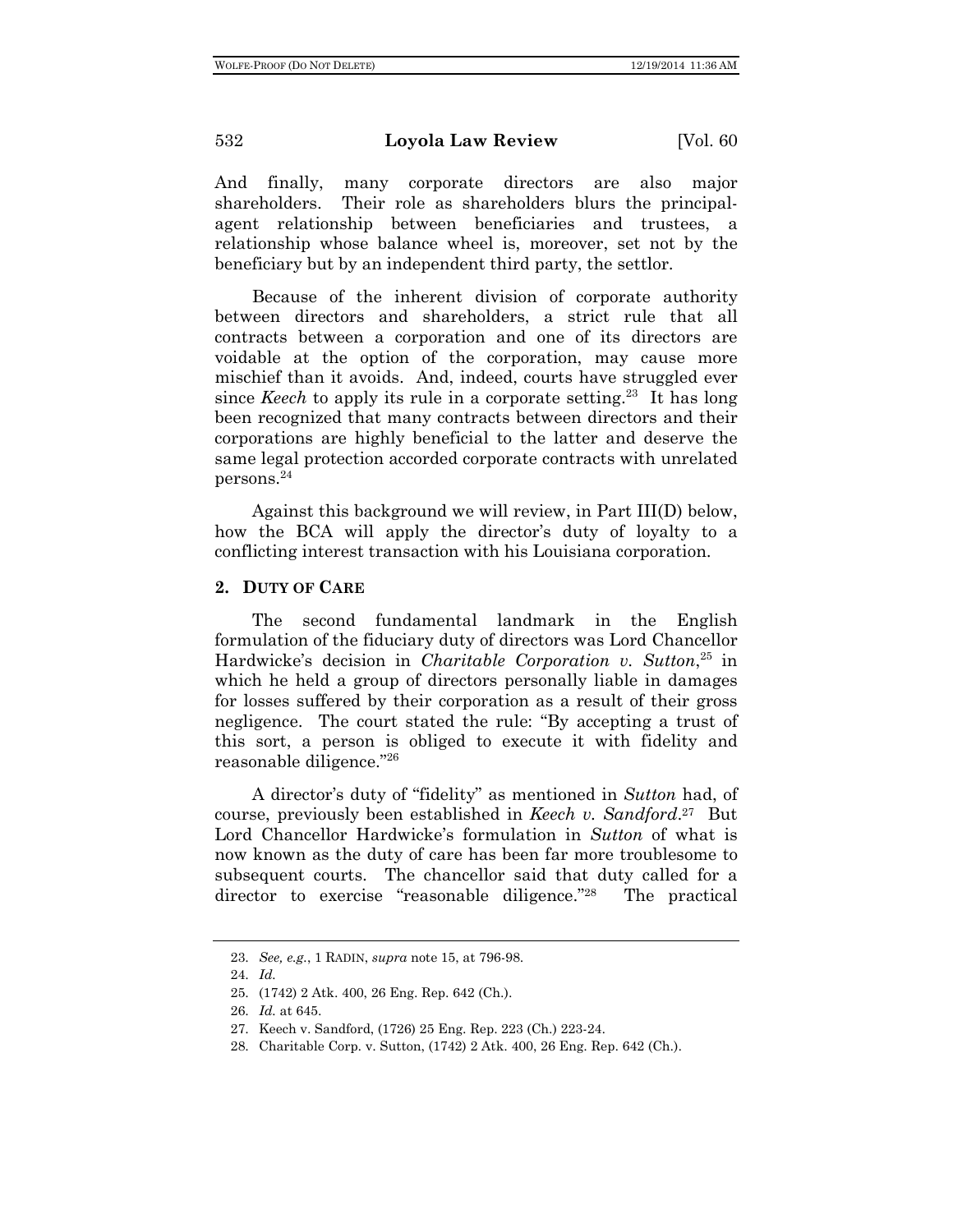question is, how much diligence is it reasonable to expect a director to exercise—the diligence of a surgeon or that of a plumber?

The question is fundamental, because under the *Sutton* formulation a corporate director who underestimates the extent of his duty of "reasonable diligence" is in peril of liability for damages to make good corporate losses attributable to his mistake concerning the extent of his duty.

#### **B. BUSINESS JUDGMENT RULE**

#### **1. DESCRIPTION OF MODERN RULE**

The Business Judgment Rule is a standard of judicial review applied to director conduct when it is drawn into question in a shareholder's derivative suit. The rule takes the form of a rebuttable presumption that, in making an affirmative business decision, directors acted on an informed basis, in good faith, without a conflict of interest, and in the honest belief that the action taken was in the best interests of the corporation.29

The rule operates in practice as follows. In a derivative proceeding against directors for alleged breach of fiduciary duty, a court will not review the merits of an affirmative business decision by the board challenged by the plaintiff that resulted in financial loss to the corporation unless, as a preliminary matter, the plaintiff is able to rebut the presumption created by the Business Judgment Rule in favor of the directors by pleading with particularity facts establishing that, with respect to the challenged decision, the directors: (a) acted under a conflict of interest, (b) did not act on an informed basis, (c) did not act in good faith, or (d) did not act in an honest belief that the action taken was in the best interests of the corporation.30

Importantly, a derivative plaintiff cannot overcome the prodirector presumption of the Business Judgment Rule by pleading only that the directors' challenged business decision resulting in corporate loss was ill-advised, unintelligent, or risky.31 The presumption can be overcome only if the plaintiff alleges facts that, if proven, establish that the *process* by which the directors

<sup>29.</sup> *See, e.g.*, 1 RADIN, *supra* note 15, at 11.

<sup>30.</sup> *See generally id.* at 53-62.

<sup>31.</sup> *See id.* at 44.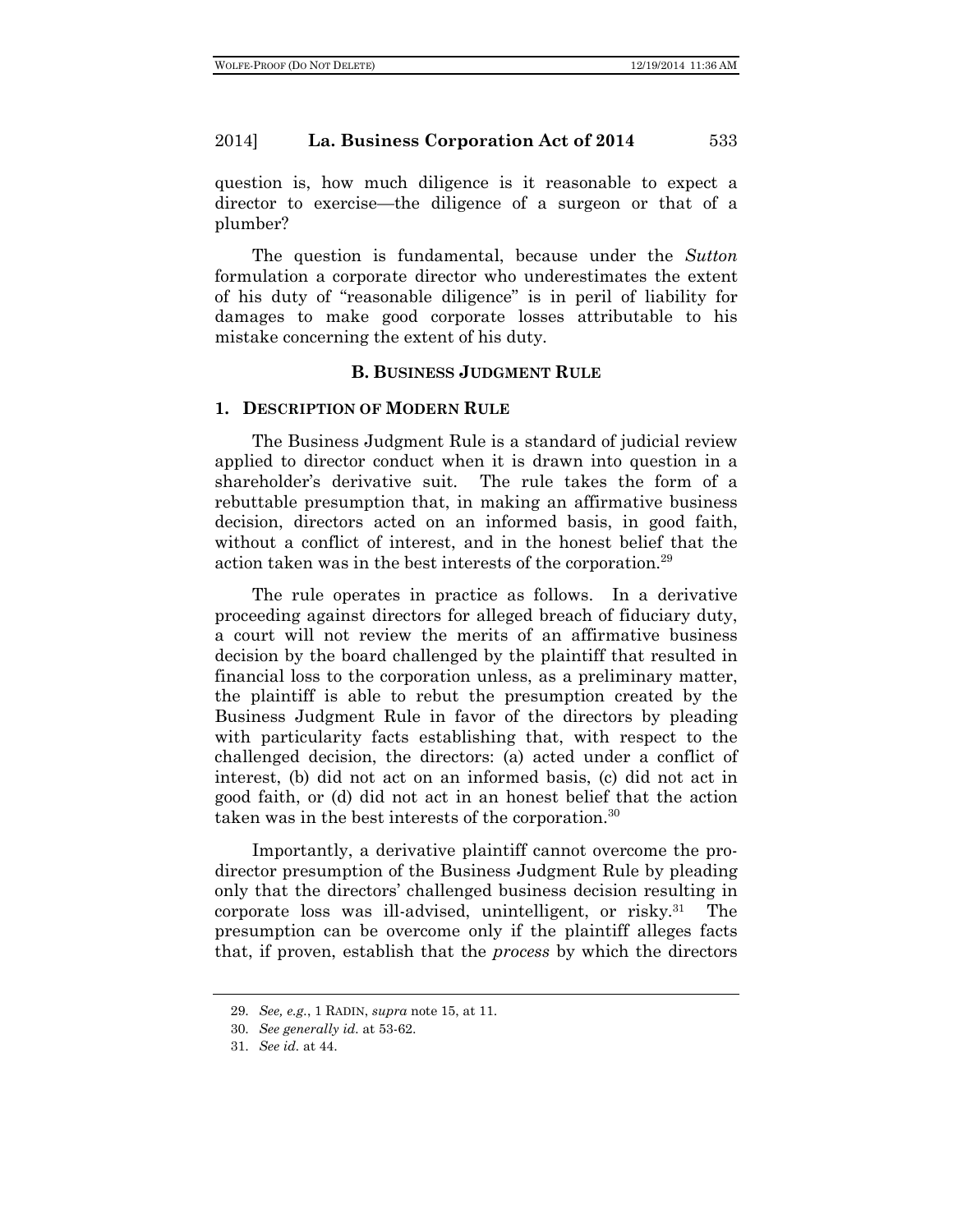reached their decision was flawed in one or more of the four ways described above.32

If, but only if, the facts pled by the plaintiff would be sufficient to rebut the pro-director presumption of the Business Judgment Rule, will a court allow discovery sufficient to establish on motion practice the possibility that, at a trial on the merits, the plaintiff can prove those facts.<sup>33</sup>

If the plaintiff is unable to meet this burden, the rule requires the court to dismiss the case with prejudice, which automatically means the directors cannot be held liable in damages for losses suffered by the corporation as a result of their challenged business decision.34

If, *per contra*, the plaintiff does meet this burden, the court would normally proceed to a trial on the merits. Unless previously resolved on motion practice, the first issue at trial is whether the presumption of the Business Judgment Rule in favor of the directors has been overcome, and on that question the plaintiff has the burden of proof.35 If the plaintiff prevails on that issue, the burden shifts to the defendant directors to prove the entire fairness to the corporation of the challenged transaction.<sup>36</sup>

The Business Judgment Rule does not apply to an omission by directors to act, unless the omission was "the result of a conscious decision not to act." $37$  That is, the Business Judgment Rule does not protect a failure of directors to exercise oversight.

<sup>32.</sup> 1 RADIN, *supra* note 15, at 45, 57.

<sup>33.</sup> The availability of discovery at this stage of a derivative proceeding is not outcome determinative because every corporation statute includes a provision corresponding to LBCL § 103(D) and DGCL § 220, which authorizes a shareholder, subject to modest limitations, to inspect corporate records at any time for the purpose, *inter alia*, of documenting suspected director malfeasance. The Delaware courts have actively encouraged litigants to avail themselves of inspection rights before filing a derivative suit, in order to improve the particularization of allegations of wrongdoing in the petition, thereby reducing the need for expedited discovery at the motion stage in most cases. *See*, *e.g.*, White v. Panic, 783 A.2d 543, 556-57 & n.54 (Del. 2001). BCA § 1-1602(C) preserves the right under existing LBCL § 103(D) of holders of 5% or more of a corporation's stock to inspect any and all corporate records. *See* Louisiana Business Corporation Act, No. 328, § 1-1602 cmts. (a), (d) (May 30, 2014), *available at* http://www.legis.la.gov/Legis/ViewDocument.aspx?d=912 786.

<sup>34.</sup> *See, e.g.*, 1 RADIN, *supra* note 15, at 58-59.

<sup>35.</sup> *Id.* at 62-64.

<sup>36.</sup> *Id.* at 62.

<sup>37.</sup> *Id.* at 87.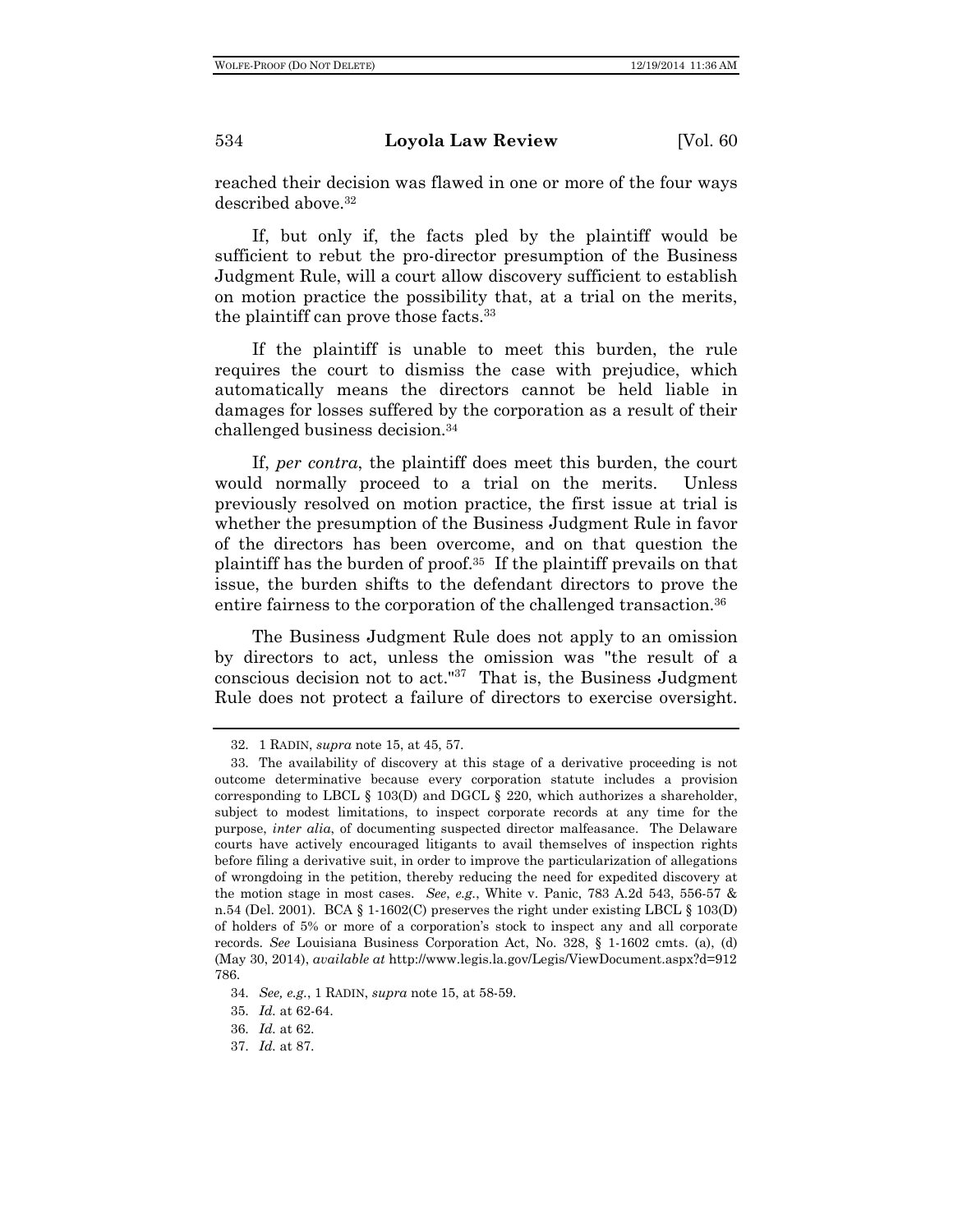It applies only to affirmative business decisions.

#### **2. ORIGIN AND DEVELOPMENT OF BUSINESS JUDGMENT RULE**

In *Charitable Corporation v. Sutton*, cited above, the court held the defendant directors personally liable in damages for corporate losses attributable to their grossly negligent omission to monitor procedures by which the corporation made loans. In the course of his decision the chancellor offered the following dictum:

For it is by no means just in a judge after bad consequences have arisen from such executions of their [the directors] power to say that they foresaw at the time what must necessarily happen; and therefore were guilty of a breach of trust.38

This dictum is generally regarded as the first statement in Anglo-American jurisprudence of the Business Judgment Rule.<sup>39</sup> It is not, however, a statement of the rule as it stands today. Indeed, the *Sutton* decision amounts to little more than a statement of the general proposition that directors cannot be held liable in damages for unforeseen consequences of their business decisions, provided they have not failed in their duty of "reasonable diligence" with respect to the decision in question.<sup>40</sup>

Louisiana has the honor of being the first American state to adopt the Business Judgment Rule, which occurred in *Percy v. Millaudon*. 41 *Percy* was a derivative suit by shareholders of the failed Planters Bank in New Orleans against three of its directors for \$451,000 in damages (over \$10 million today) for permitting the cashier of the bank to discount notes fraudulently without the approval of the directors, as required by the bank's rules. There was no evidence that the defendant directors had knowledge of the fraudulent acts.

The *Percy* court reversed the judgment of the trial court

<sup>38.</sup> Charitable Corp. v. Sutton, (1742) 2 Atk. 400, 405, 26 Eng. Rep. 642, 644 (Ch.).

<sup>39.</sup> *See, e.g.*, 1 RADIN, *supra* note 15, at 26; Mark J. Loewenstein, *Shareholder Derivative Litigation and Corporate Governance*, 24 DEL. J. CORP. L. 1, 1 n.1 (1999).

<sup>40.</sup> Charitable Corporation v. Sutton, (1742) 2 Atk. 400, 406, 26 Eng. Rep. 642, 645 (Ch.).

<sup>41.</sup> 8 Mart. (n.s.) 68, 77-78 (La. 1829); *see, e.g.*, 1 RADIN, *supra* note 15, at 26 (citing *Percy* as the earliest American case on the subject). No less an authority than the United States Supreme Court referred to *Percy* as early as 1891 as "a leading case for more than sixty years." Briggs v. Spaulding, 141 U.S. 132, 147 (1891).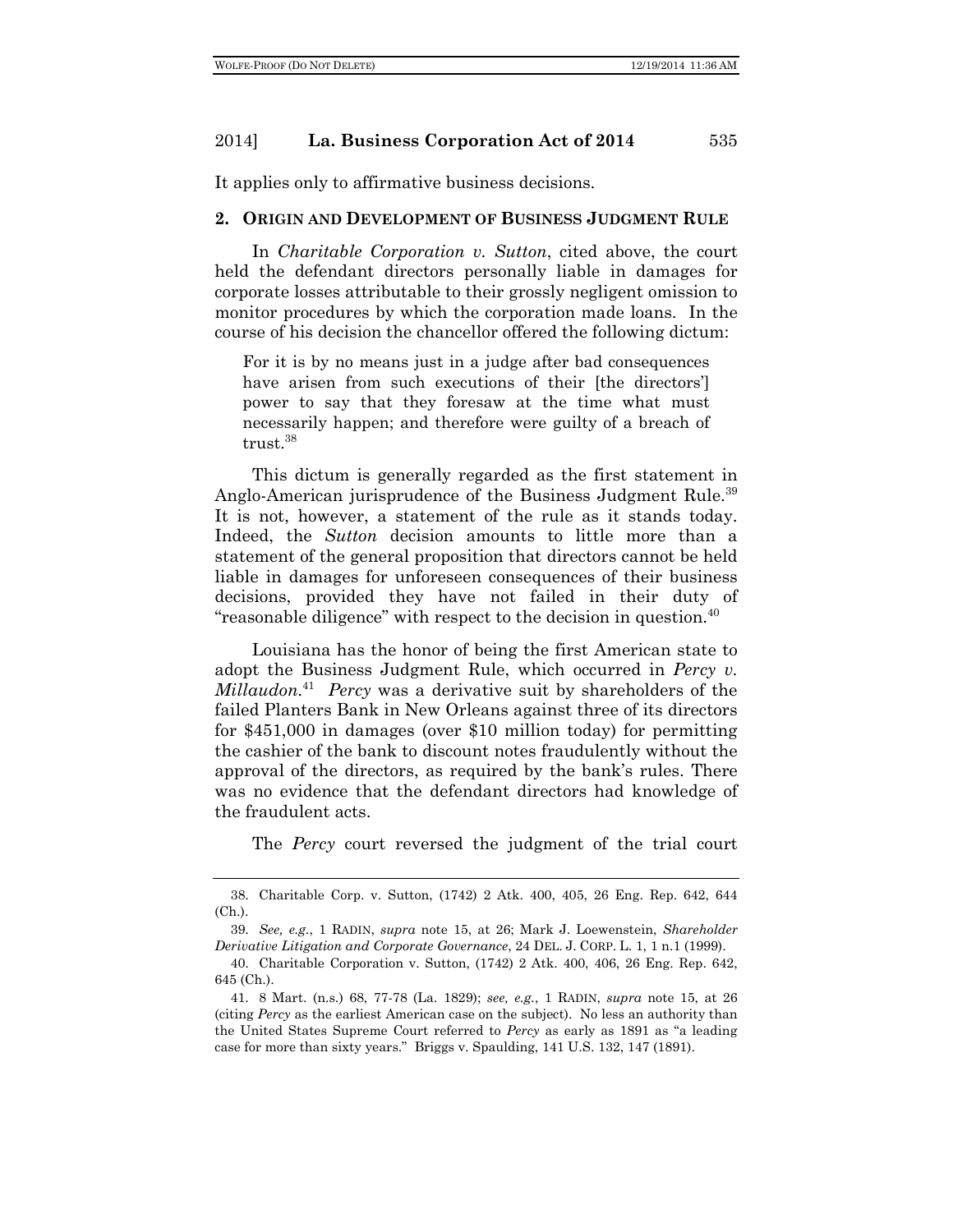against the defendant directors and, after rejecting the contrary authority of the distinguished 18th-century French commentator Pothier, announced the rule of the case as follows:

The only correct mode of ascertaining whether there was fault in an agent, is by enquiring [sic] whether he neglected *the exercise of that diligence and care, which was necessary to a successful discharge of the duty imposed on him*. . . . There are many things which, in their management, require the utmost diligence, and most scrupulous attention . . . . There are others, where the duties imposed are presumed to call for nothing more than ordinary care and attention, and where the exercise of that degree of care suffices.

The directors of banks from the nature of their undertaking, fall within the class last mentioned, while in the discharge of their ordinary duties. . . . If nothing has come to their knowledge, to awaken suspicion of the fidelity of the president and cashier, ordinary attention to the affairs of the institution is sufficient. If they become acquainted with any fact calculated to put *prudent men* on their guard, a degree of care commensurate with the evil to be avoided is required, and a want of that care certainly makes them responsible.

. . . [W]hen the person who is appointed [a director], has the qualifications necessary for the discharge of the *ordinary duties* of the trust imposed, we are of opinion that on the occurrence of difficulties, in the exercise of it, which offer only a choice of measures, *the adoption of a course from which loss ensues cannot make the agent responsible, if the error was one into which a prudent man might have fallen*. . . . The test of responsibility therefore should be, not the certainty of wisdom in others, but the possession of ordinary knowledge; and by shewing [sic] that the error of the agent *is of so gross a kind*, that a man of common sense, and ordinary attention, would not have fallen into it.<sup>42</sup>

The *Percy* decision is sometimes described as the "prudent man" rule because of the standard chosen by the court to articulate the level of "reasonable diligence" required of a director to avoid personal liability for corporate losses resulting from his

<sup>42.</sup> Percy v. Millaudon, 8 Mart. (n.s.) 68, 74-75, 77-78 (La. 1829) (emphasis added).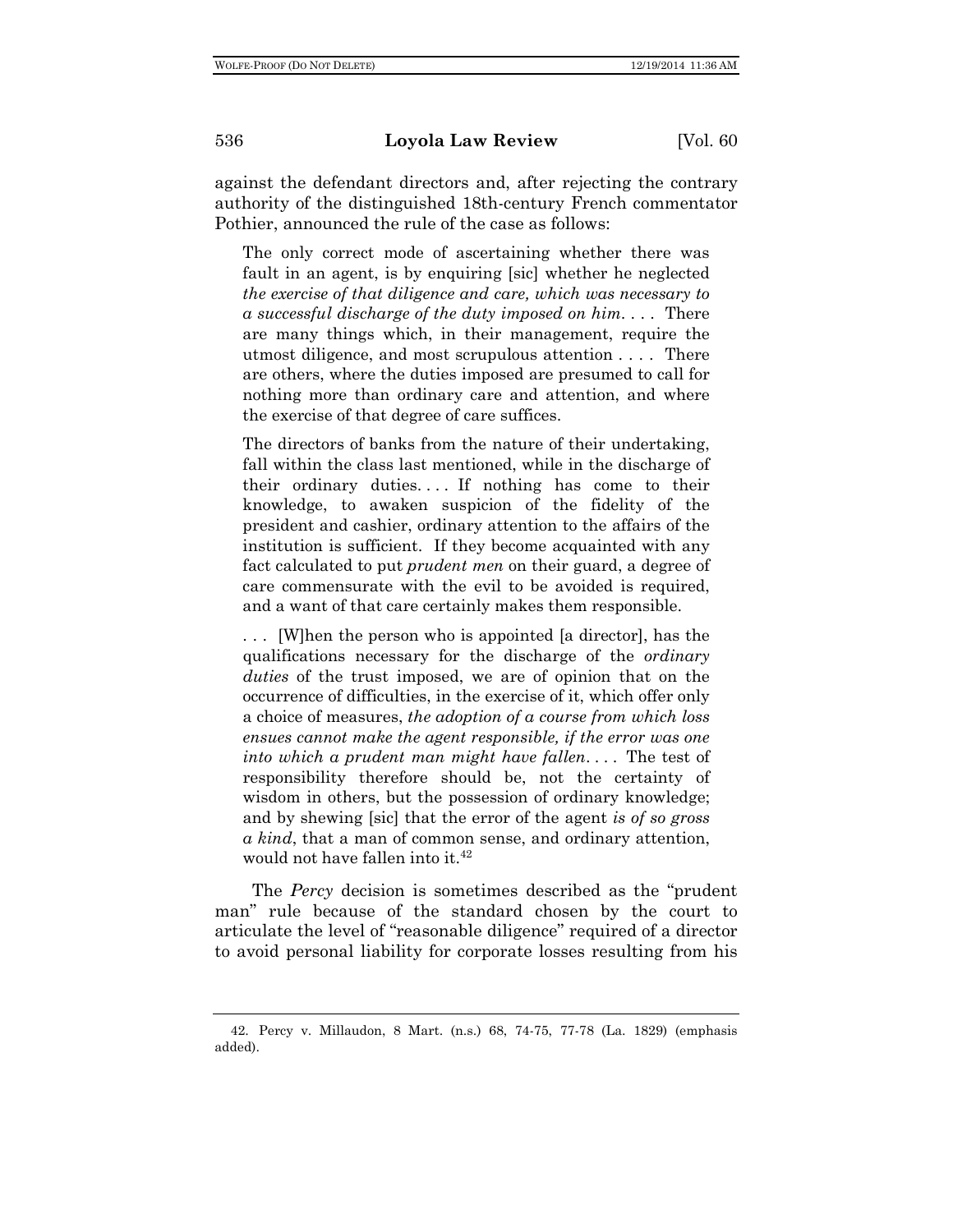business decisions.43

*Percy* represented a substantial advance on *Sutton* by clarifying the minimum diligence sufficient to preclude directorial liability for corporate losses by reason of a breach of the duty of care. That is, the *Percy* court referred to a director's duty of "diligence and care" and defined the standard of liability as a failure to exercise the level of care a "man of common sense, and ordinary attention" would employ in making a "choice of measures" in a difficult situation, expressly rejecting a standard of "the utmost diligence, and most scrupulous attention . . . . "44

On the other hand, the *Percy* case did not offer a judicial procedure for determining, short of a full trial on the merits, whether a directorial decision resulting in corporate losses alleged in a derivative suit to have been caused by the directors' gross negligence was, or was not, culpable under the prudent man standard. That is, how does one balance the shareholders' need for a judicial procedure to redress wrongful acts by faithless or grossly negligent directors with the directors' need for a judicial procedure that enables them to fend off groundless shareholder suits seeking to impose personal liability on them for every corporate loss that results from their business decisions?

Between 1829 and the advent of the Model Act, the answer given to that question is found not in corporate statutes but rather in cases decided by the courts based on the duties of loyalty and care explicated in *Keech*, *Sutton*, and *Percy*. The first general corporation statute anywhere in the United States was not enacted until 1837, several years after the *Percy* decision.45 Moreover, general corporation statutes enacted before 1928 rarely, if ever, addressed the fiduciary duty of directors.

Delaware law relating to the fiduciary duty of directors and derivative shareholder suits to enforce that duty, which governs over half of the Fortune 500 companies, has been developed entirely by the courts. $46$  Indeed, even today there are few provisions in the Delaware General Corporation Law relating to

<sup>43.</sup> Percy v. Millaudon, 8 Mart. (n.s.) 68, 74-75 (La. 1829).

<sup>44.</sup> *Id.* at 74-78.

<sup>45.</sup> *See* David McBride, *General Corporation Laws: History and Economics*, 74 LAW & CONTEMP. PROBS. 1, 3 (2011).

<sup>46.</sup> *See, e.g.*, Randy J. Holland, *Delaware Directors' Fiduciary Duties: The Focus on Loyalty*, 11 U. PA. J. BUS. L. 675, 680-83 (2009).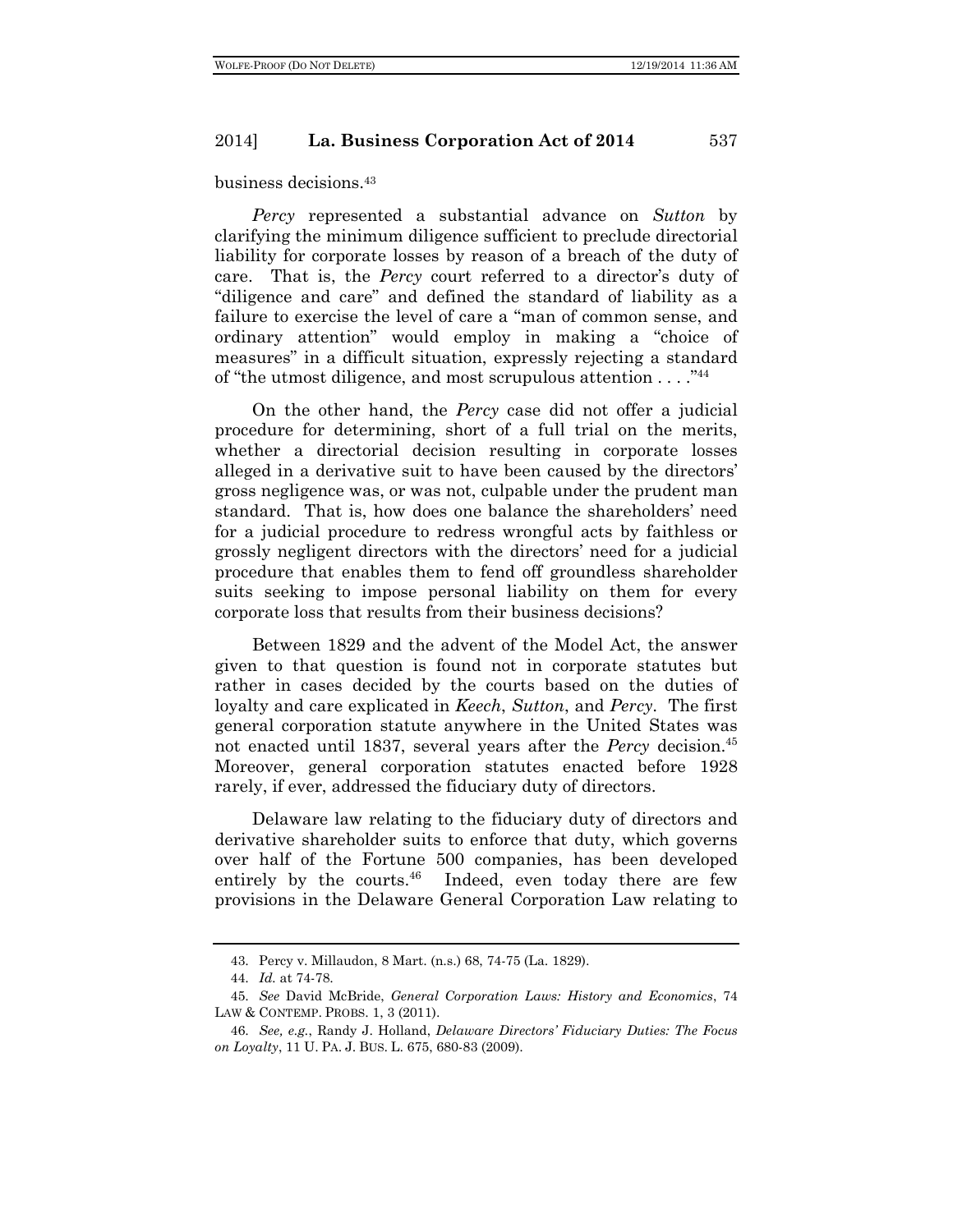the fiduciary duty of directors, and those few are confined chiefly to elective provisions relating to exculpation, renunciation of corporate opportunity, ratification of interested director transactions, and indemnification.

The requirement that a shareholder must make written demand on a corporation to take action against one of its directors before filing a derivative suit, the circumstances under which such a demand may be excused because a majority of the directors are implicated in the alleged wrongdoing specified in the demand, the appointment of special litigation committees to evaluate a shareholder demand, and the various burdens of proof in derivative litigation, were all developed by courts on a case-bycase basis as occasion arose.

#### **C. THE LOUISIANA EXPERIENCE**

*Percy v. Millaudon* has been cited by the Louisiana Supreme Court only twice since 1844 and has therefore not played a significant role in the subsequent development of Louisiana law relating to the duty of care. $47$  The author is not aware, however, of any reported Louisiana decision prior to 1928 questioning *Percy*'s prudent man rule or its gross negligence standard for determining the personal liability in damages of directors for corporate losses resulting from their business decisions.

With respect to derivative shareholder claims generally, the Louisiana Supreme Court stated as early as 1902 that absent willful abuse of directorial discretion, bad faith, or breach of a known duty, the management of a corporation rests with its directors and not with individual shareholders.48 The *Watkins* court overruled the corporation's exceptions to a derivative suit, however, on the ground that the petition stated a cause of action for such a level of gross mismanagement, waste, misuse, and misapplication of the property of the corporation as to constitute a fraud in law. The court was at pains, nevertheless, to make clear that:

The reluctance of courts to interfere at the instance of a stockholder, or of a minority of the stockholders, with the affairs of a private corporation, is very pronounced; but their

<sup>47.</sup> Allen v. Cochran, 107 So. 292, 293 (La. 1926); Orlando v. Nix, 129 So. 810, 811 (La. 1930).

<sup>48.</sup> Watkins v. N. Am. Land & Timber Co., 31 So. 683, 686-87 (La. 1902).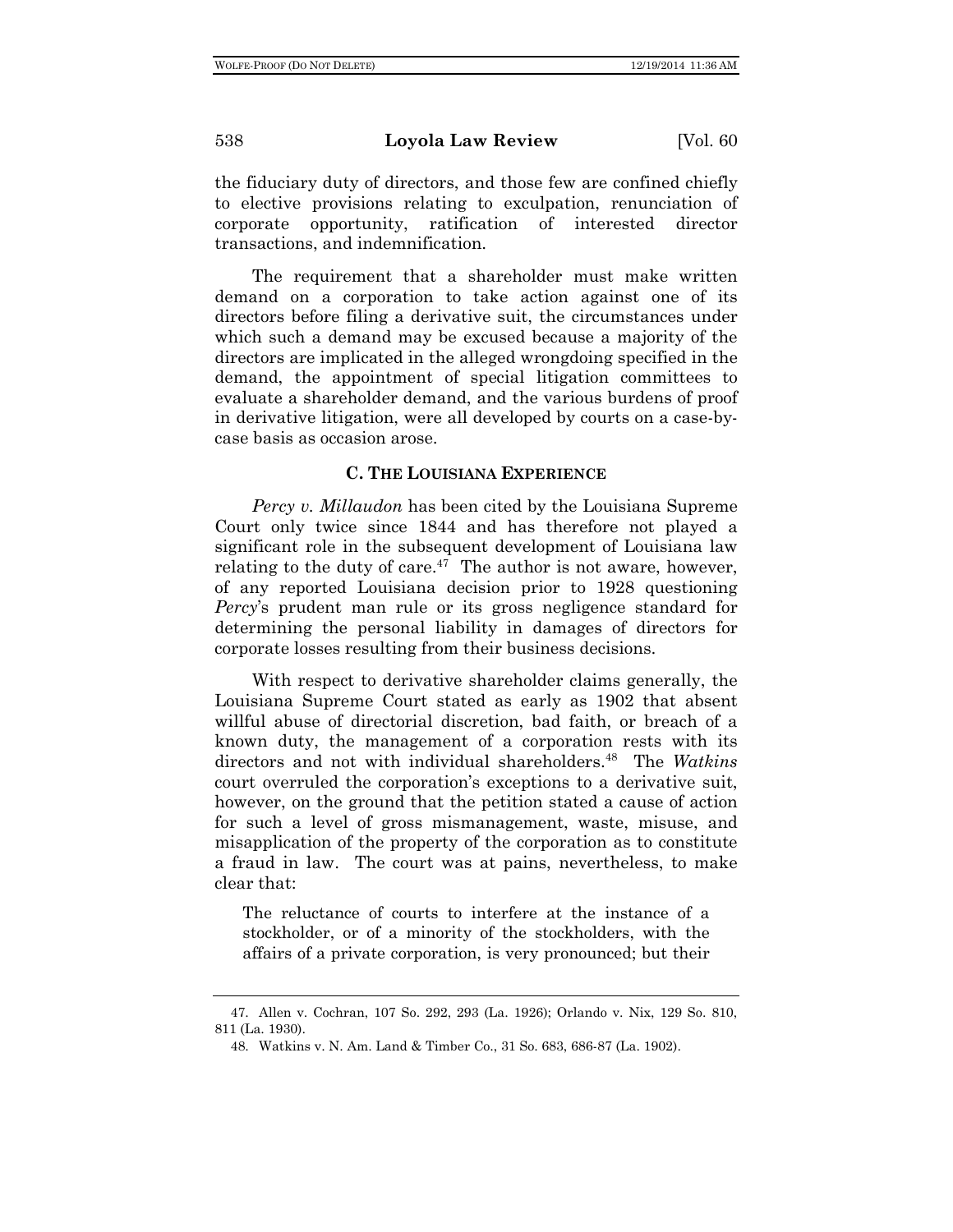right and their duty so to interfere in proper case is indubitable, and the question recurring in every case is whether the particular case is a proper one for interference.<sup>49</sup>

Somewhat later, in *Levert v. Shirley Planting Co.*, the supreme court held that a derivative suit cannot be maintained by a shareholder on behalf of a corporation against *a third person* unless the plaintiff shareholder has first made a demand on the board to take appropriate action.<sup>50</sup> Dicta in the 1926 decision in *Orlando v. Nix* reiterated the necessity of prior demand on the board as an indispensable condition to a shareholder's right to maintain a derivative suit against the corporation's *directors and officers* for breach of their fiduciary duty to the corporation.<sup>51</sup>

The corporation statute in effect in Louisiana before 1928 was Act 267 of 1914.52 In common with most such statutes of its era, it contained no provision that addressed the fiduciary duty of directors. Indeed, the Model Act did not include such a provision until 1974.53 The 1927 draft of the UBCA, however, did contain a provision (§ 33), which was carried over almost *verbatim* as § 36 of the 1928 Statute, reading as follows:

Officers and directors shall be deemed to stand in a fiduciary relation to the corporation, and shall discharge the duties of their respective positions in good faith, and with that diligence, care, judgment and skill which ordinarily prudent men would exercise under similar circumstances in like positions.54

The UBCA draftsmen noted they included this section because of "a conflict . . . in the decisions as to whether directors should use that degree of care that the ordinarily prudent man would use in his own business . . . or that amount of care which an ordinarily prudent director would use."55 In either case, this standard echoes the rule in *Percy v. Millaudon* that "the adoption

<sup>49.</sup> Watkins v. N. Am. Land & Timber Co., 31 So. 683, 686 (La. 1902).

<sup>50.</sup> 66 So. 301, 302 (La. 1914).

<sup>51.</sup> Orlando v. Nix, 129 So. 810, 811 (La. 1930).

<sup>52.</sup> Act of July 9, 1914, No. 267, 1914 La. Acts 521; s*ee, e.g.*, Dunbar & Nabors, *supra* note 9, at xxxii.

<sup>53.</sup> *See* 7 GLENN MORRIS & WENDELL HOLMES, LOUISIANA CIVIL LAW TREATISE: BUSINESS ORGANIZATIONS § 22.02, at 548 n.2 (1999).

<sup>54.</sup> Act of July 18, 1928, No. 250, § 36, 1928 La. Acts 409, 436.

<sup>55.</sup> 9 GEORGE GLEASON BOGERT, UNIFORM LAWS ANNOTATED § 33, at 127-28 (Harry Noyes Greene ed., 1942).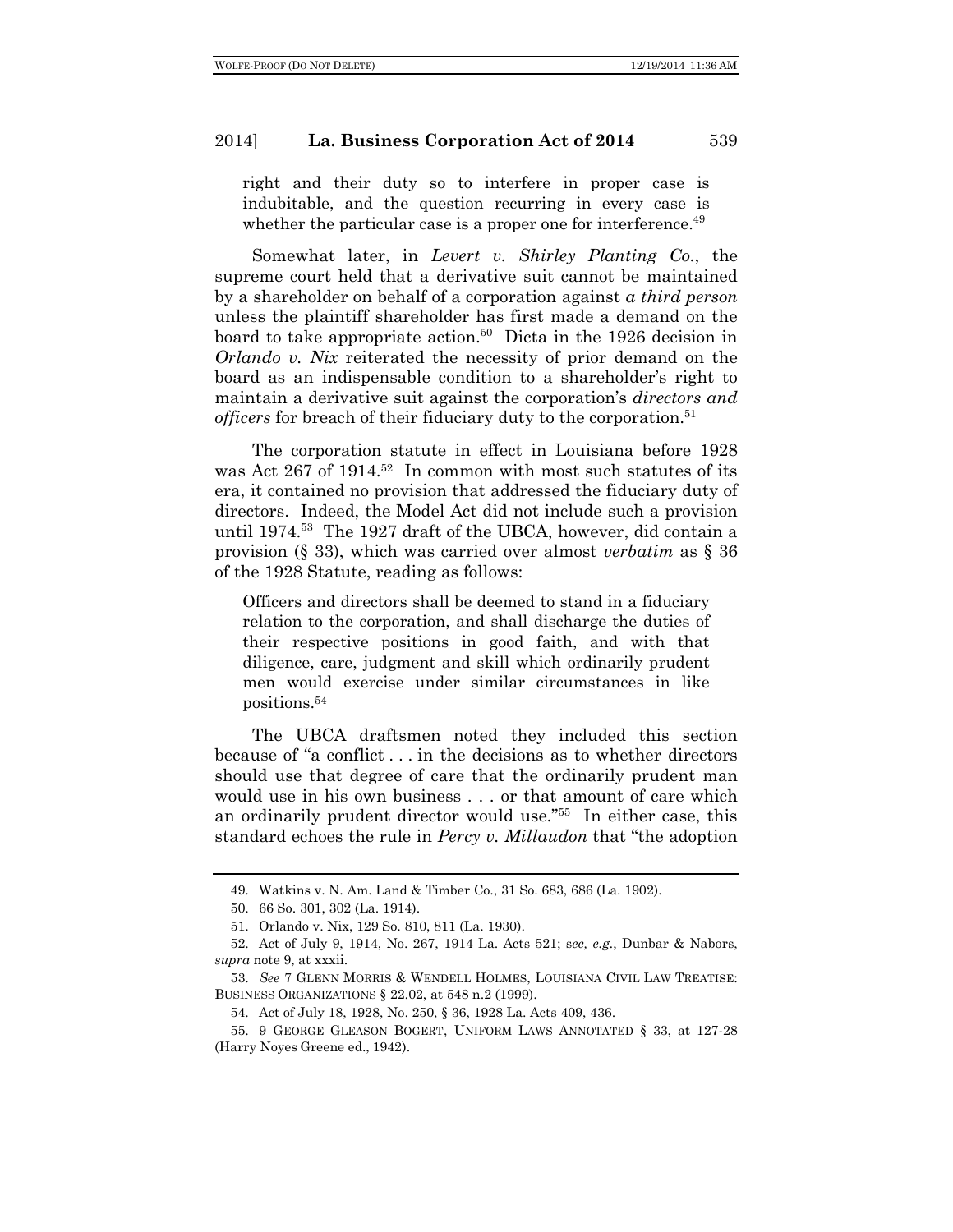of a course from which loss ensues cannot make the agent responsible, if the error was one into which a prudent man might have fallen."56

The 1968 draftsmen carried over § 36 of the 1928 Statute, quoted above, *verbatim* into the LBCL as § 91, except for a slight rewording to say officers and directors stood in a fiduciary relation not only to the corporation but also to "its shareholders."57

Neither § 36 of the 1928 Statute nor the 1968 version of LBCL  $\S 91$  expressly stated that the standard of care required of a director to avoid personal liability for a breach of duty was gross negligence. However, cases decided under those statutes applied gross negligence as the standard of liability.58

In practice, few American cases before 1985 imposed personal liability in damages on directors for a breach of their duty of care, regardless of the legal standard applied by the court.59 Against that background, the Delaware Supreme Court's decision in *Smith v. Van Gorkom*, <sup>60</sup> struck the corporate world like a thunderbolt. The court held a blue-ribbon board of unconflicted directors personally liable in damages for breach of their duty of care in voting to sell their public company for a price representing a premium over the current market without first engaging in a sufficiently deliberative process.<sup>61</sup>

The fallout from *Van Gorkom*, discussed in greater detail in Part III(B)(1) below, led to Louisiana's enactment of R.S. 12:24(C)(4) in 1987, authorizing corporations to amend their articles of incorporation to relieve the directors of personal liability in damages for any breach of their duty of care.<sup>62</sup> Although R.S. 12:24(C)(4) was not self-executing, every Louisiana corporation was free after 1987 to eliminate by charter amendment all potential directorial liability in damages for any breach of the duty of care, whether determined under a gross

59. *See, e.g.*, 7 MORRIS & HOLMES, *supra* note 53, § 22.02, at 549.

<sup>56.</sup> Percy v. Millaudon, 8 Mart. (n.s.) 68, 77-78 (La. 1829).

<sup>57.</sup> Louisiana Business Corporation Law, LA. REV. STAT. ANN. § 12:91(A) (2010).

<sup>58.</sup> *See, e.g.*, La. World Exposition v. Fed. Ins. Co., 864 F.2d 1147, 1152 (5th Cir. 1989); Pool v. Pool, 16 So. 2d 132, 135 (La. Ct. App. 1943).

<sup>60.</sup> 488 A.2d 858 (Del. 1985).

<sup>61.</sup> *Id.* at 874-81, 893.

<sup>62.</sup> Act of July 3, 1987, No. 261, § 24, 1987 La. Acts 674, 674-75.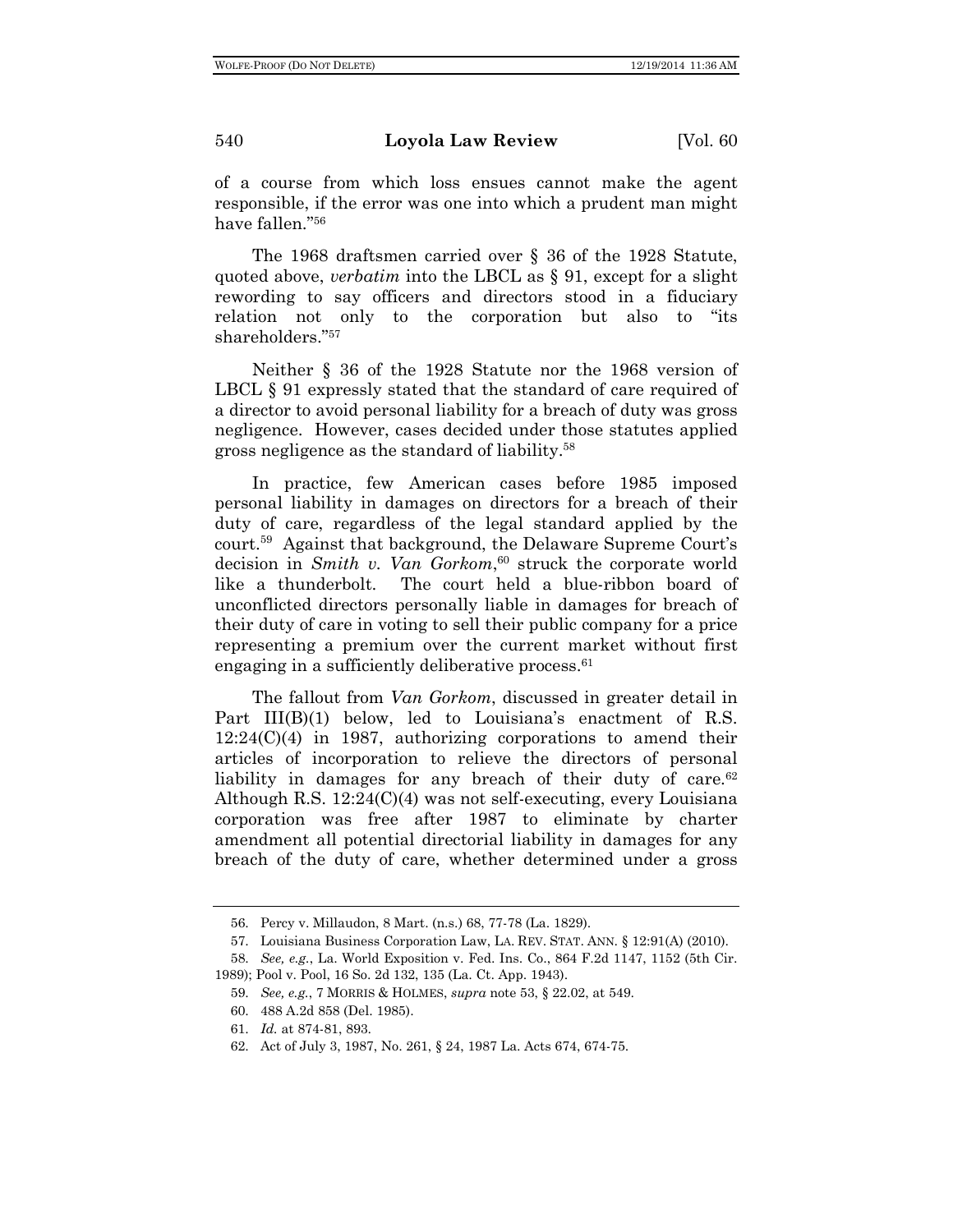negligence or a simple negligence standard.

Louisiana's version of *Van Gorkom* came in the notorious decision of the first circuit in *Theriot v. Bourg*, in which the court of appeals affirmed a trial court judgment for over \$5 million in damages against directors of a close corporation for corporate losses resulting from a breach of their duty of care, holding that the applicable standard of liability was simple, rather than gross, negligence.63 The tragedy of this decision is that if the family company involved had simply amended its charter in 1987, as permitted by R.S. 12:24(C)(4), to eliminate personal directorial liability for breach of the duty of care, the court would have dismissed the derivative claim in *Theriot*.

Ignoring 168 years of Louisiana precedent beginning with *Percy v. Millaudon* (directorial liability can result only where "the error . . . is of so gross a kind, that a man of common sense, and ordinary attention, would not have fallen into it"), the *Theriot* court held:

The appellants assert that this language [from *Pool v. Pool*] mandates the use of a gross negligence standard. We disagree....

[W]e have thoroughly searched the jurisprudence for Louisiana cases which require gross negligence under LSA-R.S. 12:91 and found none. The appellants have referred us to no such Louisiana cases.<sup>64</sup>

The *Theriot* decision shocked the Louisiana corporate bar.<sup>65</sup> The legislature reacted promptly, overruling *Theriot* by name in Act No. 1253 of 1999. $66$  That statute amended R.S. 12:91(A) to provide that "a director . . . shall not be held personally liable to the corporation. . . for monetary damages unless the director. . . acted in a grossly negligent manner"; gross negligence was defined for good measure in R.S. 12:91(B) to mean "a reckless disregard of or a carelessness amounting to indifference to the best interests of the corporation . . . ."67

<sup>63.</sup> 96-0466, p. 9-11 (La. App. 1 Cir. 2/14/97); 691 So. 2d 213, 221-22.

<sup>64.</sup> *Id.* at 222.

<sup>65.</sup> *See* Thomas M. McEachin, Note, Theriot v. Bourg*: The Demise of the Business Judgment Rule in Louisiana?*, 59 LA. L. REV. 375 (1998).

<sup>66.</sup> Act of July 12, 1999, No. 1253, 1999 La. Acts 3301.

<sup>67.</sup> Louisiana Business Corporation Law, LA. REV. STAT. ANN. § 12:91 (2010).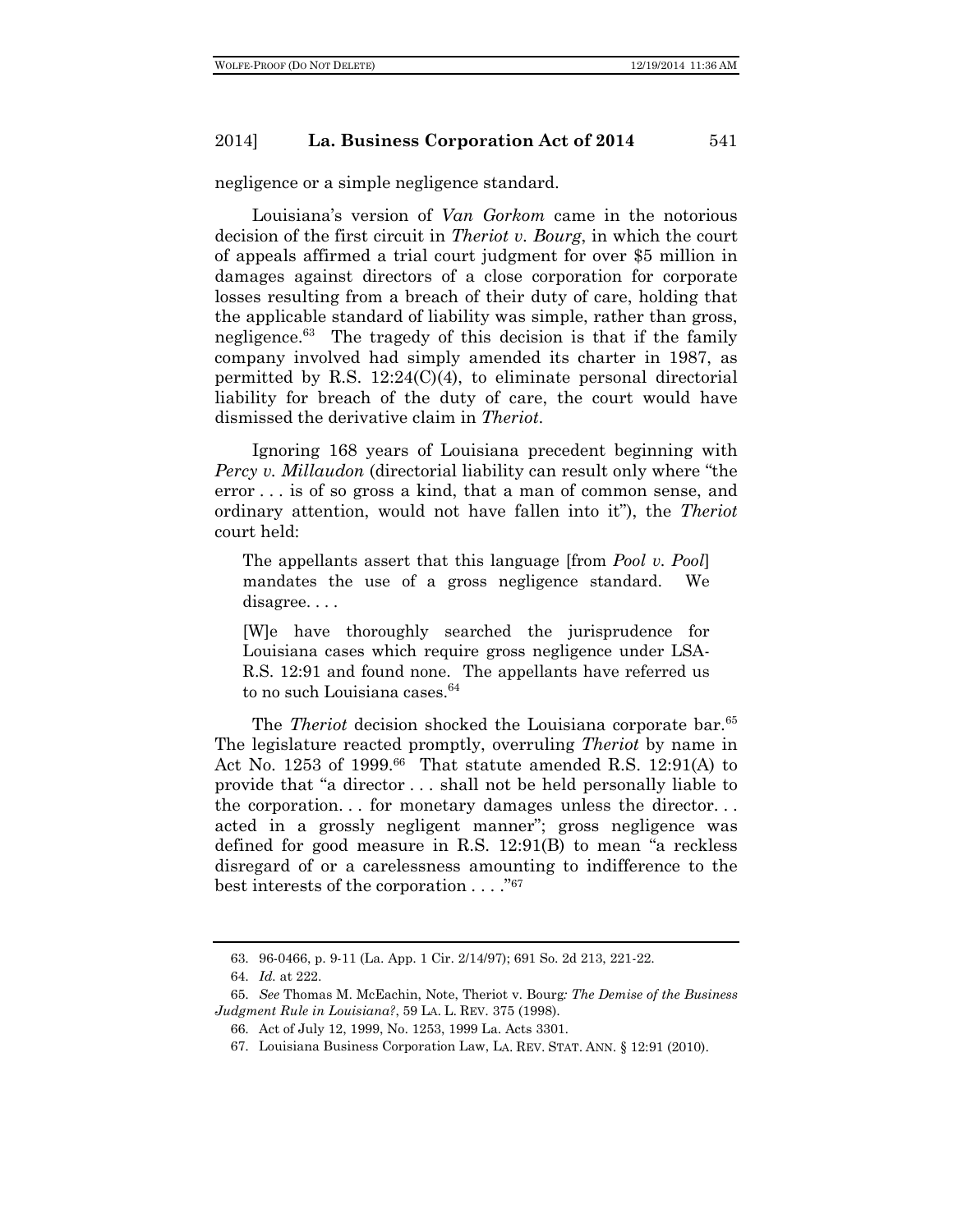Act No. 1253 of 1999 thus restored the Louisiana standard of liability in damages for a directorial breach of the duty of care at least for corporations that had not exculpated their directors entirely from care liability by charter amendment under R.S. 12:24(C)(4)—to gross negligence, where it had begun in 1829.

In addition, as we shall see in Part III(A) below, Act No. 1253 of 1999 moved Louisiana a considerable distance away from the traditional principles-based regime of fiduciary liability typified by *Percy v. Millaudon* and toward a rules-based regime of which the BCA and the Model Act are the most highly articulated version.

## **III. BCA COMPARED WITH LBCL AND MODEL ACT**

## **A. STANDARD OF CONDUCT VERSUS STANDARD OF LIABILITY UNDER LBCL AND BCA**

Like the LBCL, the BCA distinguishes between the standard of *conduct* required of a director and the standard for imposing personal *liability* in damages on the director by reason of failure to meet that standard of conduct.68 That is, the operative principle under both statutes is first to impose a broad required standard of conduct and then to provide that only certain failures, but not all failures, by a director to meet that standard will result in personal liability in damages.69

And, as discussed in Part III(B) below, both the LBCL and the BCA authorize the exculpation of directors from personal liability in damages for certain breaches of the standard of conduct that would, but for exculpation, expose them to personal liability. Exculpation therefore further widens the gap between the more demanding standard of conduct imposed by both statutes, on the one hand, and the less demanding standard whose violation can result in personal liability in damages, on the other hand.

An understated principle of both the LBCL and the BCA is that where a board's affirmative business judgment fails to satisfy the required standard of conduct, that failure is a

<sup>68.</sup> Louisiana Business Corporation Act, No. 328, §§ 1-830, -831 (May 30, 2014) (to be codified as amended at LA. REV. STAT. ANN. §§ 12:1-830, -831), *available at*  http://www.legis.la.gov/Legis/ViewDocument.aspx?d=912786.

<sup>69.</sup> *See, e.g.*, 2 MODEL BUS. CORP. ACT ANN. § 8.31 official cmt. ¶ 1, at 8-231 (2013).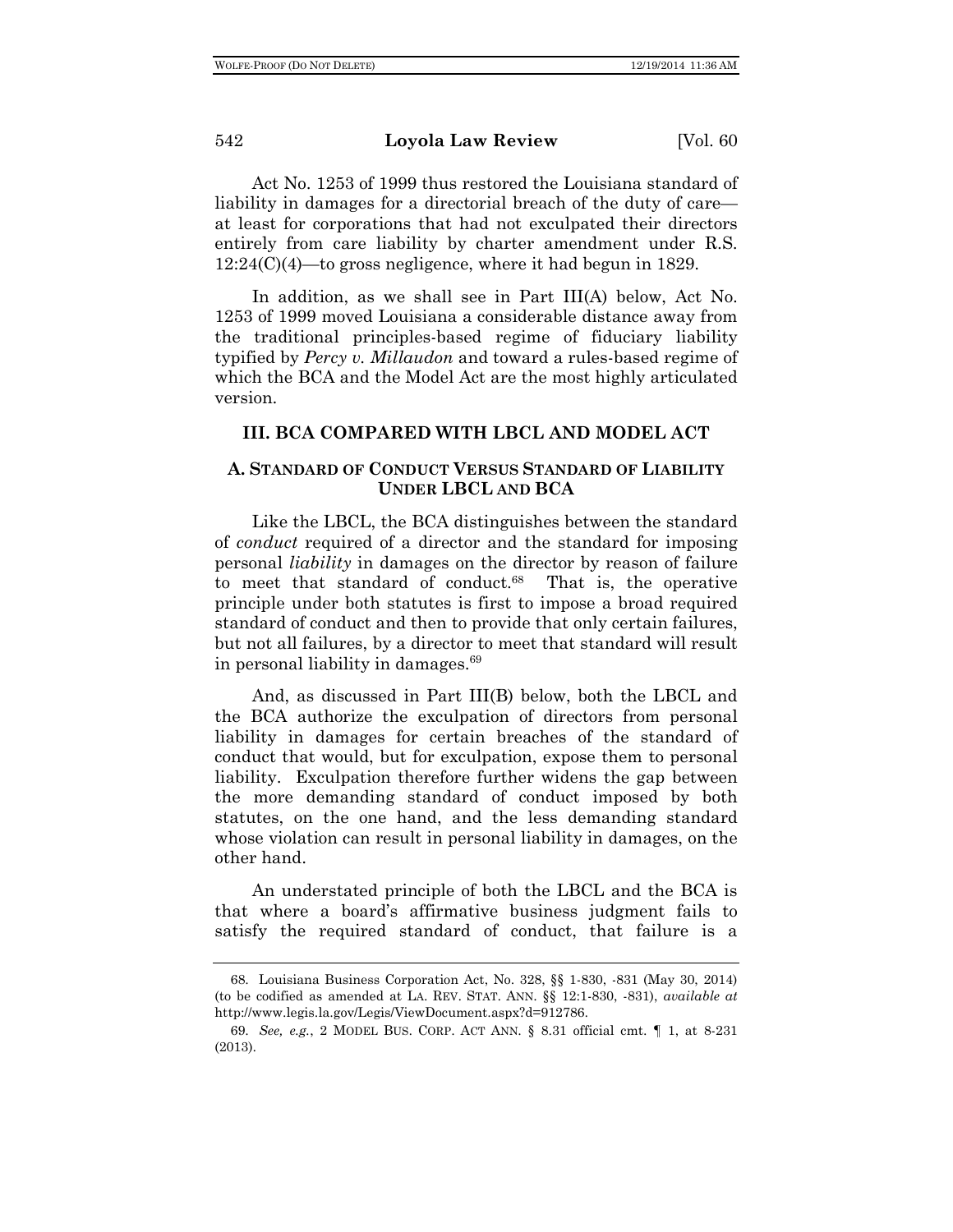sufficient basis for a court to enjoin the implementation of it, even though the failure is not sufficient to impose personal liability in damages on the individual directors.<sup>70</sup> In practice, the risk of injunctive relief against board action that fails to satisfy the standard of conduct is the principal mechanism that enforces the standard in cases where the directors know they cannot be held personally liable for their failure to meet it.

#### **1. LBCL**

Subsection (A) of R.S. 12:91 as amended in 1999 first imposes a general standard of conduct requiring directors to "discharge the duties of their . . . [office] in good faith, and with [the] diligence, care, judgment, and skill which ordinary prudent men would exercise under similar circumstances in like positions  $\ldots$ ."71

R.S. 12:91 then narrows that general standard of conduct but only with respect to an affirmative business judgment, as distinguished from a failure of oversight—by stating in subsection (C) that a director who makes a business judgment in good faith meets the subsection (A) standard of conduct if he: (a) "[d]oes not have conflict of interest with respect to the subject of the business judgment", (b) is informed with respect to that subject to the extent he reasonably believes appropriate, and (c) rationally believes "the business judgment is in the best interests of the corporation and its shareholders."72

Subsection (C) thus offers a species of safe harbor under subsection (A)'s general standard of conduct.73 If the three conditions of the safe harbor are met with respect to a particular business judgment, the standard of conduct has been satisfied without further judicial inquiry into the issues of diligence or prudence, and no directorial liability can result.

After specifying the standard of *conduct* quoted above, subsection (A) distinguishes it from the less demanding standard of *liability* by providing that "a director . . . shall not be held

71. Louisiana Business Corporation Law, LA. REV. STAT. ANN. § 12:91(A) (2010).

<sup>70.</sup> *See, e.g.*, 2 MODEL BUS. CORP. ACT ANN. § 8.30 official cmt. ¶ 4, at 8-195 (2013); 1 MODEL BUS. CORP. ACT ANN. § 2.02 official cmt. 3.I. ¶ 2, at 2-17 to 2-18 (2013).

<sup>72.</sup> *Id.* § 12:91(C).

<sup>73.</sup> *Id.*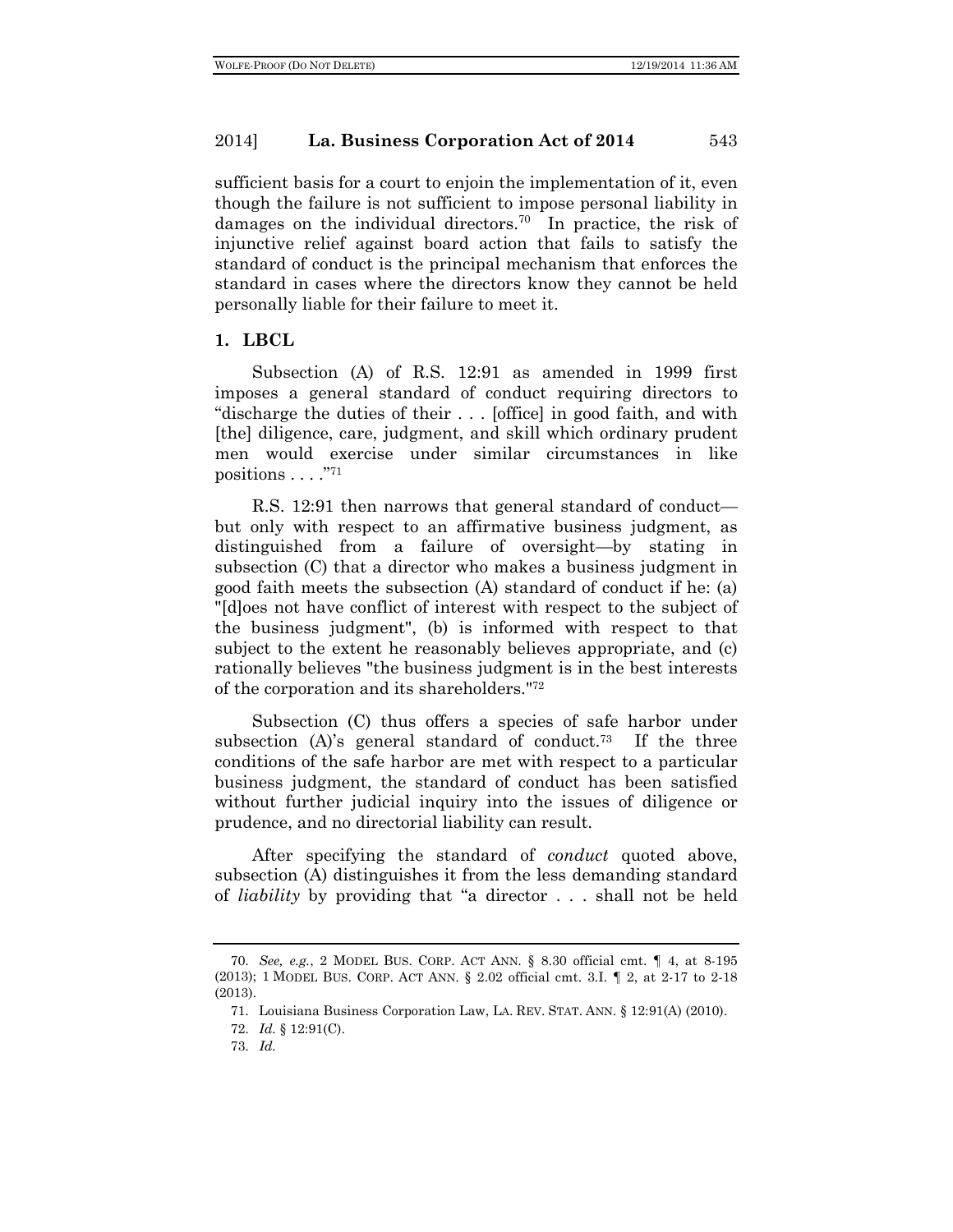personally liable to the corporation . . . for monetary damages unless the director . . . acted in a grossly negligent manner as defined in Subsection (B) of this Section . . . ."74

In other words, even if a director's conduct with regard to a challenged matter—whether an affirmative business judgment or a failure of oversight—does not meet the "ordinary prudent man" standard of conduct, the last quoted portion of subsection (A) says the director nevertheless cannot be held liable in damages for failure to meet that standard, unless he acted in a grossly negligent manner.<sup>75</sup> By this means,  $\delta$  A establishes a less demanding standard for personal liability than it does for conduct.

Just as subsection (C) of § 91 narrows the standard of *conduct* (i.e., under § 91(C), the conduct standard is met as to a business judgment if: (a) no conflict, (b) informed, and (c) rational belief), subsection (B) of § 91 narrows the standard of *liability* by defining the term "gross negligence" indispensable to a finding of liability in damages as "a reckless disregard of or a carelessness amounting to indifference to the best interests of the corporation . . . . . . . . . . Thus, a director cannot be held personally liable in damages unless his alleged grossly negligent conduct rose to the level of reckless disregard, etc.

Finally, subsection  $(E)$  of  $\S$  91 implements the Business Judgment Rule by imposing on the derivative plaintiff the burden of proving an alleged breach of directorial duty and, in a damage suit, that the breach was the legal cause of the damage suffered by the corporation.<sup>77</sup>

## **2. BCA**

The BCA (and the Model Act) drafting approach differs from that of R.S. 12:91 by separating the standards of conduct and liability into different sections of the statute, rather than including them in a single section.78 The BCA standard of *conduct* is specified in § 1-830 (and, for public corporations only, §

<sup>74.</sup> Louisiana Business Corporation Law, LA. REV. STAT. ANN. § 12:91(A) (2010).

<sup>75.</sup> *Id.*

<sup>76.</sup> *Id.* § 12:91(B)-(C).

<sup>77.</sup> *Id.* § 12:91(E).

<sup>78.</sup> *See generally* Louisiana Business Corporation Act, No. 328, §§ 1-830, -831 (May 30, 2014) (to be codified as amended at LA. REV. STAT. ANN. §§ 12:1-830, -831), *available at* http://www.legis.la.gov/Legis/ViewDocument.aspx?d=912786.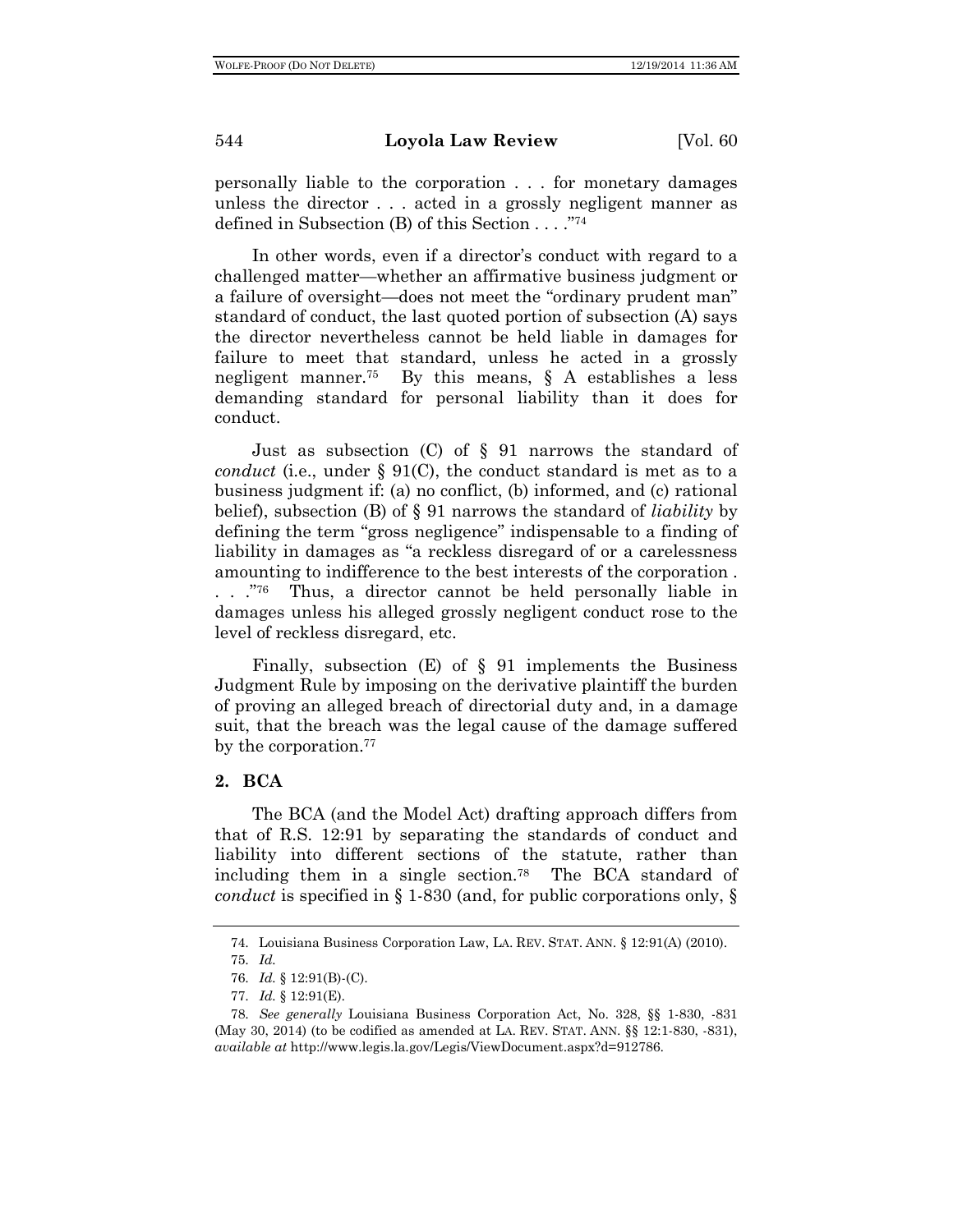1-801(c) in addition), while the standard of *liability* is delineated in  $\S$  1-831 and 1-832.<sup>79</sup> The standard of conduct under  $\S$  1-830 will be dealt with in this Part III(A)(2), while the standard of liability will be covered in Parts III(B)-(D) below.

Section 1-830(A) imposes the familiar conduct standards of (a) good faith and (b) reasonable belief that directorial action taken is in the best interests of the corporation.80

Section 1-830(B) modifies the traditional prudent man rule by providing that "when becoming informed," in connection with either decision-making or oversight, directors "shall discharge their duties with the care that a person in a like position would reasonably believe appropriate under similar circumstances," as compared with the corresponding formulation in R.S. 12:91 that directors shall discharge their duties "with that diligence, care, judgment, and skill which ordinary prudent men would exercise [rather than 'believe appropriate'] under similar circumstances in like positions."81 "Diligence," "judgment," and "skill" have been intentionally omitted from § 1-830(B), and the obligation to become informed has been added.<sup>82</sup>

The third paragraph of the extensive Model Act § 8.30 Official Comment makes clear that § 1-830(B) is intended to suppress the traditional prudence standard in favor of encouraging the risk-taking typical of entrepreneurial board activity.83 The comment also clarifies (second paragraph) that deficient performance by one or more directors is moot, provided acceptable conduct by other directors was sufficient to discharge the board's duty in question.84

Section 1-830(C) adds an important new component to a director's standard of care by requiring that a director disclose to other board or committee members information not known to

<sup>79.</sup> Louisiana Business Corporation Act, No. 328, §§ 1-830, -831 (May 30, 2014) (to be codified as amended at LA. REV. STAT. ANN. §§ 12:1-830, -831), *available at*  http://www.legis.la.gov/Legis/ViewDocument.aspx?d=912786.

<sup>80.</sup> Louisiana Business Corporation Act, No. 328, § 1-830(A) (May 30, 2014) (to be codified as amended at LA. REV. STAT. ANN. § 12:1-830(A)), *available at*  http://www.legis.la.gov/Legis/ViewDocument.aspx?d=912786.

<sup>81.</sup> *Id.* § 1-830(B) (to be codified as amended at LA. REV. STAT. ANN. § 12:1-830(B)).

<sup>82.</sup> *Id.*

<sup>83.</sup> 2 MODEL BUS. CORP. ACT ANN. § 8.30 official cmt., at 8-194 (2013).

<sup>84.</sup> *Id.* at 8-193 to 8-194.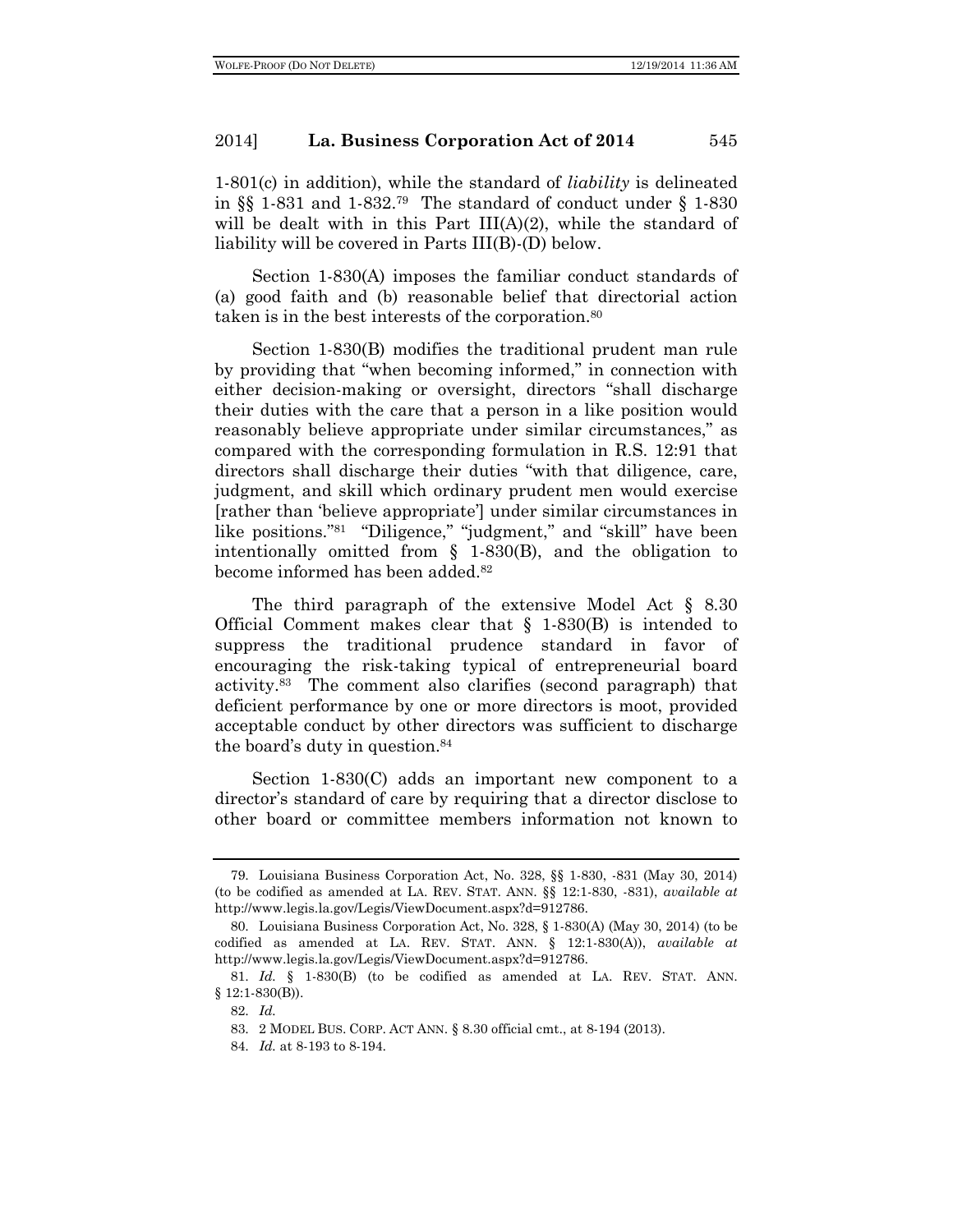them but known by the disclosing director to be material to the discharge of their duties (subject to a confidentiality carve out to protect the nondisclosure of confidential information).85

Sections 1-830(D)-(E) modify the approach of R.S. 12:92(E), which authorizes a director to rely on opinions and information presented by employees and by experts who have been selected with reasonable care, by clarifying that a director may so rely only if he "does not have knowledge that makes reliance unwarranted."86

For public corporations only,  $\S$  1-801(C) provides that a board's oversight responsibilities include attention to eight specified subjects, including business plans, major risks, the compensation of senior officers, legal compliance and ethical conduct, financial statements, and internal controls.87

## **B. EXCULPATION OF DIRECTORS FROM PERSONAL LIABILITY**

#### **1. ORIGIN OF EXCULPATION**

R.S.  $12:24(C)(4)$  has, like DGCL § 102(b)(7), authorized Louisiana corporations since 1987 to include in their charters a provision eliminating personal liability of directors or officers to the corporation or its shareholders for monetary damages for breach of fiduciary duty as a director or officer, except that such provisions may not limit the liability of a director or officer for:

a. breach of the duty of loyalty to the corporation or its shareholders,

b. acts or omissions not in good faith or that involved intentional misconduct or a knowing violation of law,

c. voting knowingly, or without the exercise of reasonable care and inquiry, in favor of a distribution assets to shareholders in violation of the LBCL, or

d. any transaction from which the director or officer received

<sup>85.</sup> Louisiana Business Corporation Act, No. 328, § 1-830(C) (May 30, 2014) (to be codified as amended at LA. REV. STAT. ANN. § 12:1-830(C)), *available at*  http://www.legis.la.gov/Legis/ViewDocument.aspx?d=912786.

<sup>86.</sup> Louisiana Business Corporation Act, No. 328, § 1-830(E) (May 30, 2014) (to be codified as amended at LA. REV. STAT. ANN. § 12:1-830(E)), *available at*  http://www.legis.la.gov/Legis/ViewDocument.aspx?d=912786.

<sup>87.</sup> *Id.* § 1-801(C) (to be codified as amended at LA. REV. STAT. ANN. § 12:1-801(C)).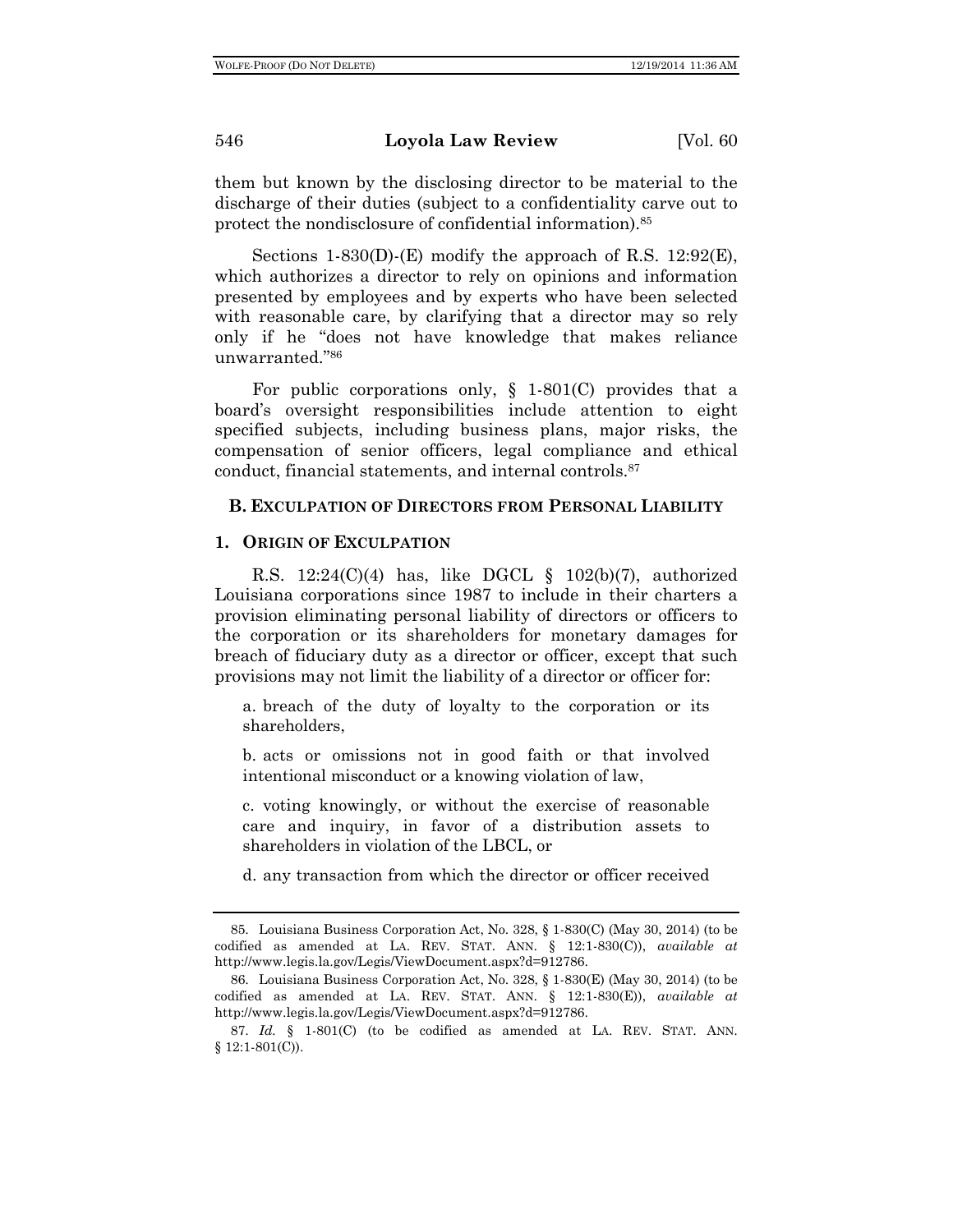an improper personal benefit.88

Corporation statutes authorizing these so-called exculpation clauses in charters owe their origin to the decision in *Smith v. Van Gorkom*, discussed in Part II(C) above, in which the Delaware Supreme Court held a blue-ribbon board of unconflicted directors personally liable in damages for what the court found to be their gross negligence in voting without the exercise of due care to sell their public company, even though the sale price represented a premium over the trading market.<sup>89</sup>

The ensuing collapse in the directors and officers insurance market and reluctance of able individuals to agree to serve on public company boards led the Delaware legislature to enact DGCL § 102(b)(7), authorizing corporations to relieve their directors prospectively by charter amendment from personal liability in damages to the corporation for any breach of their fiduciary duty not involving disloyalty or intentional wrongdoing.<sup>90</sup> Louisiana followed suit in 1987 with La. R.S.  $12:24(C)(4)$ , modeled on DGCL § 102(b)(7).<sup>91</sup>

#### **2. OVERVIEW OF LBCL VERSUS BCA EXCULPATION**

In general terms, the effect of R.S.  $12:24(C)(4)$  is to authorize the exculpation of directors and officers from personal liability in damages for a breach of their duty of *care*. Exculpation means not that personal liability accrues and is then expunged, but rather that no personal liability arises in the first place from a breach of the duty of care. Importantly, directors and officers are not entitled to the protection authorized by this statute unless affirmative steps have been taken by the corporation to include an exculpation clause in its corporate charter.

The BCA authorizes a similar but not identical exculpation of directors and officers. The formulation in § 1-832 of the limits on permitted exculpation differs, however, from that specified in R.S. 12:24(C)(4) in three respects, as described below.

<sup>88.</sup> Louisiana Business Corporation Law, LA. REV. STAT. ANN. § 12:24(C)(4) (2010).

<sup>89.</sup> Smith v. Van Gorkom, 488 A.2d 858, 874-81, 893 (Del. 1985).

<sup>90.</sup> *See* 1 RADIN, *supra* note 15, at 692; Delaware General Corporation Law, DEL. CODE ANN. tit. 8, § 102(b)(7) (2011).

<sup>91.</sup> Louisiana Business Corporation Law, LA. REV. STAT. ANN. § 12:24(C)(4) (2010).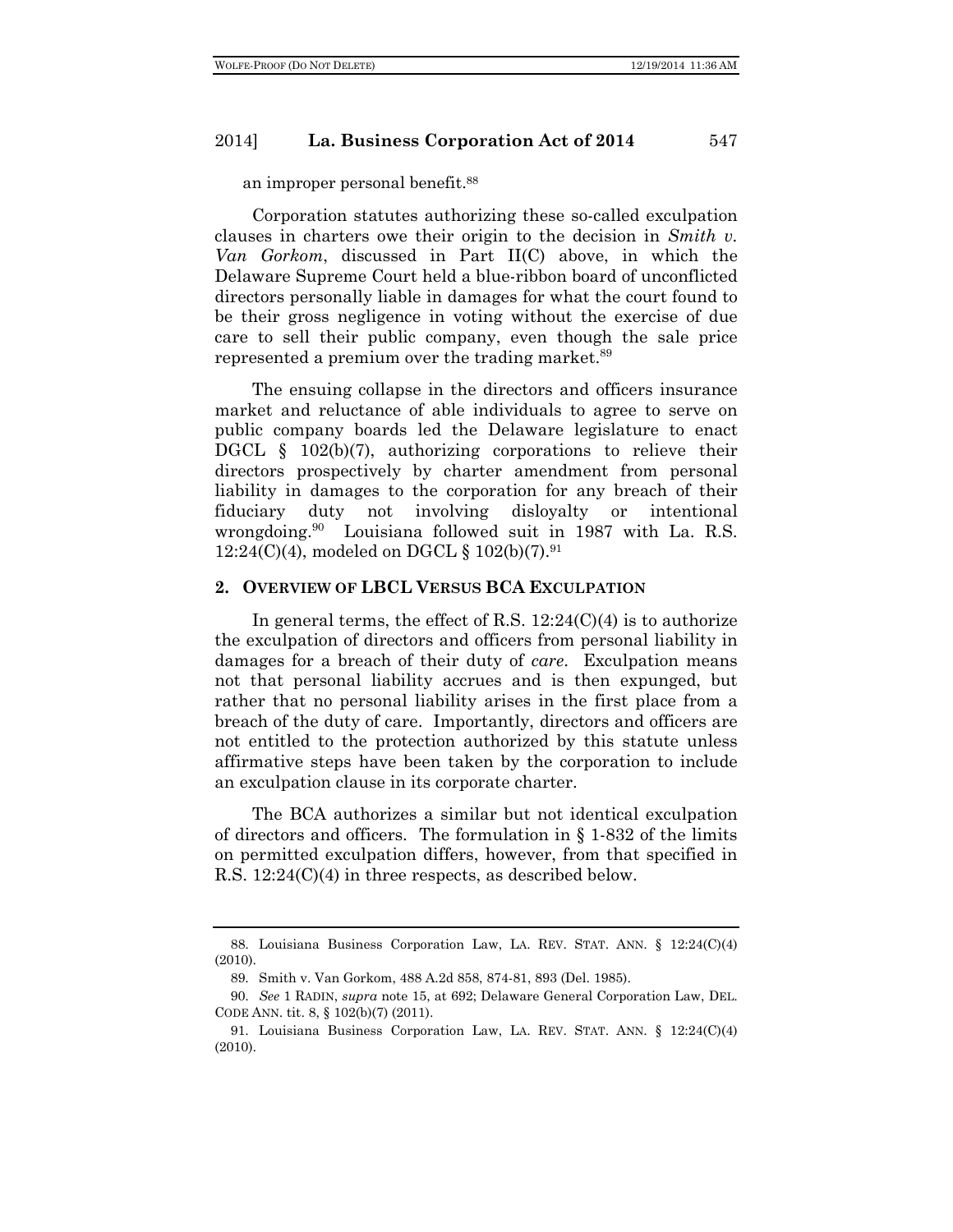## **3. AUTOMATIC EXCULPATION UNDER BCA VERSUS ELECTIVE EXCULPATION UNDER LBCL**

BCA § 1-832, which is not found in the Model Act, automatically exculpates directors from liability to the corporation or its shareholders for monetary damages by reason of, generally speaking, a breach of their fiduciary duty of care as distinguished from their duty of loyalty, unless the charter limits or rejects such director protection.92

As indicated above, R.S.  $12:24(C)(4)$ , like DGCL § 102(b)(7), takes the different approach of authorizing the *elective* inclusion in a corporate charter of a clause exculpating directors from monetary liability for breach of the duty of care but does not afford *automatic* exculpatory protection, as does BCA § 1-832, if the charter does not contain such a clause.<sup>93</sup> Model Act  $\S$  $2.02(b)(4)$  is conceptually similar to R.S. 12:24(C)(4) and, like existing law but unlike BCA § 1-832, withholds exculpatory protection unless an appropriate clause is included in the charter.94

Moreover, exculpation where available under the BCA (whether by default under § 1-832 or pursuant to an express clause in the corporate charter) is, as under the Model Act, selfexecuting unless affirmatively challenged by the plaintiff in a derivative suit.<sup>95</sup> In other words, under the BCA exculpation is not an affirmative defense as to which the defendant bears the burden of proof. Existing law does not deal with the burden of proof issue.

## **4. EXCULPATION FOR FAILURE OF OVERSIGHT UNDER BCA COMPARED WITH LBCL**

R.S. 12:24(C)(4) does not take a position on the issue, raised

<sup>92.</sup> Louisiana Business Corporation Act, No. 328, § 1-832 (May 30, 2014) (to be codified as amended at LA. REV. STAT. ANN. § 12:1-832), *available at* http://www.legis .la.gov/Legis/ViewDocument.aspx?d=912786.

<sup>93.</sup> Louisiana Business Corporation Law, LA. REV. STAT. ANN. § 12:24(C)(4) (2010).

<sup>94.</sup> *Id.*; 1 MODEL BUS. CORP. ACT ANN. § 2.02(b)(4), at 2-12 (2013).

<sup>95.</sup> *See* Louisiana Business Corporation Act, No. 328, § 1-831(A)(1) & cmt. (b) (May 30, 2014) (to be codified as amended at LA. REV. STAT. ANN.  $\S$  12:1-831(A)(1)), *available at* http://www.legis.la.gov/Legis/ViewDocument.aspx?d=912786; 2 MODEL BUS. CORP. ACT ANN. § 8.31 official cmt. 1, at 8-236 (2013).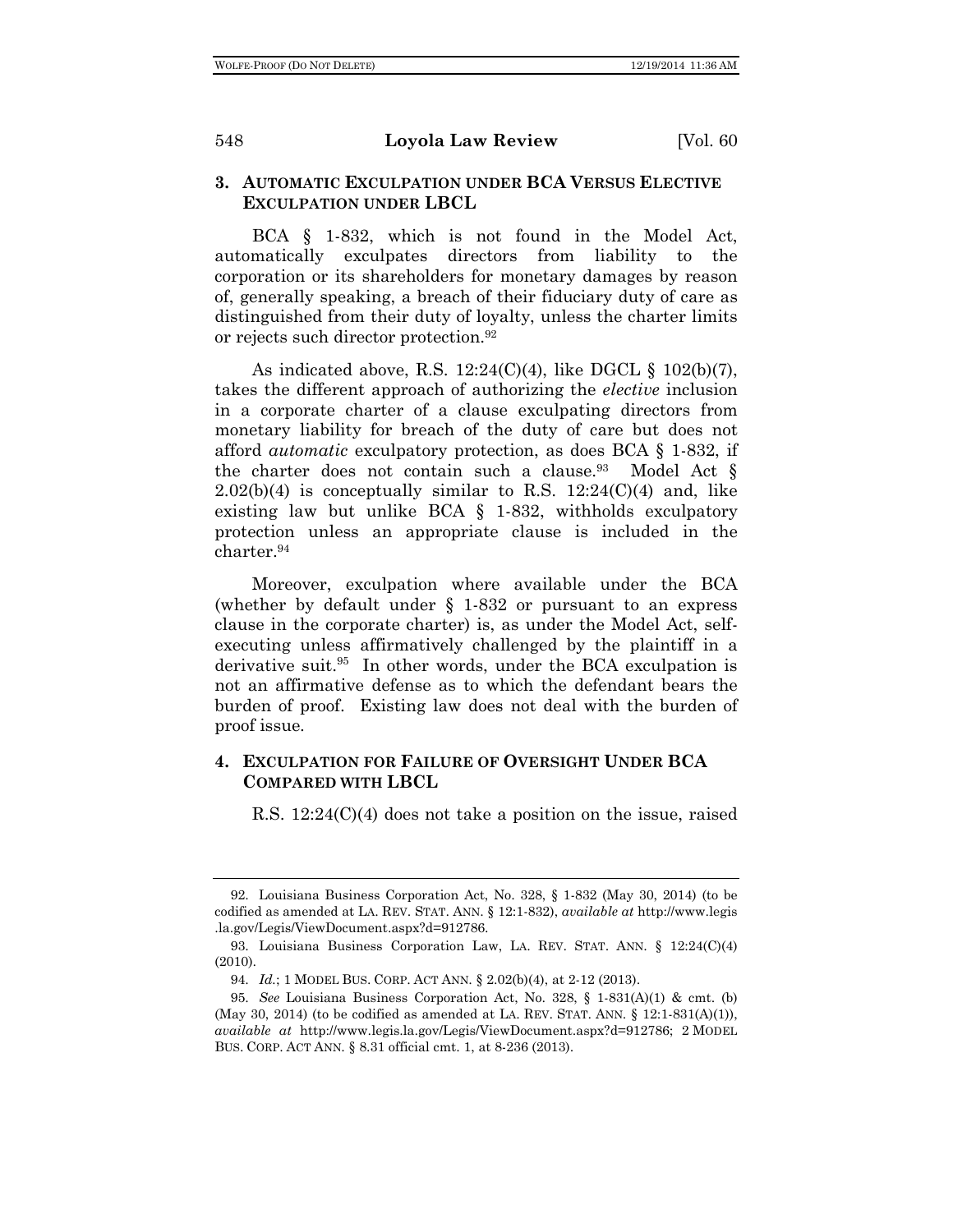in *Stone v. Ritter*, <sup>96</sup> whether breach of a director's duty of oversight is a non-exculpable breach of the duty of loyalty. R.S. 12:91(B), however, leaves open the possibility that a director can be held liable for "carelessness amounting to indifference to the best interests of the corporation or the shareholders[,]" i.e., for a breach of the duty of oversight.97

The duty of oversight is a directorial duty to take action under circumstances that arouse suspicion of possible wrongdoing by corporate officers or employees. As Lord Chancellor Hardwicke stated in *Charitable Corporation v. Sutton* back in 1742, directors "may be guilty of acts of commission or omission, of mal-feasance or non-feasance."98 More recently, Chancellor Allen suggested in *In re Caremark International, Inc. Derivative Litigation* that while directorial liability in damages for a breach of the duty of oversight—i.e., an omission to act, or nonfeasance—would be rare, sufficiently egregious circumstances might "establish the lack of good faith that is a necessary condition to liability."99

Unlike the charter exculpation clause permitted by Model Act § 2.02(b)(4), BCA § 1-832 precludes exculpation for *any* breach of the duty of loyalty but specifies that the duty of loyalty does not include "any duty to act with any degree of care."100 In other words, § 1-832(C) provides automatic exculpation from liability in damages for a breach of the duty of oversight, except to the extent exculpation is expressly limited in the charter.<sup>101</sup> Where exculpation is available, the effect of  $\S$  1-832(C) is to moot  $§ 1-831(A)(2)(d)$ , insofar as the latter implies that a breach of the duty of oversight can be an alternative basis for directorial liability in damages. $102$ 

Section 1-832 is therefore more favorable to directors than current law by expressly exculpating directors from potential oversight liability. On the other hand, § 1-832 is less favorable to

<sup>96.</sup> 911 A.2d 362 (Del. 2006).

<sup>97.</sup> Louisiana Business Corporation Law, LA. REV. STAT. ANN. § 12:91(B) (2010).

<sup>98.</sup> (1742) 2 Atk. 400, 405, 26 Eng. Rep. 642, 644 (Ch.).

<sup>99.</sup> 698 A.2d 959, 971 (Del. Ch. 1996).

<sup>100.</sup> *See* Louisiana Business Corporation Act, No. 328, § 1-832 (May 30, 2014) (to be codified as amended at LA. REV. STAT. ANN. § 12:1-832), *available at*  http://www.legis.la.gov/Legis/ViewDocument.aspx?d=912786.

<sup>101.</sup> *See id.* § 1-832 cmt. (d).

<sup>102.</sup> *See id.* § 1-831 cmt. (b).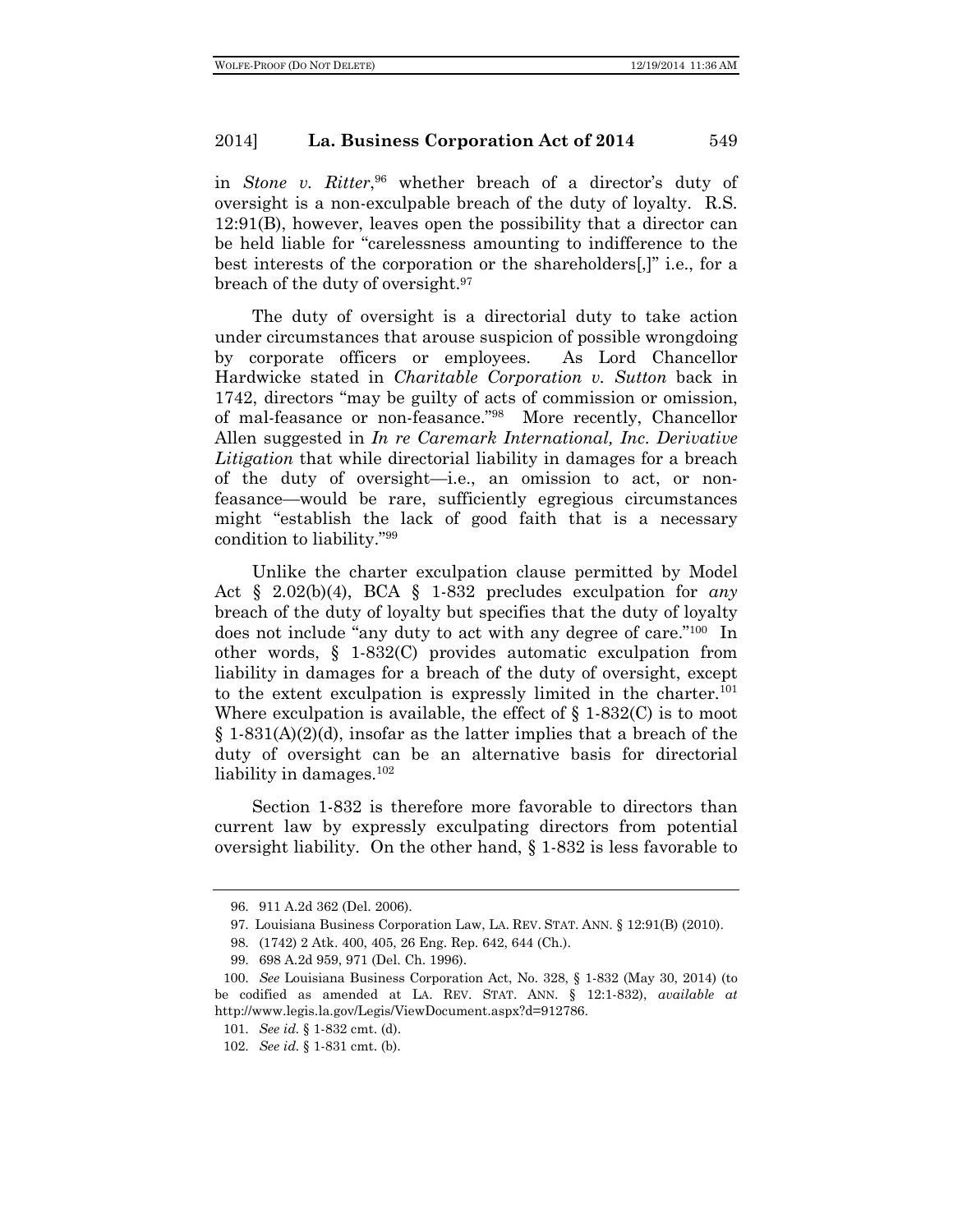directors than Model Act § 2.02(b)(4), and identical with R.S.  $12:24(C)(4)$ , in prohibiting exculpation for any breach of the duty of loyalty.103

## **5. EXCULPATION FOR "INTENTIONAL" AND "KNOWING" CONDUCT UNDER BCA COMPARED WITH LBCL**

R.S. 12:24(C)(4) contains a carve out that bars exculpation for acts or omissions involving intentional misconduct or a knowing violation of law.104 BCA § 1-832, on the other hand, does not expressly bar exculpation for these two categories of conduct but does bar exculpation for: (a) intentional infliction of harm on the corporation or its shareholders, or (b) an intentional violation of criminal law.105

Both R.S. 12:24(C)(4)(a) and BCA § 1-832(A)(1) bar exculpation for any breach of the duty of loyalty *eo nomine*, so any act or omission constituting a breach of that duty is nonexculpable under both existing law and the BCA, even if the act or omission were otherwise facially exculpable under the "intentional" and "knowing" carve outs that vary between the two statutes.106

In one respect, however, new § 1-832 offers less protection than does the corresponding Model Act  $\S 2.02(b)(4)$ . The Model Act section authorizes exculpation *even for a breach of the duty of loyalty*, except to the extent the defendant director received a financial benefit to which he was not entitled.<sup>107</sup> BCA § 1-832 rejects the Model Act standard and retains the existing prohibition against exculpation of *any* breach of the duty of

<sup>103.</sup> In the duty of loyalty context, Model Act § 2.02(b)(4) bars exculpation by charter clause from liability for a loyalty breach only where a director received a financial benefit to which he was not entitled, as explained in the next topic.

<sup>104.</sup> Louisiana Business Corporation Law, LA. REV. STAT. ANN. § 12:24(C)(4) (2010).

<sup>105.</sup> Louisiana Business Corporation Act, No. 328, § 1-832(A) (May 30, 2014) (to be codified as amended at LA. REV. STAT. ANN. § 12:1-832(A)), *available at*  http://www.legis.la.gov/Legis/ViewDocument.aspx?d=912786.

<sup>106.</sup> Louisiana Business Corporation Act, No. 328, § 1-832 cmt. (c) (May 30, 2014), *available at* http://www.legis.la.gov/Legis/ViewDocument.aspx?d=912786; *id.*  $§ 1-831(A)(1) \&$  cmt. (b) (to be codified as amended at LA. REV. STAT. ANN.  $§ 12:1-831(A)(1)).$ 

<sup>107.</sup> Louisiana Business Corporation Act, No. 328, § 1-832 cmt. (c) (May 30, 2014), *available at* http://www.legis.la.gov/Legis/ViewDocument.aspx?d=912786; *id.* § 1-831(A)(1) & cmt. (b) (to be codified as amended at LA. REV. STAT. ANN.  $$12:1-831(A)(1)).$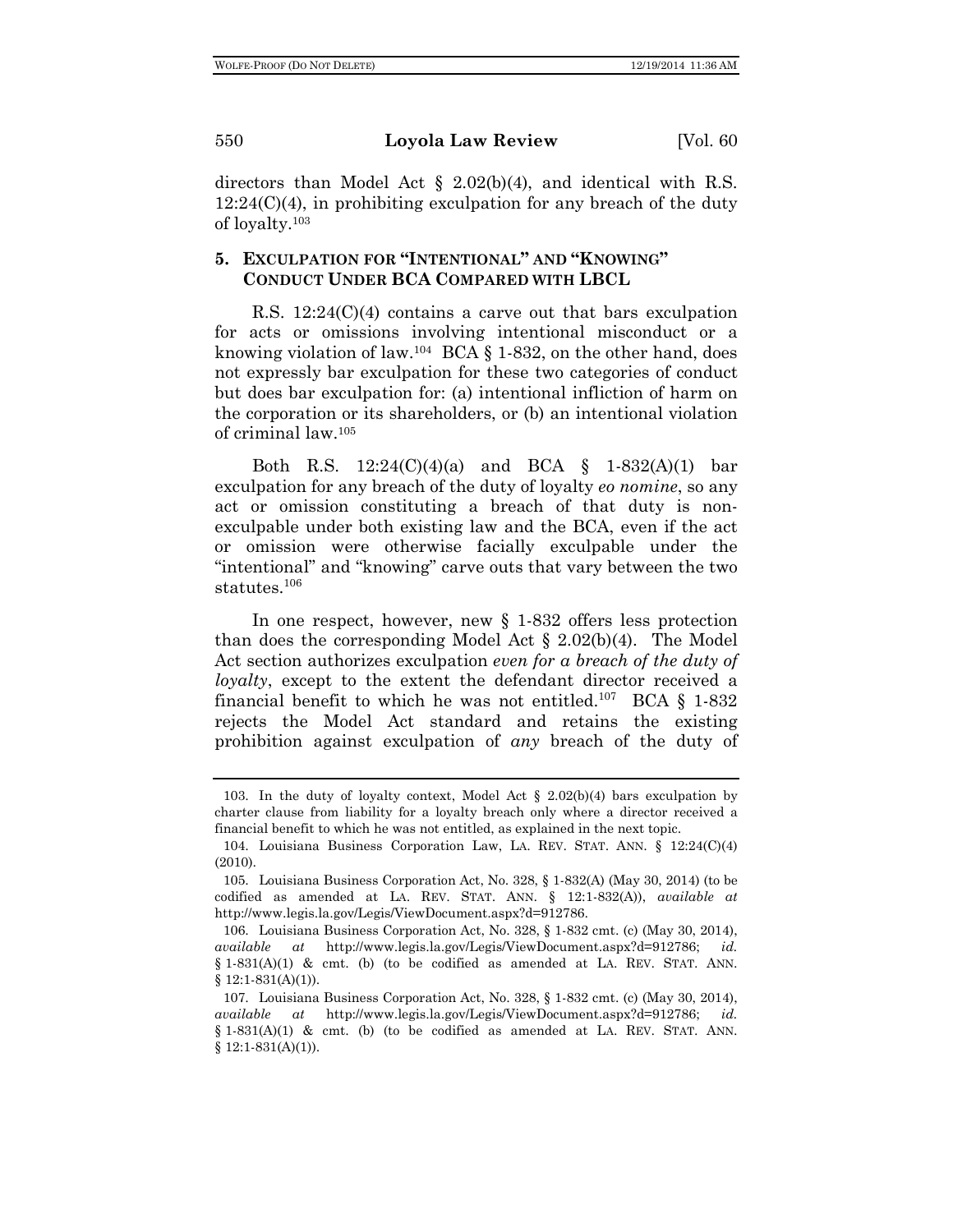loyalty, even if as a result of the breach the defendant director did not receive a financial benefit to which he was not entitled.108

A director is nevertheless marginally better off under the BCA, as respects exculpation for "intentional" and "knowing" acts, in that a charter clause granting (or, in a post-2014 charter, not withholding) maximum exculpation would under BCA § 1-832 protect him from liability *even* for intentional misconduct or a knowing violation of law—providing that the misconduct or violation was not: (a) intended to inflict harm on the corporation or its shareholders, (b) an intentional violation of criminal law, or (c) a breach of the duty of loyalty. For example, a knowing violation of a non-criminal law could not be exculpated under R.S.  $12:24(C)(4)(b)$  but would be exculpable under BCA  $\S$  1-832(A), so long as the violation was not intended to inflict harm on the corporation or its shareholders.109

Theoretically, exculpation under the BCA would be available even if the director did not reasonably believe his challenged conduct was in the best interests of the corporation, which is requisite to permissible indemnification under BCA § 1-851 but not to exculpation under § 1-832. If, however, a director's nonexculpable duty of loyalty is deemed to include the duty of good faith (i.e., the duty not to authorize a transaction known to constitute a violation of applicable positive law or for some purpose other than a genuine attempt to advance corporate welfare), the scope of conduct involving a knowing violation of a noncriminal law that is nevertheless exculpable under BCA § 1- 832, but not under existing law, would likely be narrow.<sup>110</sup>

## **6. IS A CHARTER AMENDMENT NECESSARY TO EXTEND BROADER BCA EXCULPATION PROTECTION TO DIRECTORS OF EXISTING CORPORATIONS?**

The BCA applies to all existing Louisiana corporations effective January 1, 2015.<sup>111</sup> The marginally greater exculpation

<sup>108.</sup> *Id.* § 1-832 & cmt. (c) (to be codified as amended at LA. REV. STAT. ANN. § 12:1-832).

<sup>109.</sup> Louisiana Business Corporation Law, LA. REV. STAT. ANN. § 12:24(C)(4)(b) (2010); Louisiana Business Corporation Act, No. 328, § 1-832(A) (May 30, 2014) (to be codified as amended at LA. REV. STAT. ANN. § 12:1-832(A)), *available at*  http://www.legis.la.gov/Legis/ViewDocument.aspx?d=912786.

<sup>110.</sup> *See* 2 MODEL BUS. CORP. ACT ANN. § 8.31 official cmt. 1.A., at 8-240 (2013).

<sup>111.</sup> Louisiana Business Corporation Act, No. 328, §§ 5, 7, 1-1701 (May 30, 2014) (to be codified as amended at LA. REV. STAT. ANN. § 12:1-1701), *available at*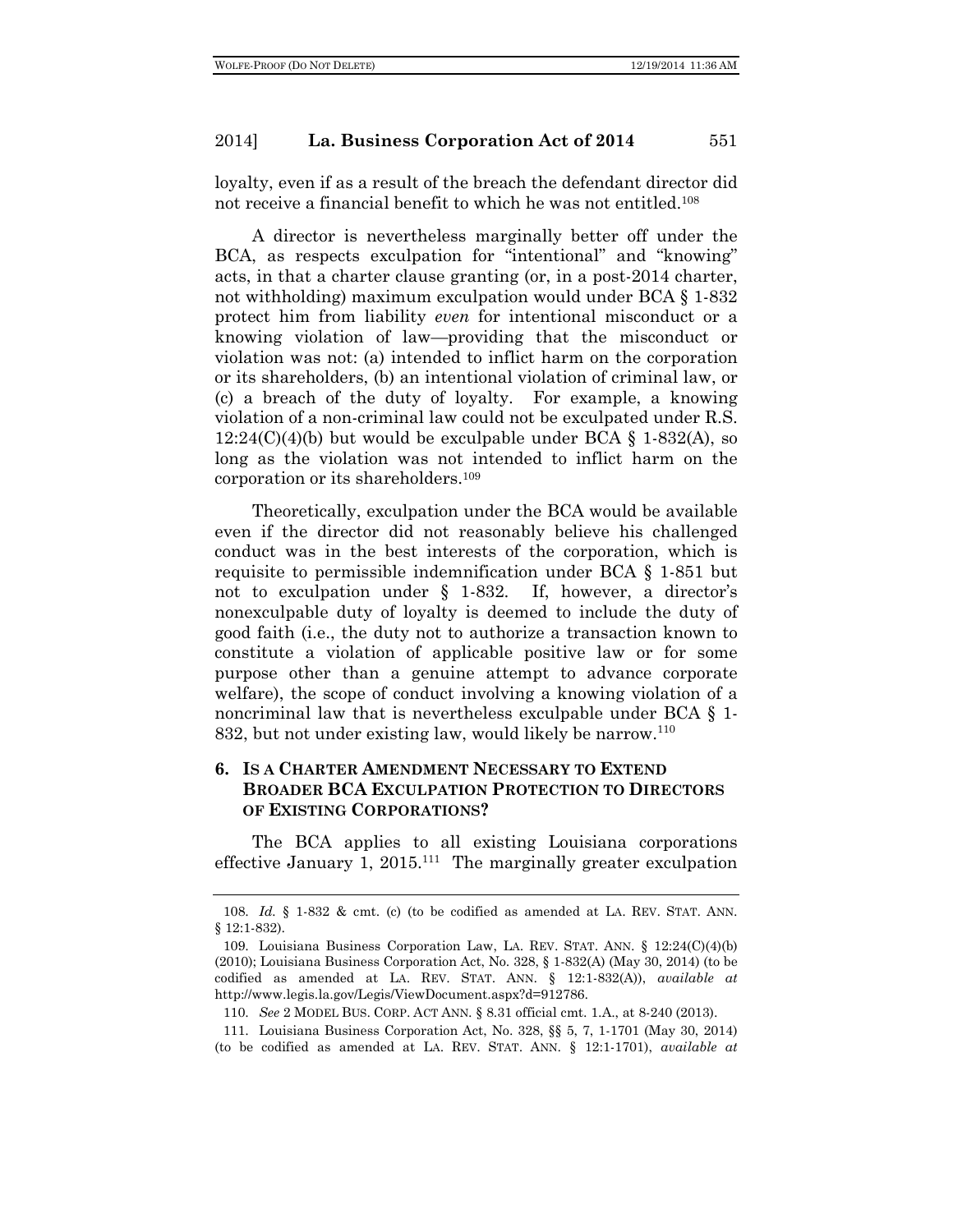protection afforded directors under the BCA as compared with the LBCL is probably not sufficiently material to justify a charter amendment by existing corporations solely for the purpose of expanding the existing scope of exculpation to match that permitted by the BCA. If the corporation were to make other unrelated charter amendments, however, the conservative approach for those seeking maximum protection for directors would be to expressly expand an existing charter exculpation clause to the maximum limits permitted by the BCA.

The effect of such a charter amendment would be to lock in the elimination of potential director liability in damages for any post-amendment (a) breach of the duty of oversight, (b) knowing violation of a non-criminal law, (c) knowing but unintentional violation of a criminal law, or (d) intentional misconduct not intended to inflict harm on the corporation or its shareholders, so long as the act or omission did not involve a breach of the duty of loyalty.

The other side of the coin is that corporations preferring that their directors be personally liable in damages for a breach of the duty of oversight, or of the duty of care generally, are free under BCA § 1-832 to specify in their charters that the exculpatory protection afforded by that section shall not apply.112

Exculpation, where available, protects directors only from personal liability for damages by reason of certain breaches of fiduciary duty. It does not insulate a proposed transaction authorized by a board from a derivative shareholder proceeding seeking injunctive relief on the ground of a directorial breach of the duty of care. $113$ 

## **7. APPLICABILITY OF BCA TO EXISTING ACTS OR OMISSIONS BY DIRECTORS AND OFFICERS**

Section 5 of Act No. 328 repeals the LBCL, effective January 1, 2015. The repeal does not, however, affect its operation before its repeal or any action taken or liability incurred under, or

http://www.legis.la.gov/Legis/ViewDocument.aspx?d=912786.

<sup>112.</sup> Louisiana Business Corporation Act, No. 328, § 1-832(A) (May 30, 2014) (to be codified as amended at LA. REV. STAT. ANN. § 12:1-832(A)), *available at*  http://www.legis.la.gov/Legis/ViewDocument.aspx?d=912786.

<sup>113.</sup> *See, e.g.*, 1 MODEL BUS. CORP. ACT ANN. § 2.02 official cmt. 3.I. ¶ 2, at 2-17 to 2-18 (2013); 2 MODEL BUS. CORP. ACT ANN. § 8.30 official cmt. ¶ 4, at 8-195 (2013).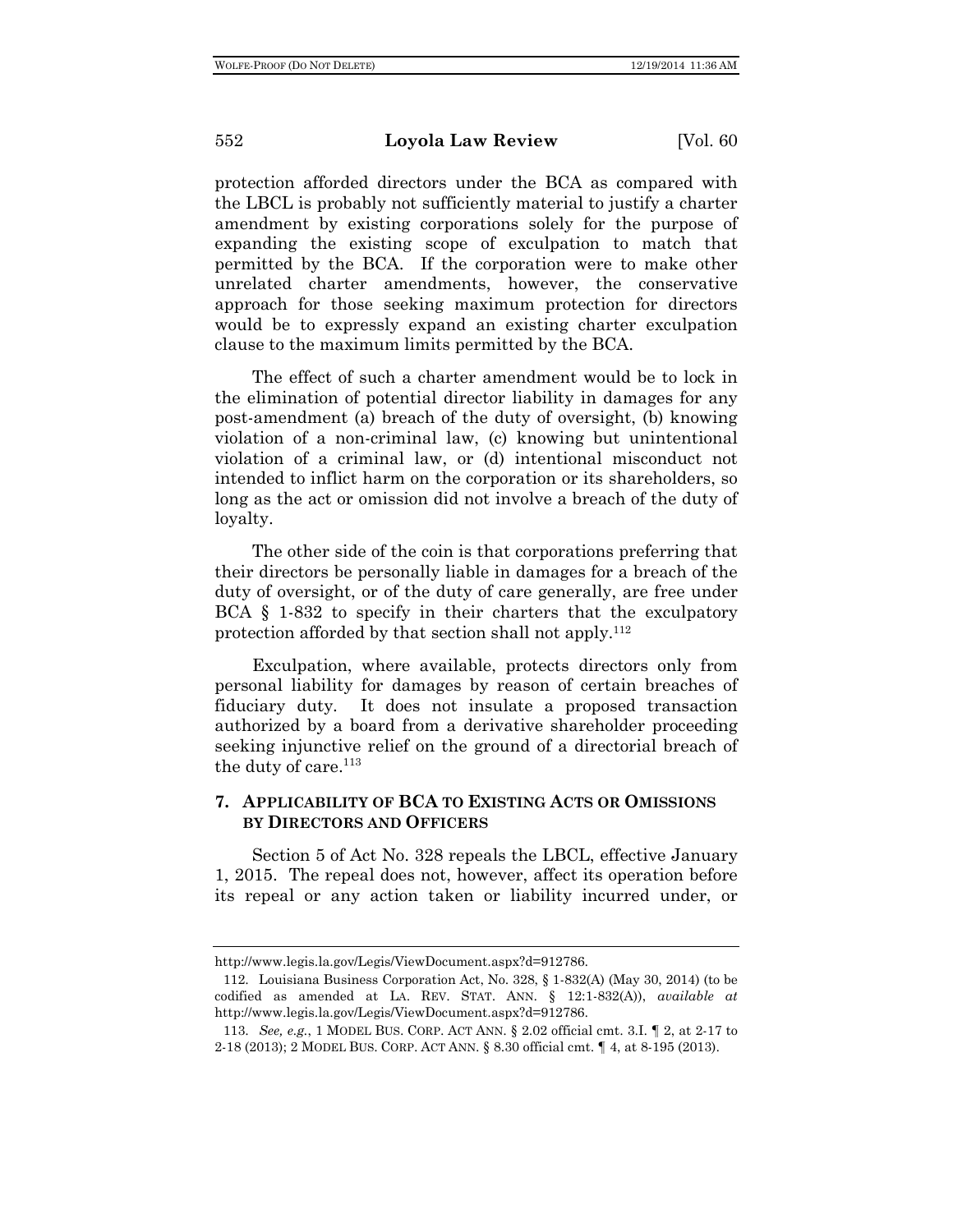violation of it before its repeal.<sup>114</sup>

For that reason, acts or omissions by directors and officers of a Louisiana corporation that occurred prior to January 1, 2015, will continue to be governed by the LBCL. Accordingly, the broader scope of exculpation for directors under the BCA will apply only with respect to acts or omissions that occurred after 2014.

## **C. PREREQUISITES UNDER BCA TO SHAREHOLDER DERIVATIVE PROCEEDING AGAINST ONE OR MORE DIRECTORS**

As indicated in Part III(B) above, the BCA affords slightly broader exculpation protection to directors from personal liability in damages than does R.S. 12:24(C)(4).

The changes made by the BCA with regard to shareholder derivative suits, however, afford substantially greater protection to directors than does the LBCL and provide much more precise procedural rules governing such suits.

#### **1. NATURE OF DERIVATIVE PROCEEDING**

The derivative proceeding, defined in  $\S$  1-740(1) as "a civil suit in the right of a domestic corporation," arises in the following way.115

The general rule is that only a corporation, and not its shareholders individually, has the right to enforce a claim by the corporation against another person.<sup>116</sup> Where a corporation has a possible claim against one of its own directors or officers for breach of fiduciary duty to the corporation, however, a potential conflict arises between the interests of the corporation in pursuing the claim and the interests of prospective defendants who may control the corporation in suppressing the claim. The derivative shareholder suit (i.e., a shareholder's suit on behalf of the corporation derived from it by virtue of the shareholder's ownership interest) is a longstanding exception to the general

<sup>114.</sup> *See* Louisiana Business Corporation Act, No. 328, § 1-1703 (May 30, 2014) (to be codified as amended at LA. REV. STAT. ANN. § 12:1-1703), *available at*  http://www.legis.la.gov/Legis/ViewDocument.aspx?d=912786.

<sup>115.</sup> *See* Louisiana Business Corporation Act, No. 328, § 1-740(1) (May 30, 2014) (to be codified as amended at LA. REV. STAT. ANN. § 12:1-740(1)), *available at*  http://www.legis.la.gov/Legis/ViewDocument.aspx?d=912786.

<sup>116.</sup> *See, e.g.*, 8 MORRIS & HOLMES, *supra* note 53, § 34.01.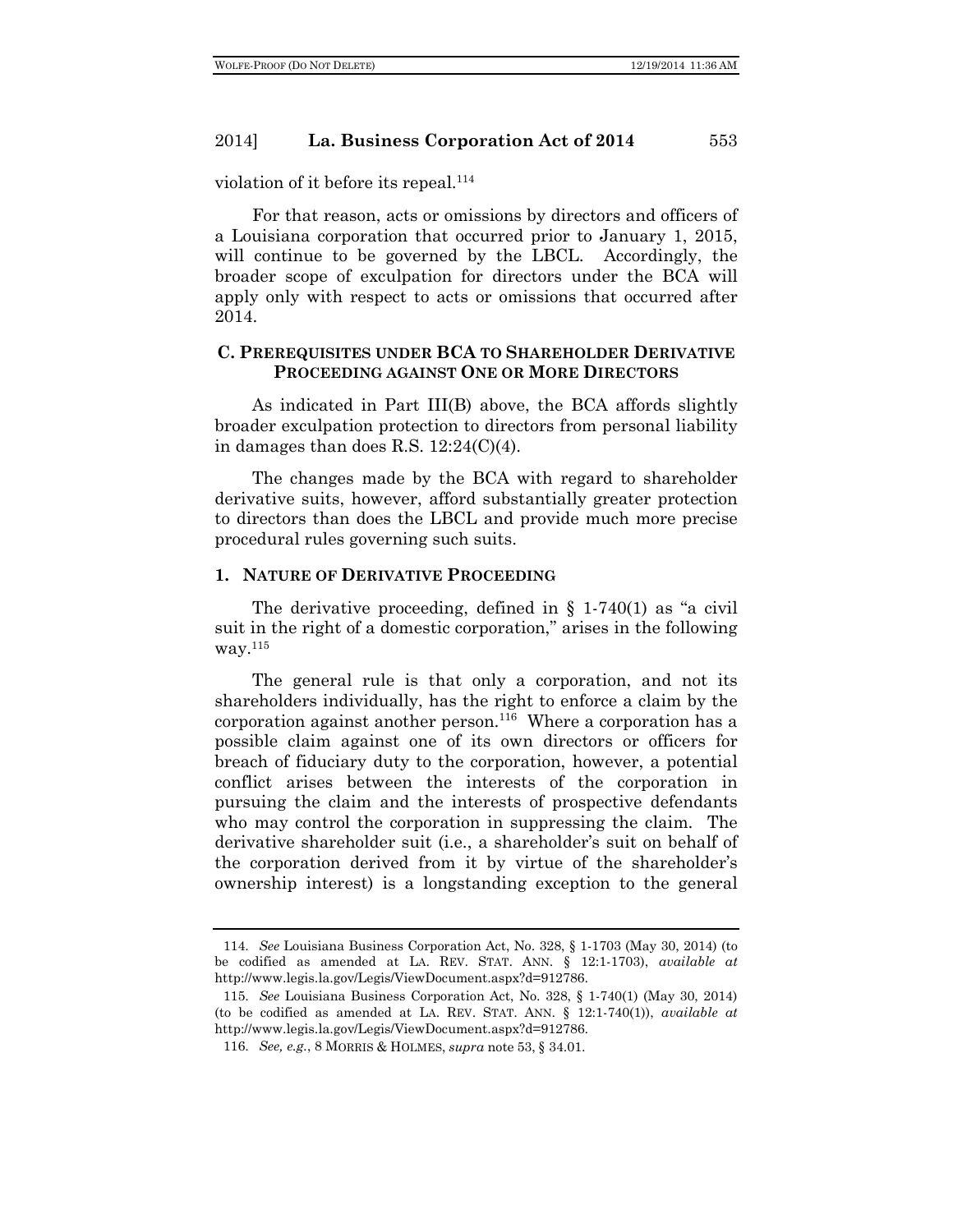rule that a corporation's board of directors has exclusive authority to determine whether to assert a claim by the corporation against another.

## **2. SHAREHOLDER DEMAND ON CORPORATION PRIOR TO FILING DERIVATIVE SUIT NO LONGER EXCUSED UNDER BCA**

Under existing law, a shareholder may file a derivative suit against corporate directors without making prior demand on the board, provided the majority of the board are named as defendants.117 This rule effectively deprives the board of control over much derivative litigation and subsists despite the Louisiana Supreme Court's having held as early as 1930 that a shareholder is not procedurally entitled to maintain a derivative proceeding against directors "until an ineffectual demand has been made on the corporation to institute the suit."118

BCA § 1-742, *per contra*, requires that written shareholder demand "upon the corporation to take suitable action" be made on the board in every case at least ninety days before any shareholder derivative proceeding is filed (unless irreparable injury will result from the delay), regardless of whether the proceeding names as defendants only a single director, the entire board, or a third person.<sup>119</sup>

There is no longer a category of derivative proceedings in which prior demand on the board is excused. The BCA eliminates the risk that such a proceeding can be filed by a shareholder acting on his own without the board's first having an opportunity to conduct an inquiry into the allegations prior to its filing. The demand must "be sufficiently specific to apprise the corporation of the action sought to be taken and the grounds for that action so that the demand can be evaluated." $120$  This universal demand rule gives corporate boards a greater procedural advantage than existing law.

Once demand has been made, § 1-744 authorizes the

<sup>117.</sup> *See, e.g.*, Louisiana Business Corporation Act, No. 328, § 1-742 rev. cmt. (May 30, 2014), *available at* http://www.legis.la.gov/Legis/ViewDocument.aspx?d=912786.

<sup>118.</sup> Orlando v. Nix, 129 So. 810, 811 (La. 1930).

<sup>119.</sup> Louisiana Business Corporation Act, No. 328, § 1-742 (May 30, 2014) (to be codified as amended at LA. REV. STAT. ANN. § 12:1-742), *available at*  http://www.legis.la.gov/Legis/ViewDocument.aspx?d=912786.

<sup>120.</sup> *See* 2 MODEL BUS. CORP. ACT ANN. § 7.42 official cmt. 1, at 7-345 (2013).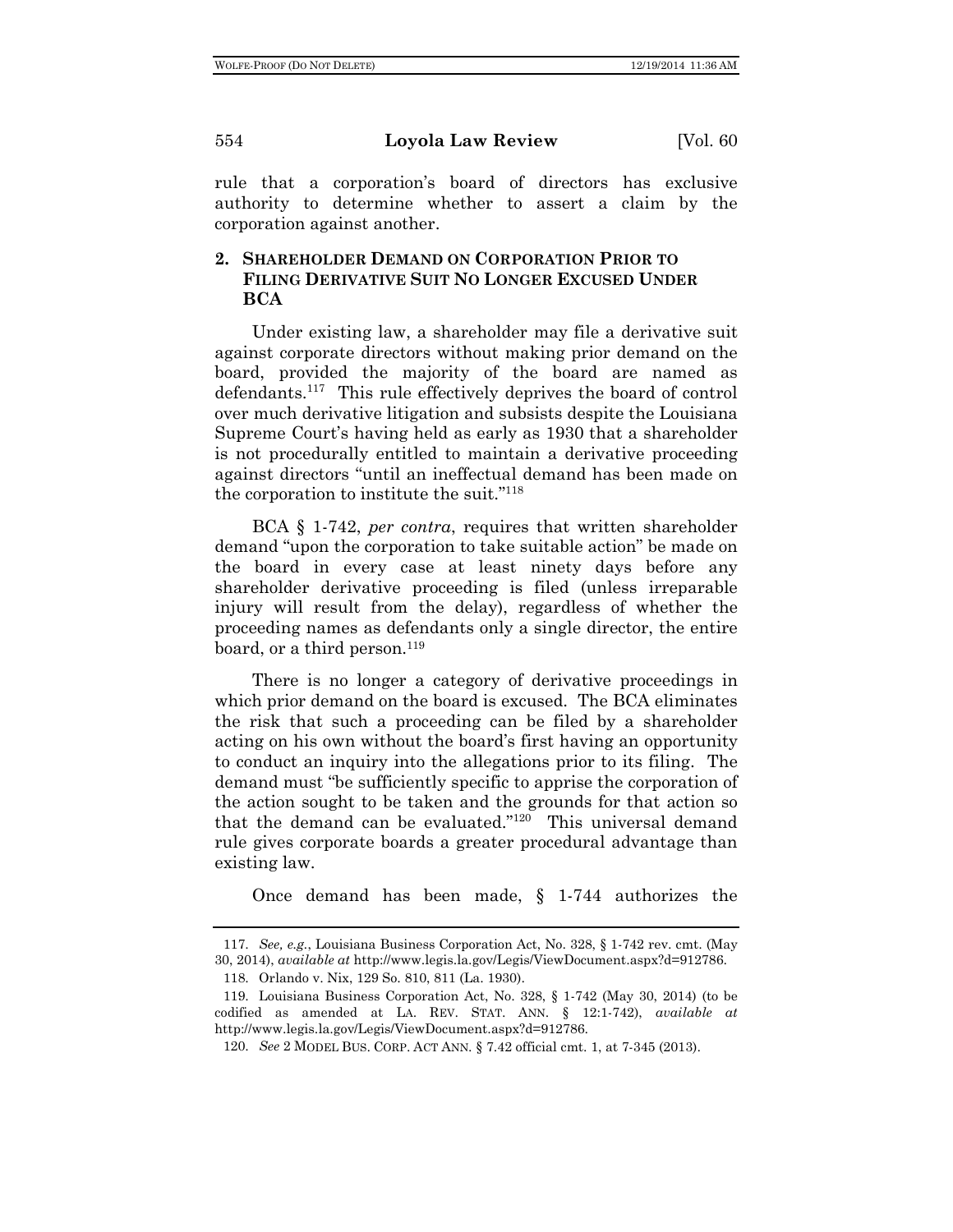corporation to either appoint a committee of qualified (i.e., disinterested) directors or petition the court to appoint a panel, in either case to conduct an inquiry into the allegations made in the demand.<sup>121</sup> There is, however, no obligation on the part of the corporation to respond to the demand.<sup>122</sup>

## **3. SHAREHOLDER DEMAND ACCEPTED, REJECTED, OR NOT INVESTIGATED BY CORPORATION WITHIN NINETY-DAY PERIOD**

## **a. Board Accepts Demand**

If a board committee (the usual delegated body) determines within the ninety-day period that the demand has merit, and as a result the corporation elects to institute a direct suit based on the demand against one or more of its directors or officers (or against a third person, as the case may be), the shareholder's right to file a derivative proceeding based on his demand terminates (unless it can be shown the corporation will not adequately pursue the matter). $123$ 

## **b. Board Rejects Demand**

If, *per contra*, a board committee determines within the ninety-day period that the maintenance of a proceeding based on the demand is not in the best interests of the corporation and the corporation so notifies the demanding shareholder, which it is authorized by  $\S$  1-742(2) to do, the shareholder is thereupon entitled under § 1-741 to file a derivative proceeding based on the

<sup>121.</sup> Louisiana Business Corporation Act, No. 328, § 1-744 (May 30, 2014) (to be codified as amended at LA. REV. STAT. ANN. § 12:1-744), *available at*  http://www.legis.la.gov/Legis/ViewDocument.aspx?d=912786.

<sup>122.</sup> *See* 2 MODEL BUS. CORP. ACT ANN. § 7.42 official cmt. 4, at 7-347 (2013). However, where a shareholder demand is deemed by the board to be colorable, particularly if it asserts a majority of the board is conflicted with respect to the subject of the demand, the common practice is for the board to appoint a special litigation committee of disinterested directors authorized to investigate and evaluate, with the assistance of special legal counsel compensated by the corporation, the merits of the demand and to decide whether taking the action demanded is in the best interests of the corporation. Counsel for such a committee typically reviews relevant documents, performs any necessary legal research and, where appropriate, interviews prospective witnesses before drafting a comprehensive written report for the committee evaluating the merits of the demand and offering recommendations as to its disposition. *See, e.g.*, Atkins v. Hibernia Corp., 182 F.3d 320, 324 (5th Cir. 1999).

<sup>123.</sup> *See* 2 MODEL BUS. CORP. ACT ANN. § 7.42 official cmt. 4, at 7-345 (2013).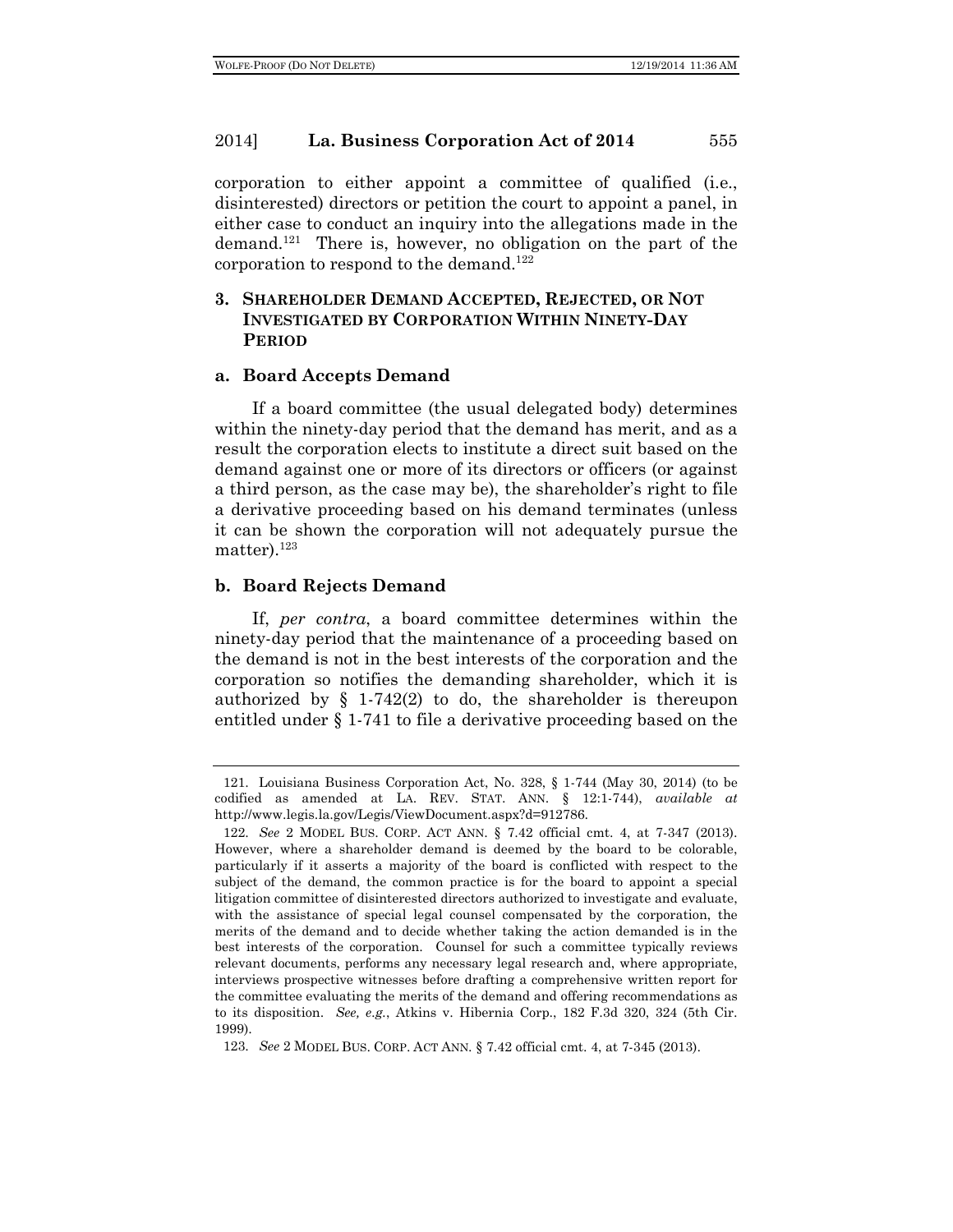rejected demand immediately.124

In such cases, § 1-744(C) requires that the derivative petition allege with particularity facts establishing that either (a) a majority of the board did not consist of qualified (i.e., disinterested) directors (as defined in § 1-143), or (b) the corporation either did not conduct a reasonable inquiry or did not conduct it by means of qualified directors, or did not act in good faith in rejecting the demand.<sup>125</sup>

## *(i). Burden of Proof of Proper Rejection*

If the plaintiff believes a majority of the board did not consist of qualified directors, his petition would normally so allege. Regardless of whether the corporation contests or concedes that allegation, however, it would typically respond with a motion for summary judgment, $126$  alleging that it made the determination in good faith based upon conclusions reached by a committee of qualified directors after conducting a reasonable inquiry. In addition, if the corporation contests the plaintiff's allegation that a majority of its board did not consist of qualified directors, it would also so assert in its motion.

If the corporation concedes, or the plaintiff alleges and proves, a majority of the board did not consist of qualified directors, the effect under  $\S 1-744(D)$  is to shift to the corporation the burden of proving the sufficiency of its determination to reject the demand (i.e., reasonable inquiry by qualified directors and

<sup>124.</sup> Louisiana Business Corporation Act, No. 328, §§ 1-741, -742(2) (May 30, 2014) (to be codified as amended at LA. REV. STAT. ANN. §§ 12:1-741, -742(2)), *available at*  http://www.legis.la.gov/Legis/ViewDocument.aspx?d=912786.

<sup>125.</sup> In addition, BCA §§ 1-741 and 742.1 require that the petition: (i) allege the plaintiff was a shareholder at the time the act or omission complained of occurred, (ii) allege the plaintiff will fairly and adequately represent the interests of the corporation in enforcing its right in the derivative proceeding, (iii) join as defendants the corporation and the obligor on the corporate obligation sought to be enforced, and (iv) include a prayer for judgment in favor of the corporation, rather than the plaintiff. Louisiana Business Corporation Act, No. 328, §§ 1-741, -742.1 (May 30, 2014) (to be codified as amended at LA. REV. STAT. ANN. §§ 12:1-741, -742.1), *available at* http://www.legis.la.gov/Legis/ViewDocument.aspx?d=912786.

Subsection 1-741(A) and § 742.1 of the BCA replace existing Articles 591 through 616 of the Louisiana Code of Civil Procedure, insofar as they relate to derivative proceedings. *See id.* § 4. These amendments have the effect of eliminating the distinction drawn by the Louisiana Code of Civil Procedure between those derivative suits treated as class actions and those that require the joinder of all shareholders as parties to the suit. *See id.* § 1-742.1 cmt. (b).

<sup>126.</sup> *See* LA. CODE CIV. PROC. ANN. art. 966(A)(1) (2005).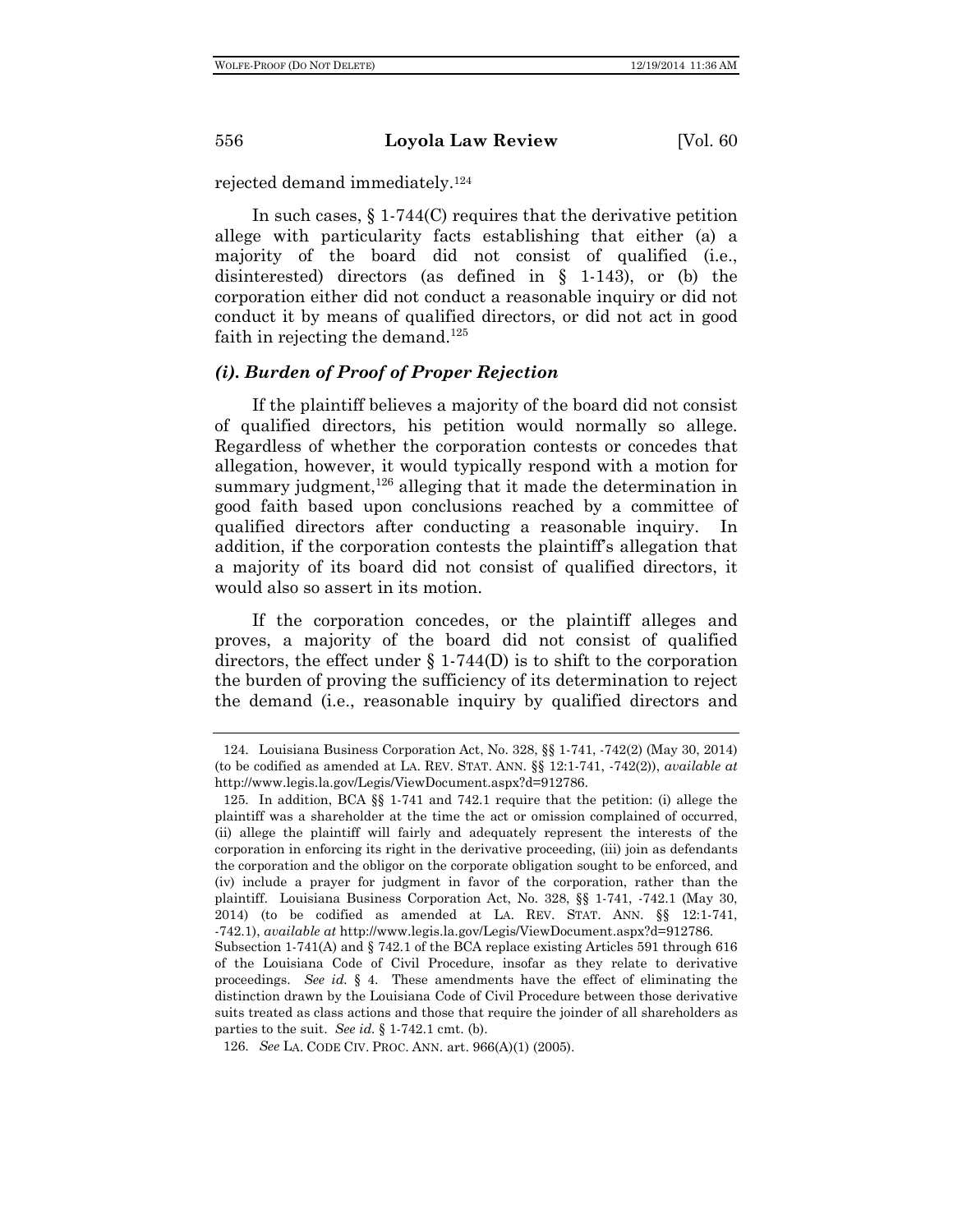good faith rejection).127 If, *per contra*, the plaintiff fails to allege that a majority of the board did not consist of qualified directors, or the plaintiff so alleges but fails to prove it, the effect under § 1- 744(D) is to shift to the plaintiff the burden of proving the insufficiency of the corporation's determination to reject the shareholder's demand.128

## *(ii). Court Determines Corporation Properly Rejected Demand*

If the court accepts the sufficiency of the corporation's determination to reject the shareholder's demand under the foregoing rules of proof,  $\S 1-744(A)$  requires the court to dismiss the proceeding on the corporation's motion, without reviewing the reasonableness of its determination to reject the demand.129 Section 1-746(2) authorizes a dismissing court to order the plaintiff to pay the defendants' litigation expenses if it finds the proceeding was commenced or maintained without reasonable cause or for an improper purpose.130 The BCA does not, however, as did Code of Civil Procedure articles 595(B) and 611, authorize the court to require a plaintiff in a derivative proceeding to furnish advance security for the defendants' court costs.131

## *(iii). Court Determines Corporation Did Not Properly Reject Demand*

If, *per contra*, the sufficiency of the corporation's determination to reject the demand is not established under the foregoing rules of proof, § 1-741(B) entitles the shareholder to maintain his derivative proceeding.<sup>132</sup>

<sup>127.</sup> Louisiana Business Corporation Act, No. 328, § 1-744(D) (May 30, 2014) (to be codified as amended at LA. REV. STAT. ANN. § 12:1-744(D)), *available at*  http://www.legis.la.gov/Legis/ViewDocument.aspx?d=912786.

<sup>128.</sup> Louisiana Business Corporation Act, No. 328, § 1-744(D) (May 30, 2014) (to be codified as amended at LA. REV. STAT. ANN. § 12:1-744(D)), *available at*  http://www.legis.la.gov/Legis/ViewDocument.aspx?d=912786.

<sup>129.</sup> *See* 2 MODEL BUS. CORP. ACT ANN. § 7.44 official cmt. 2 ¶ 9, at 7-361 (2013).

<sup>130.</sup> Louisiana Business Corporation Act, No. 328, § 1-746(2) (May 30, 2014) (to be codified as amended at LA. REV. STAT. ANN. § 12:1-746(2)), *available at*  http://www.legis.la.gov/Legis/ViewDocument.aspx?d=912786.

<sup>131.</sup> *See id.* § 1-742 (to be codified as amended at LA. REV. STAT. ANN. § 12:1-742); LA. CODE CIV. PROC. ANN. arts. 595(B), 611 (2011).

<sup>132.</sup> *See* Louisiana Business Corporation Act, No. 328, § 1-741 rev. cmt. (May 30, 2014), *available at* http://www.legis.la.gov/Legis/ViewDocument.aspx?d=912786.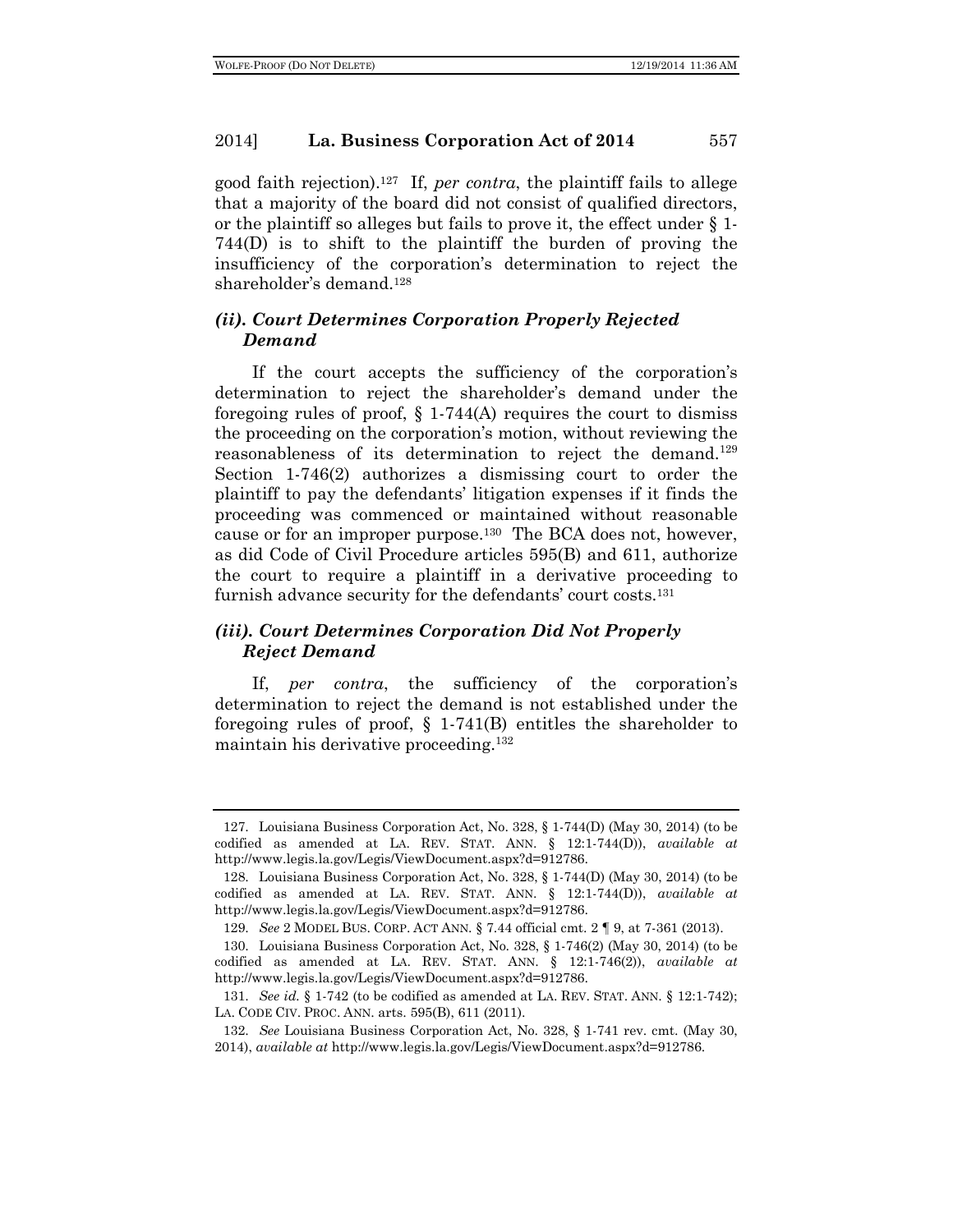#### **c. Corporation Ignores Demand**

If the corporation elects to ignore a shareholder's demand, § 1-742.1 authorizes a plaintiff to file a derivative petition after the expiration of the statutory ninety-day delay.<sup>133</sup> In such a case,  $\S$ 1-744(C) (by negative implication) excuses the plaintiff from the requirement of alleging either that a majority of the corporation's board of directors was not qualified or that the corporation did not make a sufficient determination to reject his demand.134

## **4. DERIVATIVE PROCEEDING FILED BY SHAREHOLDER BEFORE CORPORATION'S RESPONSE TO SHAREHOLDER DEMAND**

In two situations the pleading requirements described above permit a derivative proceeding to be filed before the corporation has responded to a shareholder's written demand.

#### **a. Shareholder Alleges Irreparable Injury**

The first situation is where, prior to the expiration of the statutory ninety-day delay period, the shareholder files a derivative proceeding alleging under §§ 1-742 and 1-742.1 that irreparable injury to the corporation would result from awaiting its response to his demand.135 The standard to be applied by the court to the corporation's motion to dismiss such a proceeding is the same as that governing the entry of a preliminary injunction.136 That is, unless the plaintiff sustains the burden of proving entitlement to a preliminary injunction with reference to his allegation of irreparable injury (assuming he had sought that remedy), the court should dismiss or stay his suit pending the earlier of the corporation's response to the demand or the expiration of the original ninety-day delay.

For example, a shareholder seeking to enjoin a proposed merger on the ground of an alleged breach by the board of its duty of care in authorizing the transaction would file a derivative

<sup>133.</sup> Louisiana Business Corporation Act, No. 328, §§ 1-742, -742.1 (May 30, 2014) (to be codified as amended at LA. REV. STAT. ANN. §§ 12:1-742, -742.1), *available at*  http://www.legis.la.gov/Legis/ViewDocument.aspx?d=912786.

<sup>134.</sup> *Id.* § 1-744(C) (to be codified as amended at LA. REV. STAT. ANN.  $§ 12:1-744(C)$ .

<sup>135.</sup> Louisiana Business Corporation Act, No. 328, §§ 1-742, -742.1 (May 30, 2014) (to be codified as amended at LA. REV. STAT. ANN. §§ 12:1-742, -742.1), *available at*  http://www.legis.la.gov/Legis/ViewDocument.aspx?d=912786.

<sup>136.</sup> *See* 2 MODEL BUS. CORP. ACT ANN. § 7.42 official cmt. 3, at 7-346 (2013).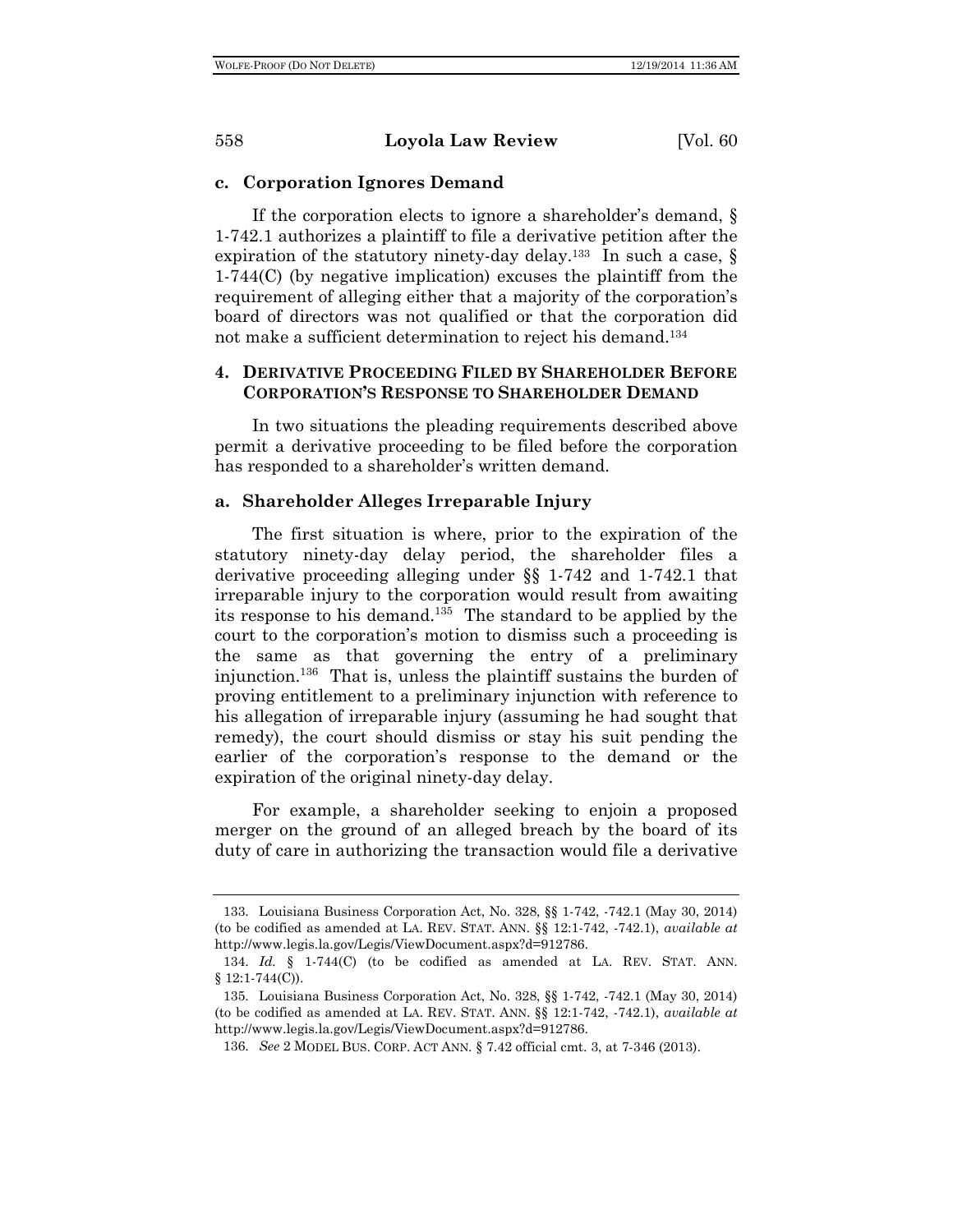proceeding immediately after making demand, alleging under §1- 742 that "irreparable injury to the corporation would result by waiting for the expiration of the ninety-day period" following the making of the demand.<sup>137</sup>

## **b. Corporation Does Not Respond to Demand within Ninety Days**

The second situation where a derivative proceeding may be filed in advance of the corporation's response to a demand that it has not chosen to ignore would occur where the corporation has commenced an inquiry into the demand within the statutory ninety-day delay period but has not notified the shareholder of its response prior to the expiration of that period.138 If the demanding shareholder files a derivative proceeding based on the demand after expiration of the ninety-day delay, § 1-743 authorizes the court to stay the proceeding for such period as the court deems appropriate to permit the corporation to complete its inquiry and respond to the demand.<sup>139</sup>

#### **5. CORPORATION SEEKS STAY**

## **a. Court Grants Stay**

Where, in either of the situations described above, the court stays the proceeding and the corporation thereafter rejects the demand within the stay period, the shareholder must either acquiesce in the rejection or amend his petition to include one of the allegations required by  $\S 1-744(C)$ . For instance, either (a) "a majority of the board did not consist of qualified directors," or (b)

<sup>137.</sup> Louisiana Business Corporation Act, No. 328, § 1-742 (May 30, 2014) (to be codified as amended at LA. REV. STAT. ANN. § 12:1-742), *available at*  http://www.legis.la.gov/Legis/ViewDocument.aspx?d=912786. The exculpation of directors from money damages liability for a breach of the duty of care found in BCA § 1-832 does not eliminate such a breach as a viable basis for injunctive action. *See* 1 MODEL BUS. CORP. ACT ANN. § 2.02 official cmt. 3.I. ¶ 2, at 2-17 to 2-18 (2013) (noting that exculpation "is applicable only to money damages and not to equitable relief").

<sup>138.</sup> Louisiana Business Corporation Act, No. 328, §§ 1-741(B), -742(2) (May 30, 2014) (to be codified as amended at LA. REV. STAT. ANN. §§ 12:1-741(B), -742(2)), *available at* http://www.legis.la.gov/Legis/ViewDocument.aspx?d=912786.

<sup>139.</sup> Louisiana Business Corporation Act, No. 328, § 1-743 (May 30, 2014) (to be codified as amended at LA. REV. STAT. ANN. § 12:1-743), *available at* http://www.legis .la.gov/Legis/ViewDocument.aspx?d=912786. It would not be uncommon for a court to extend the period. *See* 2 MODEL BUS. CORP. ACT ANN. § 7.42 official cmt. 3, at 7-346 to 7-347 (2013).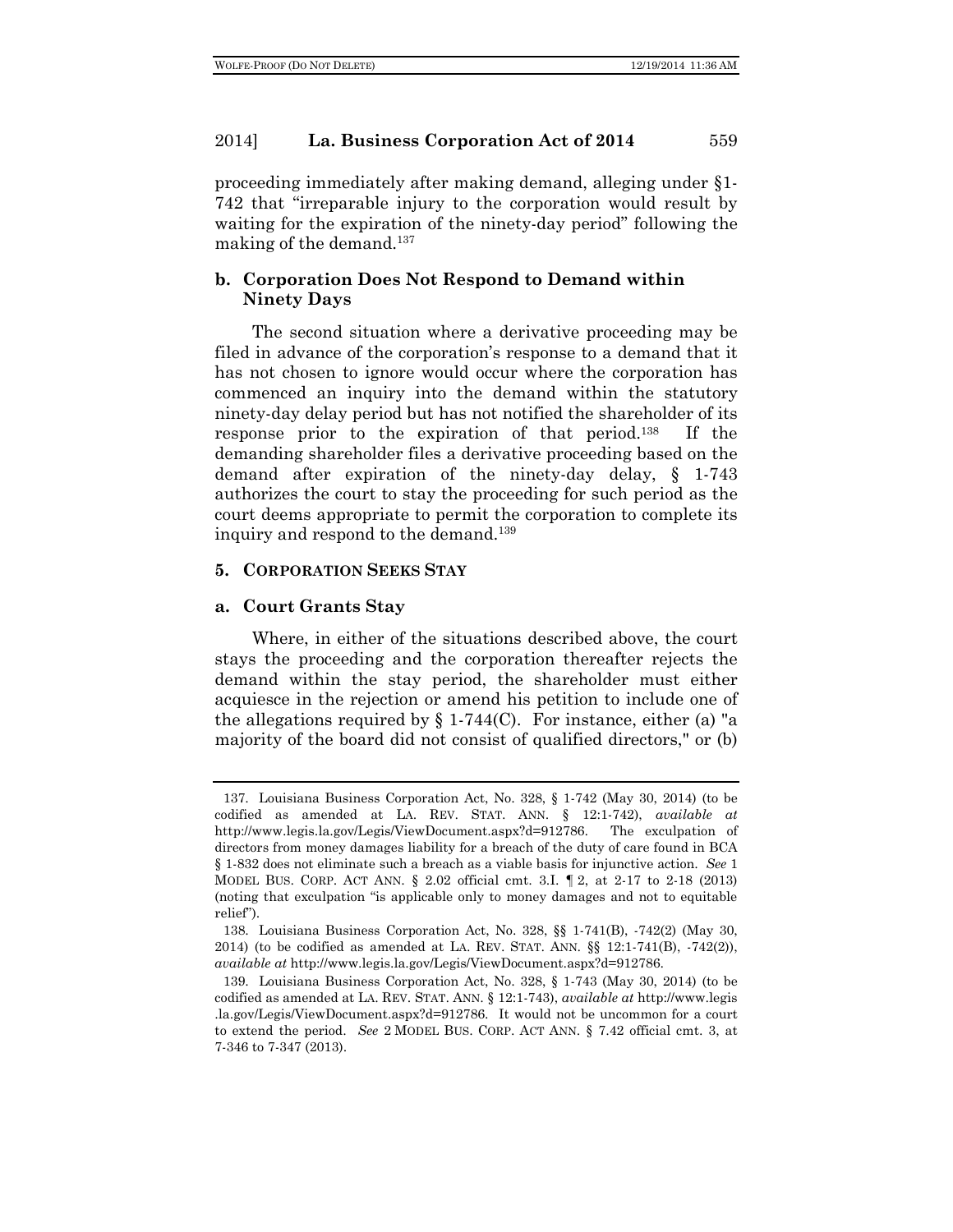the corporation either did not conduct a reasonable inquiry, did not do so through qualified directors, or did not act in good faith in determining to reject the demand.140 Subsequent steps in the litigation would track those described above in Part III(C)(3)(b) in a case where the corporation has notified a shareholder of its rejection of his demand within ninety days after its receipt.

## **b. Court Does Not Grant Stay**

In the alternative, if the court finds further delay of a derivative petition will cause irreparable corporate injury, or declines to stay a proceeding filed after the expiration of ninety days but prior to the plaintiff's receipt of a demand response, the plaintiff is entitled under  $\S$  1-741(B) to continue his derivative proceeding without further delay.<sup>141</sup>

## **D. ADJUDICATING DIRECTOR LIABILITY IN A VIABLE SHAREHOLDER DERIVATIVE PROCEEDING**

#### **1. BURDEN OF PROOF UNDER BCA**

## **a. Preliminary Pleading Requirements**

The pleading requirements prescribed by BCA Subpart 7(D), as outlined in Part III(C) above, do not require a derivative petition to particularize wrongdoing by defendant directors that has allegedly caused the corporation monetary harm for which the defendants should be held personally liable in damages.142

That is, §§ 1-740 through 1-744 affirmatively require only that a shareholder demand be made prior to the filing of a derivative proceeding, and that any post-demand derivative

142. Louisiana Business Corporation Act, No. 328, § 1-742.1 (May 30, 2014) (to be codified as amended at LA. REV. STAT. ANN. § 12:1-742.1), *available at*  http://www.legis.la.gov/Legis/ViewDocument.aspx?d=912786.

<sup>140.</sup> Louisiana Business Corporation Act, No. 328, § 1-744(C) (May 30, 2014) (to be codified as amended at LA. REV. STAT. ANN. § 12:1-744(C)), *available at*  http://www.legis.la.gov/Legis/ViewDocument.aspx?d=912786.

<sup>141.</sup> Louisiana Business Corporation Act, No. 328, § 1-741(B) (May 30, 2014) (to be codified as amended at LA. REV. STAT. ANN. § 12:1-741(B)), *available at*  http://www.legis.la.gov/Legis/ViewDocument.aspx?d=912786. Although the rules outlined above confer substantial power on the board to control derivative proceedings, those rules do not apply to a suit filed as a class action, but not as a derivative proceeding. Most recent shareholder suits seeking to enjoin a merger by a target public company on the ground of alleged breach of fiduciary duty by the entire board, for example, have been brought as non-derivative class actions, which are not subject to the rules outlined above governing derivative proceedings.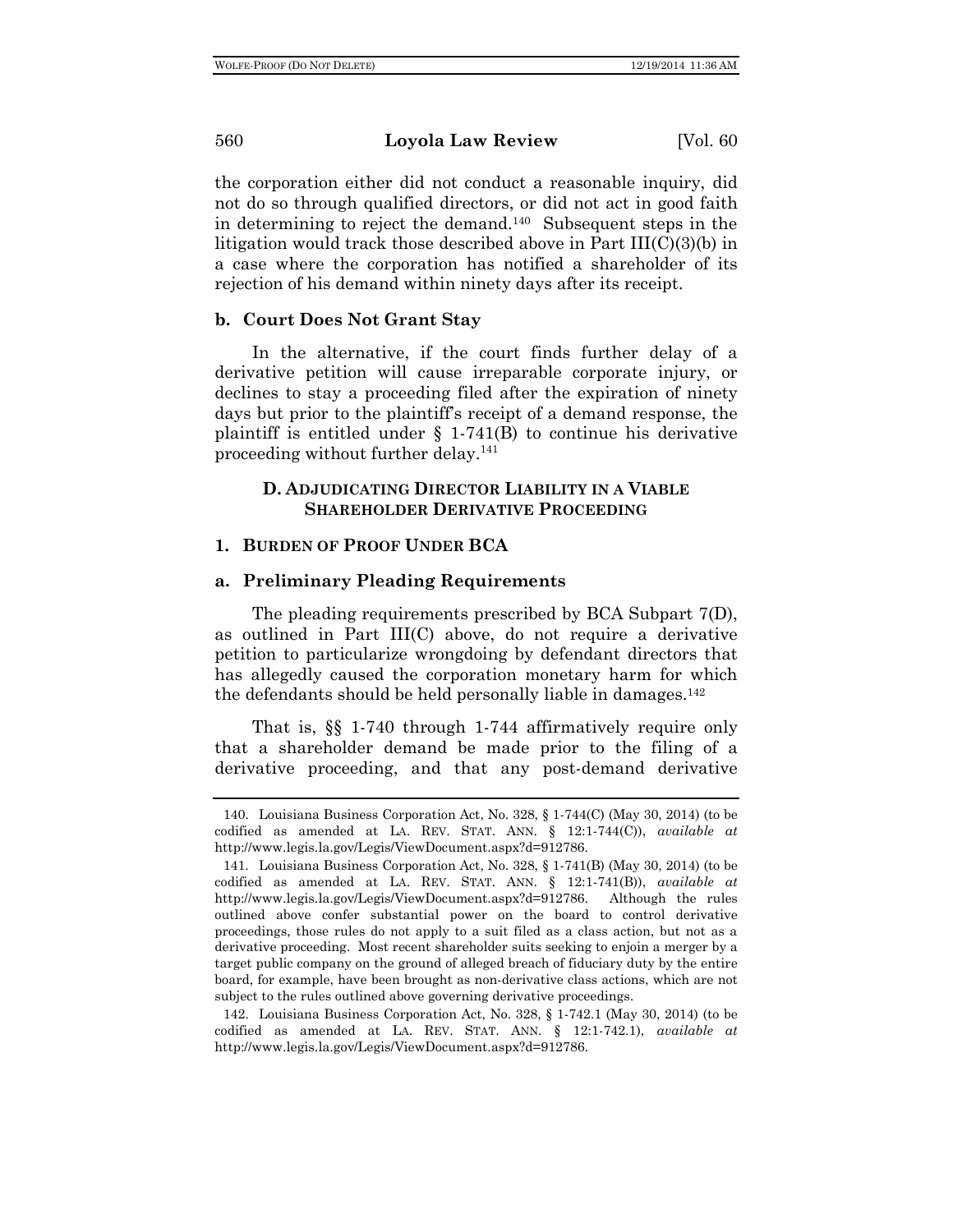petition be verified and contain specified allegations concerning the plaintiff's stock ownership, fair and adequate representation, joinder of parties, timeliness, and improper corporate rejection or disregard of the demand, including a prayer for judgment in favor of the corporation.143

Once those requirements have been met, the claims asserted in the demand might be disposed of summarily in any of three ways: (a) the corporation rejects the demand and no derivative proceeding based on it is thereafter filed, (b) the court dismisses the derivative petition under § 1-744 on the ground that the corporation properly rejected the demand, or (c) the derivative petition becomes moot because the corporation elected either to file its own direct petition based on the demand or to assume control of the plaintiff's proceeding.

#### **b. When is Plaintiff's Derivative Proceeding Viable?**

If the claims in the shareholder's demand are not disposed of summarily in one of these three ways, the plaintiff would be entitled to continue the derivative proceeding if either: (a) the court rules that irreparable injury would result from a delay; (b) the corporation timely rejects the demand and the court rules the rejection was inappropriate on the ground that the corporation either did not conduct a reasonable inquiry or did not make its determination in good faith or its determination was not made exclusively by qualified directors; or (c) the derivative proceeding is filed after expiration of the ninety-day delay following the plaintiff's demand and either the corporation does not move for, or the court declines to grant, a motion to stay.

## **c. Summary of Substantive Pleading and Proof Requirements for Plaintiff**

The question presented in the instances mentioned in the preceding paragraph is, once it has been established that the derivative proceeding remains viable, what must the plaintiff allege and prove in order to recover damages for the corporation

<sup>143.</sup> Louisiana Business Corporation Act, No. 328, §§ 1-742(1), -742.1 (May 30, 2014) (to be codified as amended at LA. REV. STAT. ANN. §§ 12:1-742(1), -742.1), *available at* http://www.legis.la.gov/Legis/ViewDocument.aspx?d=912786. A plaintiff who filed a derivative suit immediately after demand alleging that irreparable corporate injury would result from delay and seeking a preliminary injunction of a proposed corporate transaction would, of course, be required to plead with particularity the facts on which the claim for injunctive relief was based.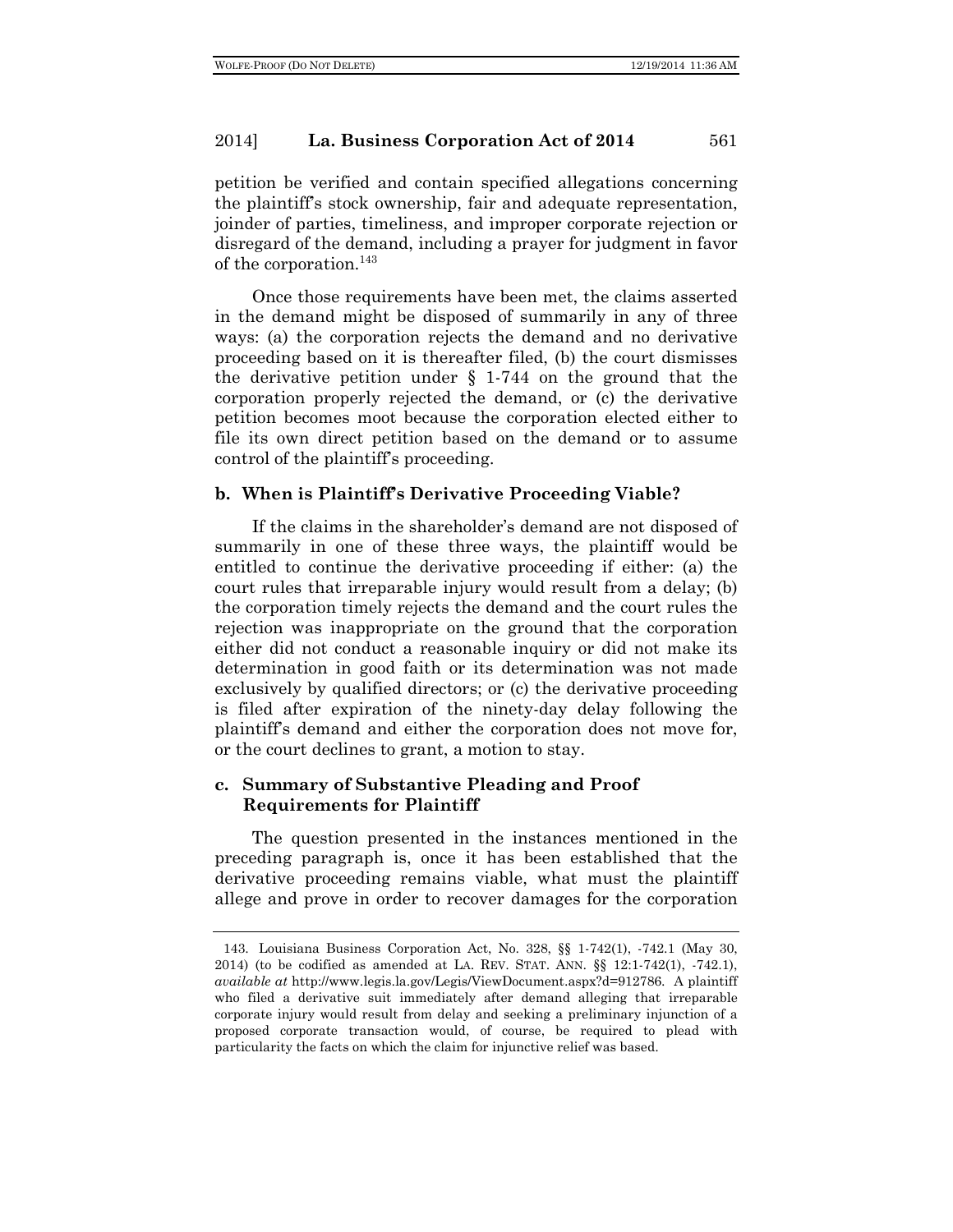from one or more directors by reason of their breach of fiduciary duty? The answer provided by  $\S 1-831$  is that the plaintiff must amend his petition to allege and must then prove:

(i) the defendant director is neither:

(A) exculpated (if claimed by the defendant) by § 1-832 from liability for his challenged conduct, nor

(B) immunized (if claimed by the defendant) from judicial review of an alleged conflicting interest transaction by prior corporate compliance with the statutory "safe harbor" exemption discussed in Part III(D)(3) below, and

(ii) (if, but only if, the defendant concedes, or the plaintiff proves, the defendant's conduct was not exonerated under paragraph (i) above) the defendant either:

(A) did not act in good faith, or

(B) was not appropriately informed before making a challenged business decision or did not reasonably believe that decision was in the best interests of the corporation, or

(C) due to his relationship with a person having a material interest in the challenged decision, the defendant lacked the objectivity necessary to form a reasonable belief that that decision was in the best interests of the corporation,  $or<sup>144</sup>$ 

(D) failed in his duty of oversight (unless the defendant is already exculpated under paragraph (i)(A) above from potential oversight liability), or

(E) received a financial benefit to which he was not entitled, and

(iii) the corporation was harmed, and

(iv) the harm suffered by the corporation was proximately caused by the director's challenged conduct.145

*Per contra*, a derivative plaintiff seeking a waiver of the

<sup>144.</sup> *See* 2 MODEL BUS. CORP. ACT ANN. § 8.31 official cmt. 1.C., at 8-242 to 8-243 (2013). Paragraph (ii)(C) does not cover a "director's conflicting interest transaction," which is separately dealt with in paragraph  $(i)(B)$  and §§ 1-860 through 1-870 of the BCA. *See infra* Part III(D)(3).

<sup>145.</sup> *See* Louisiana Business Corporation Act, No. 328, § 1-831 (May 30, 2014) (to be codified as amended at LA. REV. STAT. ANN. § 12:1-831), *available at*  http://www.legis.la.gov/Legis/ViewDocument.aspx?d=912786.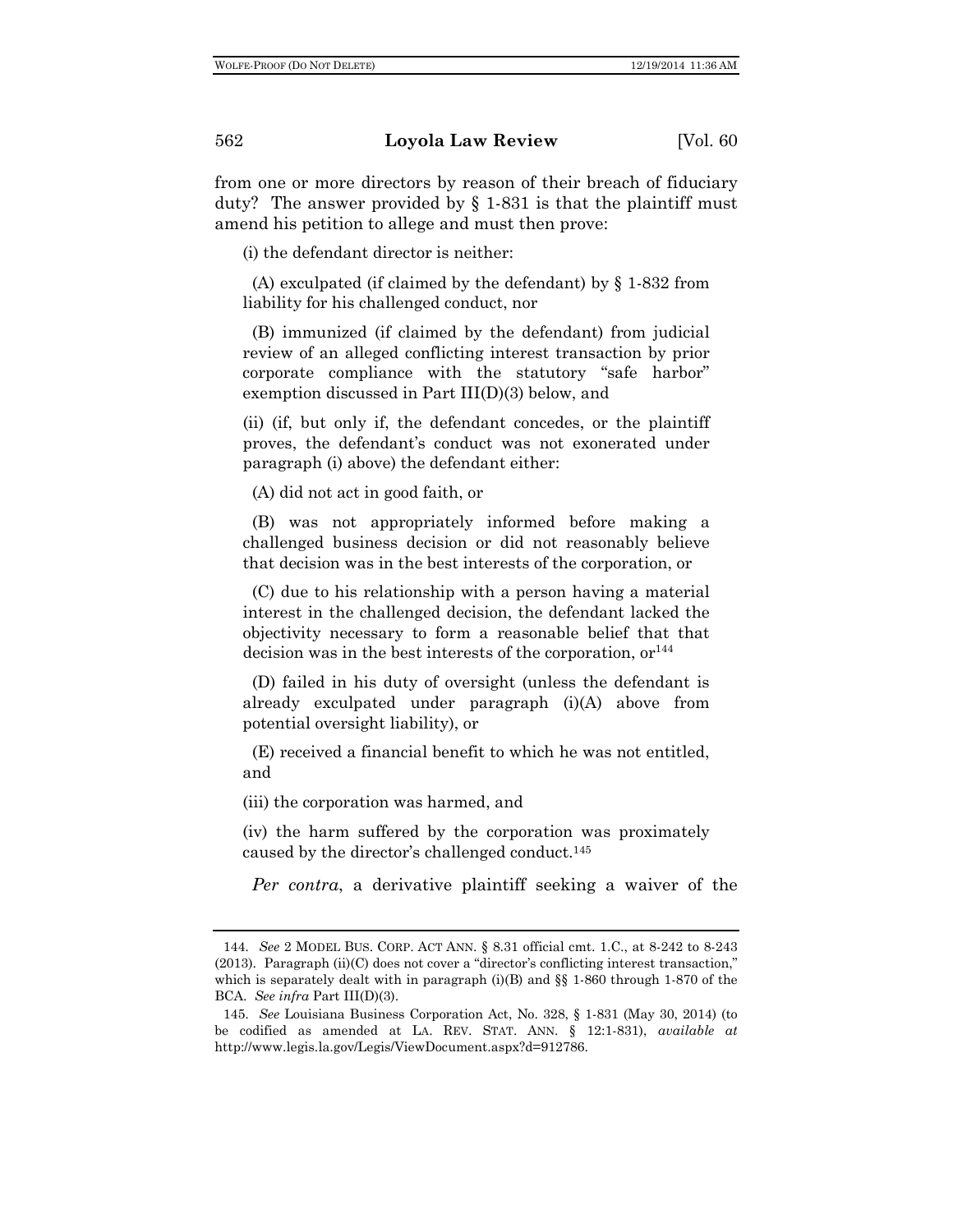statutory ninety-day, post-demand delay on the ground that otherwise the corporation would suffer irreparable injury and praying for a preliminary injunction of a proposed transaction, rather than damages, would be obligated to plead and prove only one or more of paragraphs  $(ii)(A)$ ,  $(ii)(B)$ ,  $(ii)(C)$ , or  $(ii)(E)$  above as to a majority of the board of directors.<sup>146</sup>

#### **d. BCA Formulation of Standard of Care**

The formulation in § 1-831 of the requirements for establishing potential director liability eliminates, with respect to duty of care claims, the reliance under R.S. 12:91 on a gross negligence standard, which is defined to include "a reckless disregard of [,] or a carelessness amounting to indifference to [,] the best interests of the corporation  $\dots$ ."<sup>147</sup> As previously noted, new § 1-830(B) also eliminates the traditional "ordinary prudent men" standard for defining a director's duty of care and replaces it with "the care that a person in a like position would reasonably believe appropriate under similar circumstances."148

The objectively based care standard under § 1-830(B) offers directors greater latitude than existing law in making risk-taking decisions and is intended to discourage a result-oriented analysis of either director personal liability or the availability of injunctive relief with respect to a proposed transaction. It is not, however, intended to codify the Business Judgment Rule.<sup>149</sup>

The BCA focuses the derivative plaintiff's pleading requirements on the *process* by which challenged board decisions were made, rather than on the *prudence* of those decisions.

<sup>146.</sup> Such a suit must be filed, if at all, prior to any shareholder meeting vote to approve the proposed transaction. *See* Louisiana Business Corporation Act, No. 328, § 1-1340(A) (May 30, 2014) (to be codified as amended at LA. REV. STAT. ANN. § 12:1-1340(A)), *available at* http://www.legis.la.gov/Legis/ViewDocument.aspx?d=91 2786.

<sup>147.</sup> *See* Louisiana Business Corporation Law, LA. REV. STAT. ANN. § 12:91(B) (2010).

<sup>148.</sup> Louisiana Business Corporation Act, No. 328, § 1-830(B) (May 30, 2014) (to be codified as amended at LA. REV. STAT. ANN. § 12:1-830(B)), *available at*  http://www.legis.la.gov/Legis/ViewDocument.aspx?d=912786.

<sup>149.</sup> *See* 2 MODEL BUS. CORP. ACT ANN. § 8.30 official cmt., at 8-193 to 8-196 (2013); *id.* § 8.31 official cmt. ¶ 1, at 8-230; *id.* § 8.31 official cmt. 1, at 8-239.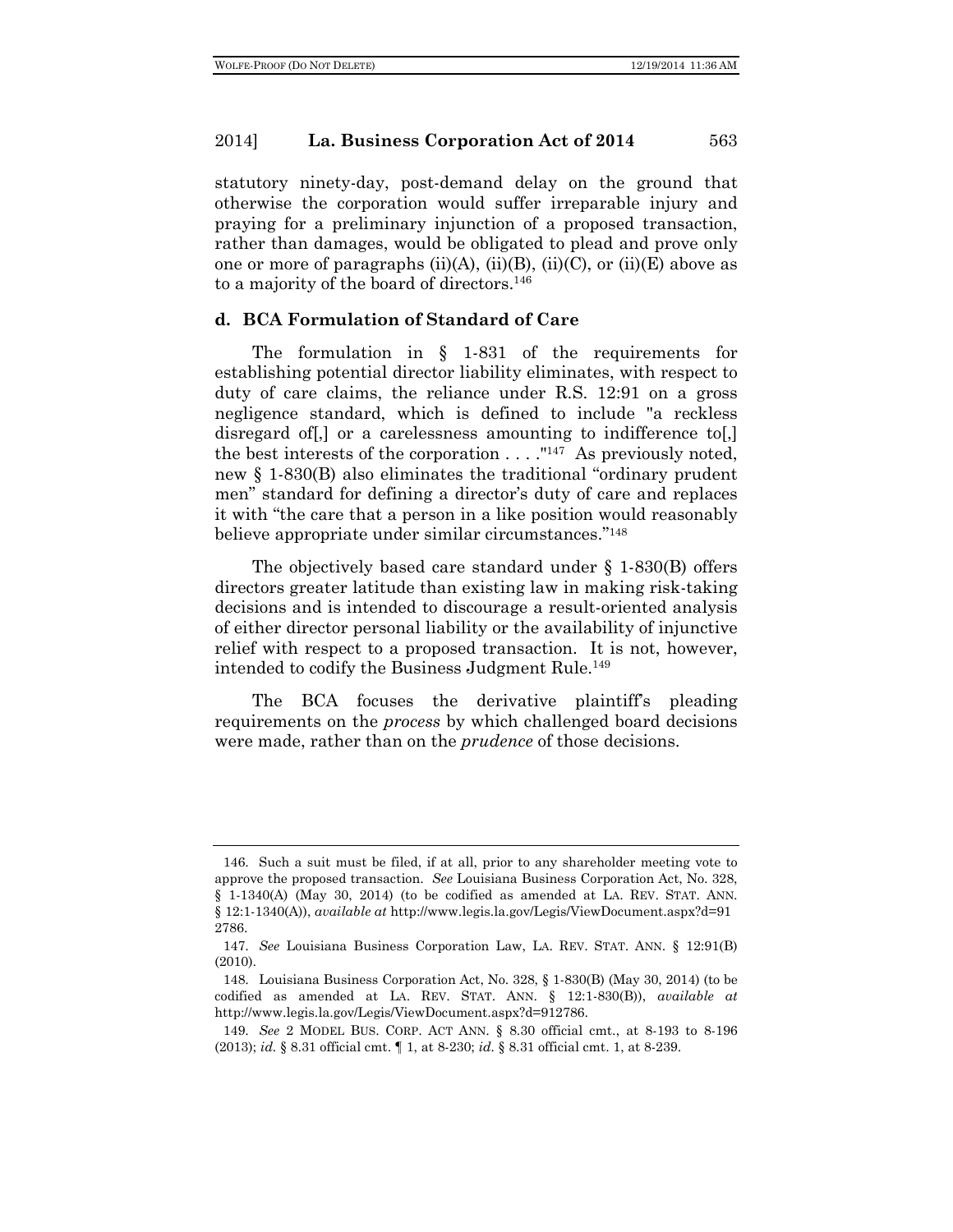## **e. Plaintiff's Burden of Proving Harm and Causation Where Damages Are Sought**

Assume the plaintiff in a derivative proceeding seeking damages meets his burden of proving the defendant's challenged conduct is not insulated from judicial review by either exculpation, the Business Judgment Rule, or the safe harbor exemption for conflicting interest transactions discussed below in Part III(D)(3). Additionally, paragraph 1-831B(1) requires the plaintiff to prove that (a) the corporation was harmed by the defendant's challenged conduct, and (b) the harm was proximately caused by that conduct.<sup>150</sup> A similar burden is imposed on a derivative plaintiff under R.S. 12:91(E) and Delaware case law, for example, although not by a statute corresponding to paragraph  $1-831B(1).$ <sup>151</sup>

The BCA, LBCL, and Delaware approach described above is to be contrasted with the general American rule that where a challenged director transaction is not protected from judicial review by the Business Judgment Rule, the burden shifts immediately to the defendant to prove its fairness to the corporation.152

## **f. Burden of Proving Affirmative Defense of Safe Harbor Compliance**

In the context of a transaction challenged on the basis of a director's conflict of interest, rather than on the basis of a breach of the duty of care, the BCA approach is further refined by §§ 1- 860 through 1-862, which offer the corporation an elective safe harbor procedure, described in Part III(D)(4) below, for immunizing such a transaction in advance from judicial review in a derivative proceeding.153 However, the safe harbor is available only in cases where the challenged transaction has been approved by no fewer than two qualified (i.e., disinterested) directors, which means it is not applicable to a derivative suit against the

<sup>150.</sup> *See* 2 MODEL BUS. CORP. ACT ANN. § 8.31 official cmt. ¶ 5, at 8-233 (2013); *id.*  § 8.31 official cmt. 2, at 8-247.

<sup>151.</sup> *See, e.g.*, 1 RADIN, *supra* note 15, at 795.

<sup>152.</sup> *See, e.g.*, *id.* at 62; 2 MODEL BUS. CORP. ACT ANN. § 8.31 official cmt. 3 ¶ 2, at 8-249 (2013).

<sup>153.</sup> Louisiana Business Corporation Act, No. 328, §§ 1-860 to -862 (May 30, 2014) (to be codified as amended at LA. REV. STAT. ANN. §§ 12:1-860 to -862), *available at*  http://www.legis.la.gov/Legis/ViewDocument.aspx?d=912786.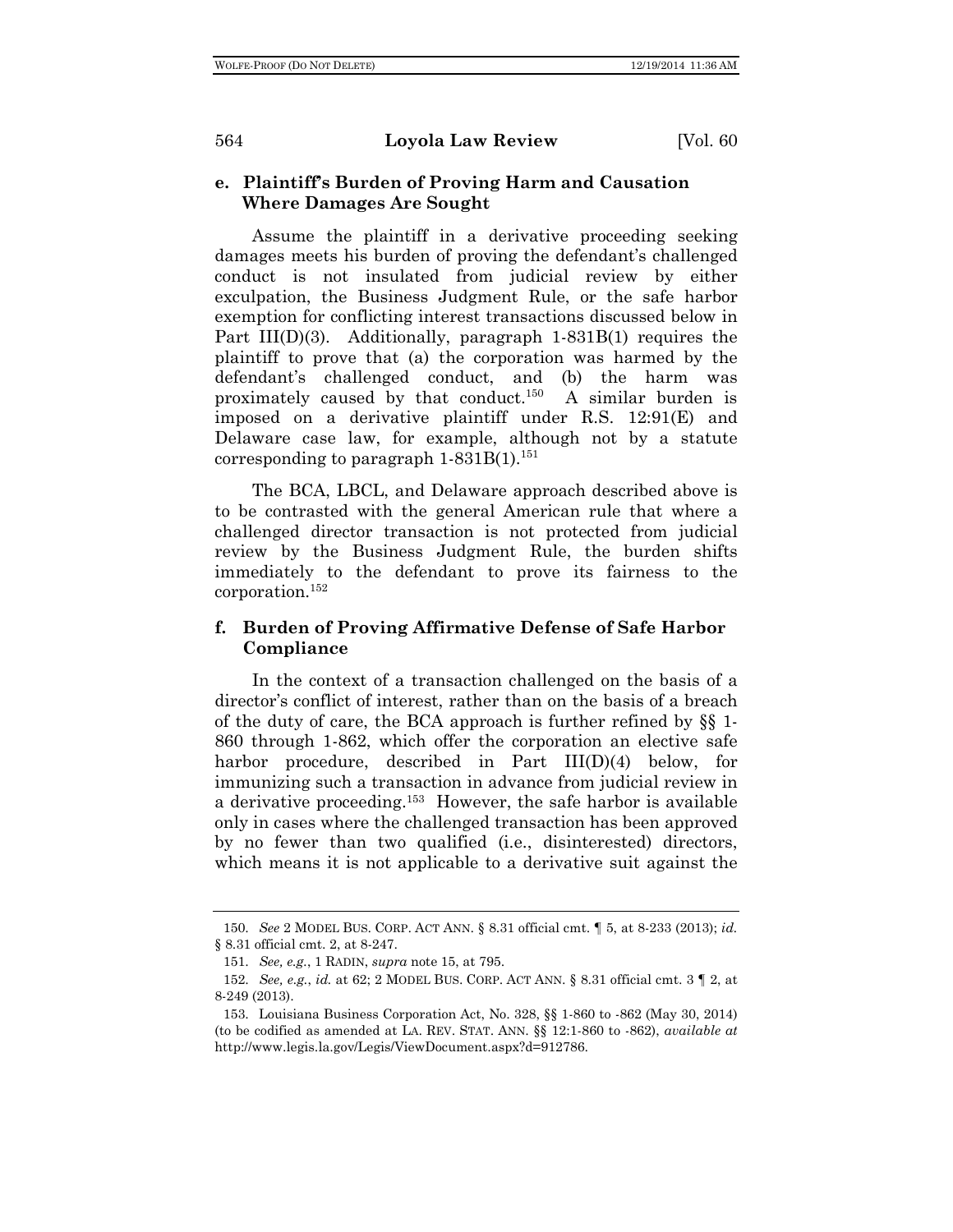entire board.

If the derivative defendant asserts by motion for summary judgment that the challenged transaction is immunized from judicial review by corporate compliance with the § 1-862 safe harbor procedure, paragraph 1-831(A)(1) places the burden on the plaintiff to rebut that defense.154 This rule applies regardless of whether the plaintiff seeks injunctive relief or damages. If the safe harbor defense succeeds, the case is over and the court should dismiss it under § 1-861(B). 155

Paragraph 1-861B(3) shifts the burden to the defendant to prove the fairness of the transaction to the corporation only if the plaintiff seeks equitable relief or, in a damage suit, satisfies his burden of proving both harm to the corporation and proximate causation of that harm by the defendant's challenged conduct.156 The term "fair to the corporation" is defined by BCA  $\S$  1-860(6) and explicated by Model Act § 8.60 Official Comment 6.157 If the defendant does not satisfy the burden of proving the transaction was fair to the corporation, the court would fashion an appropriate remedy, which could take the form of rescission or damages.

## **g. Burden of Proving Affirmative Defense That Challenged Transaction Was Not a "Director's Conflicting Interest Transaction"**

If, in a derivative proceeding challenging a director's conflicting interest transaction with the corporation, the defendant asserts not that the transaction is protected by the safe harbor defense, but rather that it does not constitute a "director's conflicting interest transaction," the plaintiff whether seeking

<sup>154.</sup> Louisiana Business Corporation Act, No. 328, §§ 1-831(A)(1), -862 (May 30, 2014) (to be codified as amended at LA. REV. STAT. ANN. §§ 12:1-831(A)(1), -862),

*available at* http://www.legis.la.gov/Legis/ViewDocument.aspx?d=912786; *see* 2 MODEL BUS. CORP. ACT ANN. § 8.61 official cmt. 2, at 8-527 (2013) ("If board action under  $\S 8.62(b)(1)$  is interposed as a defense ... the plaintiff then bears the burden of overcoming that defense under § 8.31.").

<sup>155.</sup> *See* 2 MODEL BUS. CORP. ACT ANN. § 8.31 official cmt. 1 ¶ 1, at 8-236 (2013). 156. *See id.* § 8.61 official cmt. 2 ¶ 5, at 8-528 ("Under section 8.61(b)(3) the interested director has the burden of establishing that the transaction was fair.").

<sup>157.</sup> *Id.* § 8.60 official cmt. 6, at 8-514 to 8-516; Louisiana Business Corporation Act, No. 328, § 1-860(6) (May 30, 2014) (to be codified as amended at LA. REV. STAT. ANN. § 12:1-860(6)), *available at* http://www.legis.la.gov/Legis/ViewDocument.aspx?d =912786.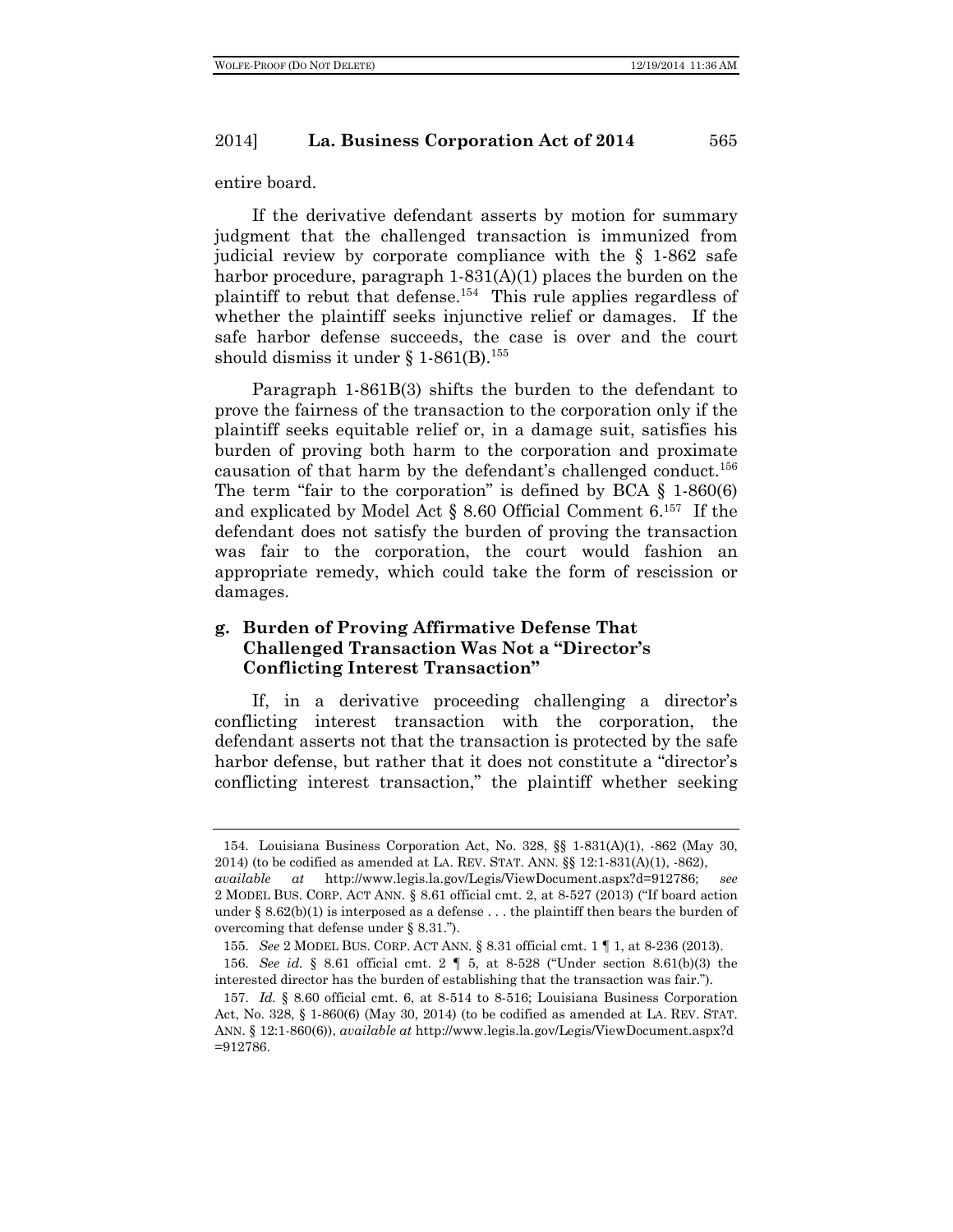injunctive relief or damages has the burden of proving the contrary. This is so because  $\S$  1-861(A) provides that "a transaction . . . may not be the subject of any form of relief, or give rise to an award of damages or other sanctions against a director . . . in a proceeding by a shareholder. . . on the ground that the director has an interest . . . if it is not a director's conflicting interest transaction,"158 a term defined with precision by § 1-860(1).<sup>159</sup>

In other words, a derivative plaintiff has not stated a cause of action against a director based on a challenged conflict of interest transaction unless the plaintiff alleges the transaction was a "director's conflicting interest transaction," as defined by  $\S$ 860(1), because that allegation is an indispensable element of the claim.160 Hence, where a derivative petition challenging a transaction fails to allege it was a "director's conflicting interest transaction," the plaintiff has the burden of proof on the defendant's exception of no cause of action.<sup>161</sup>

If the plaintiff does not sustain that burden, the case is over and the court should dismiss the proceeding under  $\S$  1-861(A) (unless the plaintiff has alleged viable alternative grounds unrelated to the conflict of interest for challenging the transaction).162 *Per contra*, if the plaintiff establishes that the challenged transaction was a "director's conflicting interest transaction," the burden shifts to the defendant under paragraph 1-861(B)(3) to prove it was fair to the corporation, with the consequences described in Part  $III(D)(1)(f)$  above (unless the defendant has offered the safe harbor defense described in Part  $III(D)(3)(b)$  below).<sup>163</sup>

<sup>158.</sup> Louisiana Business Corporation Act, No. 328, § 1-861(A) (May 30, 2014) (to be codified as amended at LA. REV. STAT. ANN. § 12:1-861(A)), *available at*  http://www.legis.la.gov/Legis/ViewDocument.aspx?d=912786.

<sup>159.</sup> Louisiana Business Corporation Act, No. 328, § 1-860(1) (May 30, 2014) (to be codified as amended at LA. REV. STAT. ANN. § 12:1-860(1)), *available at*  http://www.legis.la.gov/Legis/ViewDocument.aspx?d=912786.

<sup>160.</sup> *Id.*

<sup>161.</sup> *Id.*

<sup>162.</sup> *See id.* § 1-861(A) (to be codified as amended at LA. REV. STAT. ANN. § 12:1-861(A)); 2 MODEL BUS. CORP. ACT ANN. § 8.31 official cmt. 1 ¶ 1, at 8-236 (2013).

<sup>163.</sup> Louisiana Business Corporation Act, No. 328, § 1-861(B)(3) (May 30, 2014) (to be codified as amended at LA. REV. STAT. ANN. § 12:1-861(B)(3)), *available at*  http://www.legis.la.gov/Legis/ViewDocument.aspx?d=912786.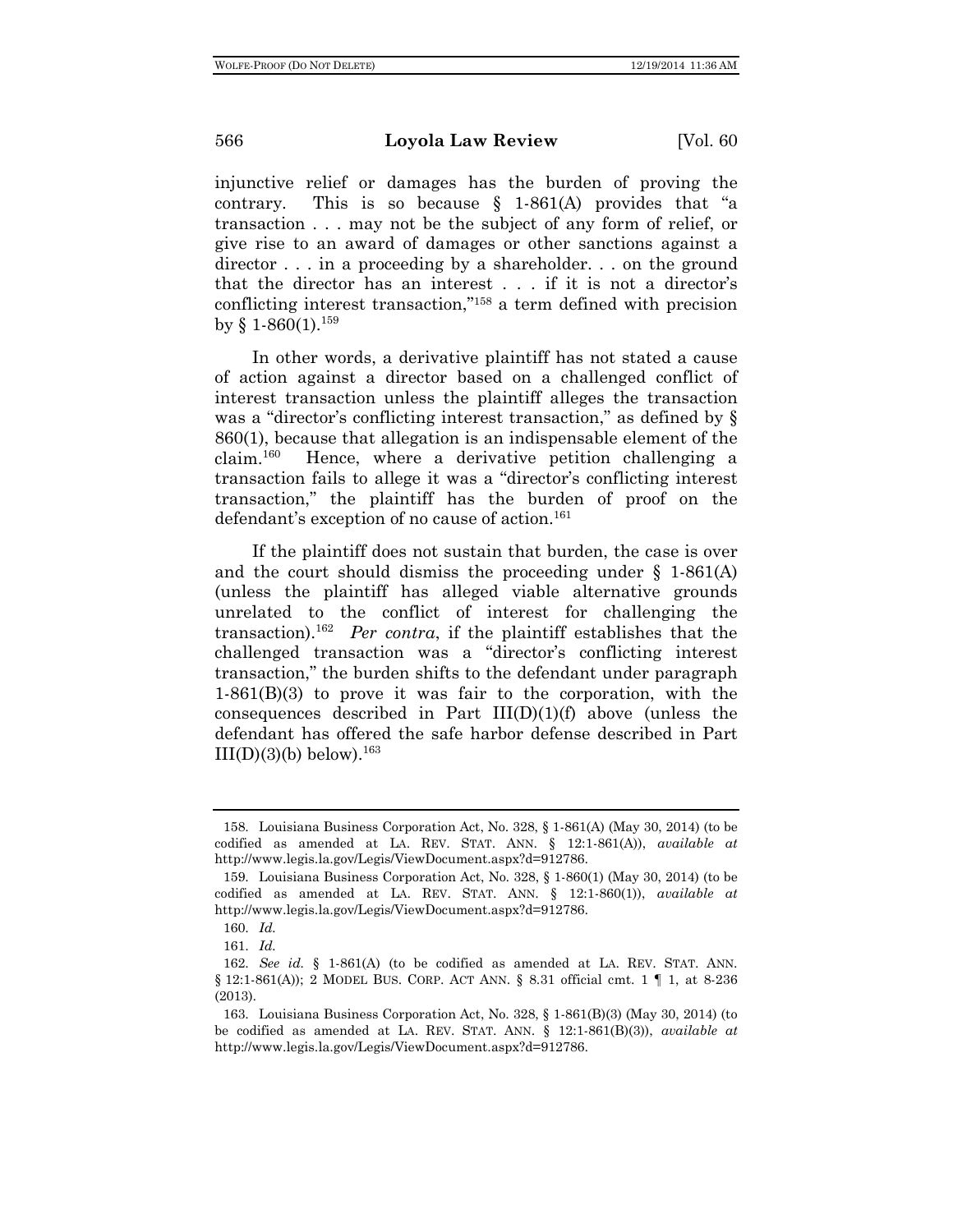## **2. OVERVIEW OF BCA DUTY OF LOYALTY RULES COMPARED WITH LBCL**

The BCA is significantly more favorable to directors than the LBCL in duty of loyalty cases challenging conflicting interest transactions. This is not so much because the BCA favors such transactions but because it establishes bright-line rules for defining them and, where the corporation has followed prescribed advance approval procedures, immunizing them from judicial review.

The LBCL does not define directors' conflicting interest transactions and makes no provision, as does the BCA, for detailed presumptions, burdens of proof, and the like for cases where a derivative plaintiff alleges that a director's conflicting interest transaction with the corporation has harmed it. Moreover, R.S. 12:84, which purports to establish procedures for protecting directors' conflict of interest transactions by means of disinterested approval, is unclear and has confused the courts.<sup>164</sup> In particular, R.S. 12:84 does not answer the fundamental question whether prior disinterested approval (or subsequent ratification) of a director's conflicting interest transaction does or does not immunize it from judicial review.

These defects of existing law have a long history. The seminal case of *Keech v. Sandford*<sup>165</sup> laid down a strict rule that even a fair contract made by a trustee with his beneficiary was void at the election of the latter or, alternatively, impressed with a constructive trust in favor of the beneficiary. The common law applied this rule to corporate directors.166

By the early 20th century, Delaware courts had begun to question the wisdom of a rule that per se invalidated contracts between corporations and their directors without regard to their fairness.<sup>167</sup> The comprehensive 1967 revision of the DGCL adopted an intermediate rule, substantially identical to R.S. 12:84, that offered a method of validating interested director transactions.<sup>168</sup> The statute has not worked well in practice.<sup>169</sup>

<sup>164.</sup> *See, e.g.*, 7 MORRIS & HOLMES, *supra* note 53, § 22.03.

<sup>165.</sup> (1726) 25 Eng. Rep. 223 (Ch.) 223-24 (U.K.).

<sup>166.</sup> *See, e.g.*, 1 RADIN, *supra* note 15, at 796-97.

<sup>167.</sup> *See, e.g.*, Eberhardt v. Christiana Window Glass Co., 81 A. 774, 778 (Del. Ch. 1911).

<sup>168.</sup> Delaware General Corporation Law, DEL. CODE ANN. tit. 8, § 144 (2011).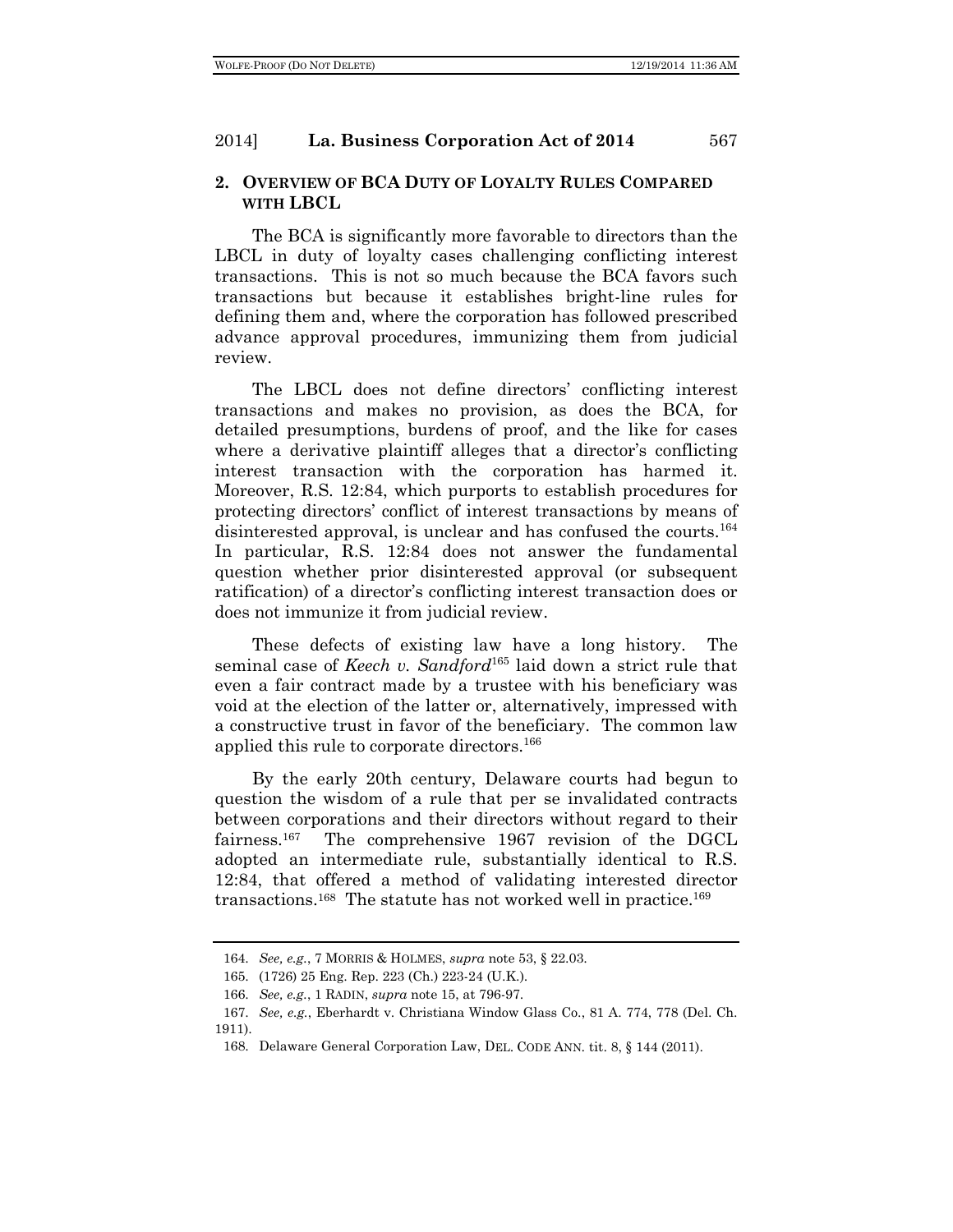BCA  $\S$ § 8.60-8.70, discussed in Part III(D)(3) below, were designed to offer bright-line rules for defining conflicting interest transactions between directors and their corporations and, where appropriate, immunizing them from judicial review. The BCA offers litigants and courts much clearer guidance in analyzing and dealing with director conflict transactions challenged in derivative proceedings than does existing law.

## **3. DIRECTOR'S CONFLICTING INTEREST TRANSACTION AND THE SAFE HARBOR**

The statutory safe-harbor method of preemptively immunizing from judicial review in a derivative suit either a director's conflict of interest transaction or a director's taking advantage of a business opportunity is found in BCA §§ 1-860 through 1-862 and 1-870.170 The safe harbor requires that the transaction (or disclaimer of an opportunity) be approved by no fewer than two unconflicted directors after full disclosure to the board.171

The definitions and elective safe harbor in BCA Subchapter 8F sharply limit in two respects both the plaintiff's options and the potential liability of defendant directors with respect to alleged director conflicting interest transactions.172

## **a. Defense That Challenged Transaction Was Not a "director's conflicting interest transaction"**

First,  $\S 1-861(A)$  provides that unless a corporate transaction constitutes a "director's conflicting interest transaction," as narrowly defined in  $\S$  1-860(1), it cannot be the subject of any form of judicial relief or give rise to an award of damages against a director in a derivative suit.<sup>173</sup>

<sup>169.</sup> *See, e.g.*, 1 RADIN, *supra* note 15 at 796-97.

<sup>170.</sup> Louisiana Business Corporation Act, No. 328, §§ 1-860 to -862, -870 (May 30, 2014) (to be codified as amended at LA. REV. STAT. ANN. §§ 12:1-860 to -862, -870), *available at* http://www.legis.la.gov/Legis/ViewDocument.aspx?d=912786.

<sup>171.</sup> This "safe-harbor" method is not available as a defense to a derivative suit charging that the entire board acted in breach of its duty of loyalty, for example by approving a change of control merger at an inadequate price in order to gain personal financial advantages, because in such a case there are no unconflicted directors.

<sup>172.</sup> Louisiana Business Corporation Act, No. 328, subpt. 8(F) (May 30, 2014) (to be codified as amended at LA. REV. STAT. ANN. §§ 12:1-860 to -863), *available at*  http://www.legis.la.gov/Legis/ViewDocument.aspx?d=912786.

<sup>173.</sup> *See id.* § 1-861 cmts. (a), (b).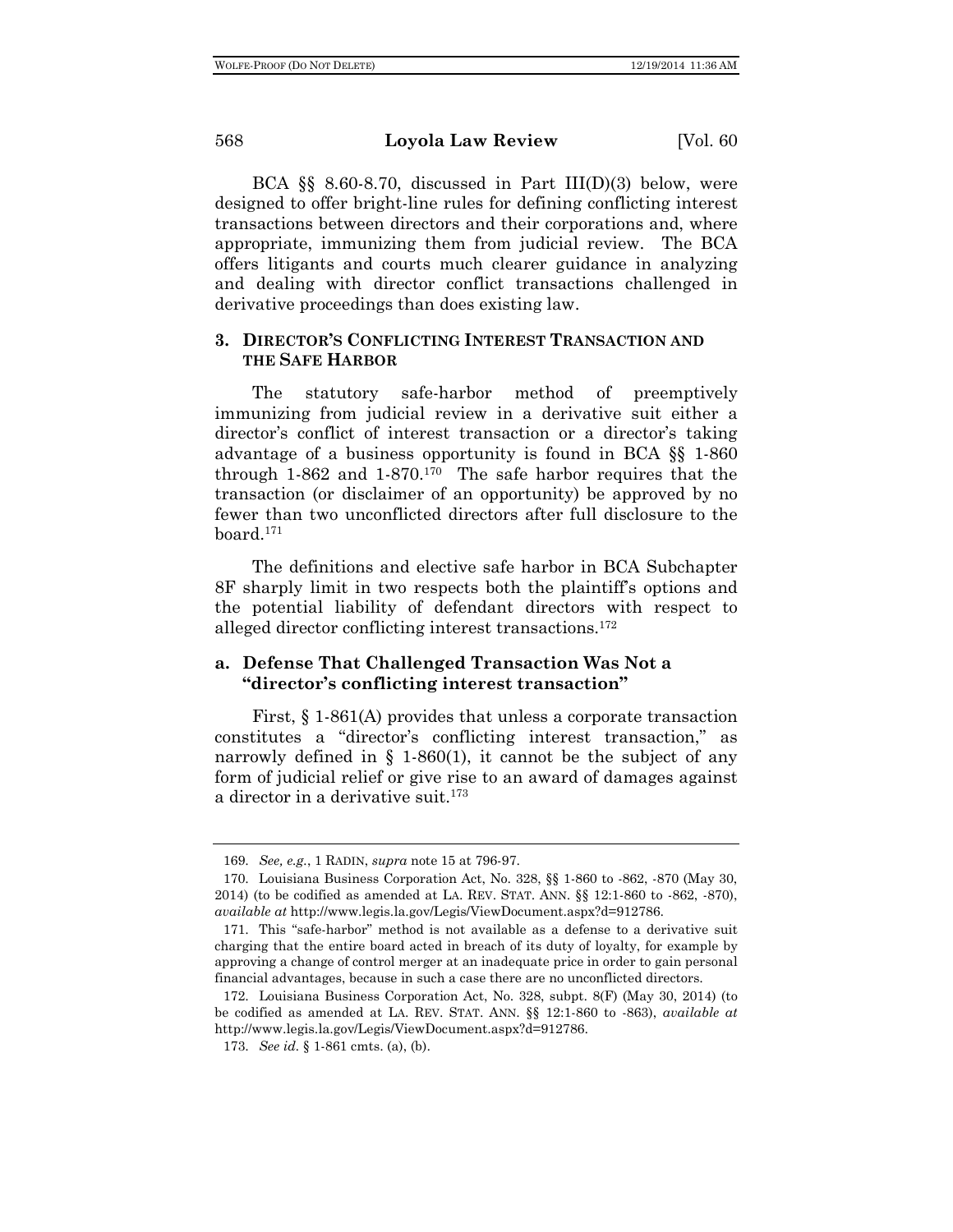The term "director's conflicting interest transaction" includes only a transaction by the corporation to which a director is a party or as to which, at the time the transaction was effected, the director knew he or a "related person" was a party or had a "material financial interest."174

Under § 1-860(5), an *entity* is a "related person" of a director within the definition of a "director's conflicting interest transaction" only if the director is an employee, director, general partner, or fiduciary of the entity or owns a majority interest in its voting power or equity.175 An *individual* is a "related person" of a director only if that person is a specified family member of, lives in the same home as, or has a relationship with the director that would reasonably be expected to impair the objectivity of the latter's judgment at the time the board approved the "director's conflicting interest transaction" or the transaction was effected, as the case may be.176

## **b. Defense That Safe Harbor Protects the Challenged Transaction**

Second, §§ 1-861(B) and -870(A) provide that neither a "director's conflicting interest transaction" nor a director's taking advantage of a business opportunity can be the subject of equitable relief or give rise to an award of damages against a director, if the transaction was approved by the board (or disclaimed, as the case may be) in accordance with the safe harbor requirements of § 1-862.<sup>177</sup>

To put the matter differently, the first inquiry as to every derivative claim alleging that a challenged transaction by the corporation involved a disabling conflict of interest or the taking

<sup>174.</sup> Sections 1-860 through 862 of the BCA do not, however, protect (a) board decisions relating to indemnification, termination of derivative litigation, or director compensation, or (b) transactions from being questioned on grounds other than conflict of interest, such as lack of good faith or violation of a duty owed by a controlling shareholder. *See* 2 MODEL BUS. CORP. ACT ANN. subch. 8F official cmt. 2, at 8-503 (2013).

<sup>175.</sup> Louisiana Business Corporation Act, No. 328, § 1-860(5) (May 30, 2014) (to be codified as amended at LA. REV. STAT. ANN. § 12:1-860(5)), *available at*  http://www.legis.la.gov/Legis/ViewDocument.aspx?d=912786.

<sup>176.</sup> Louisiana Business Corporation Act, No. 328, § 1-860(5) (May 30, 2014) (to be codified as amended at LA. REV. STAT. ANN. § 12:1-860(5)), *available at*  http://www.legis.la.gov/Legis/ViewDocument.aspx?d=912786.

<sup>177.</sup> *Id.* §§ 1-861(B), -870(A) (to be codified as amended at LA. REV. STAT. ANN. §§ 12:1-861(B), -870(A)).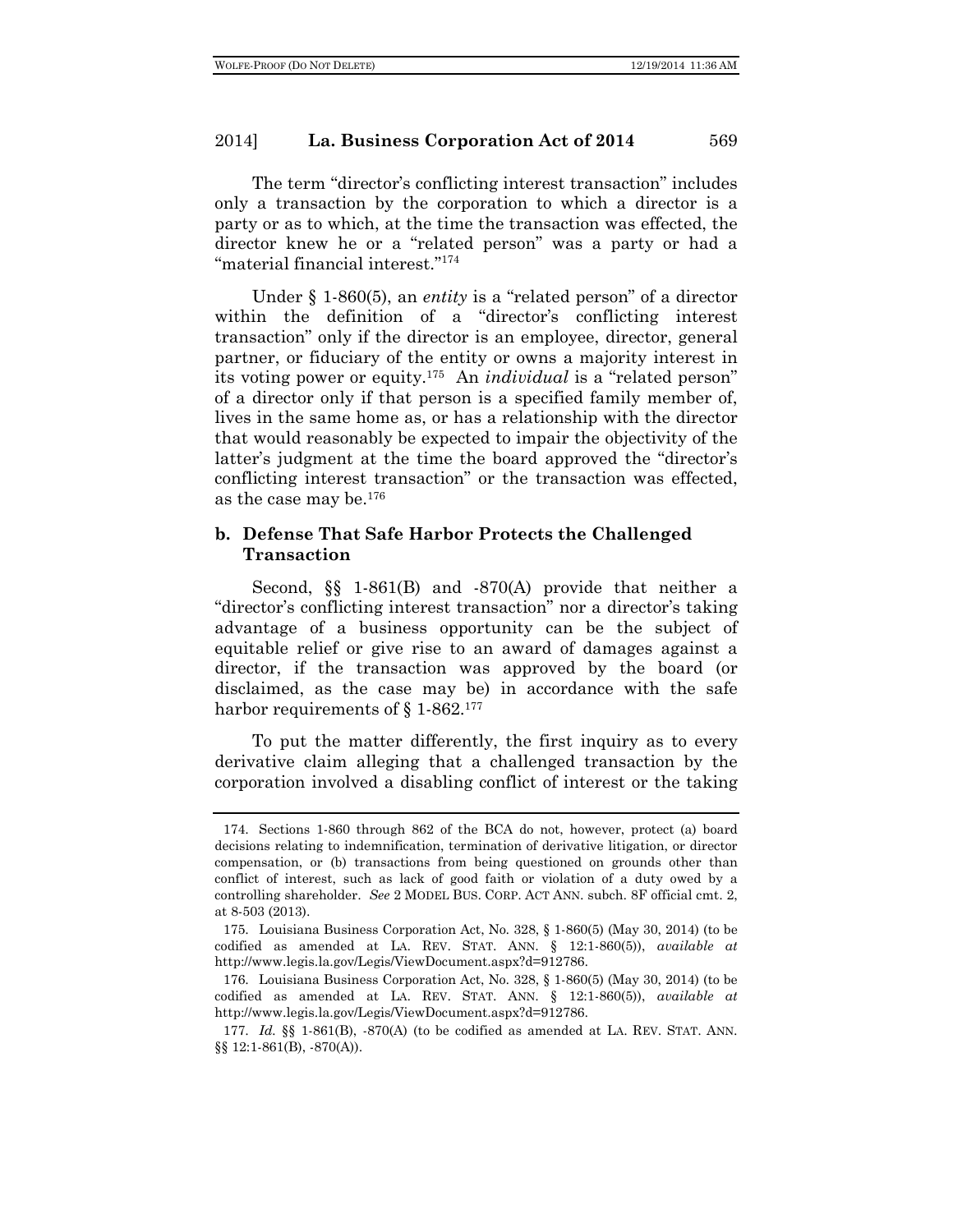advantage of a business opportunity by any one or more directors is this: did the specified transaction fall within the  $\S$  1-860(1) definition of a "director's conflicting interest transaction"?178

If the answer is no, the second inquiry is whether the challenged transaction was the taking advantage of a business opportunity by a director that should have first been offered to the corporation. If the answer again is no, and the plaintiff's only basis for challenging the transaction is a director's conflicting interest, the court should dismiss the claim under § 1-861A, even if the transaction involved the entire board.<sup>179</sup>

If, however, the answer to either question is yes, the second inquiry is whether the board approved the transaction in accordance with the safe harbor requirements of § 1-862, which requires approval by no fewer than two qualified directors.180 If the answer is yes, the court should dismiss the claim under § 1- 861(B), notwithstanding that the transaction was a "director's conflicting interest transaction" or the taking advantage by a director of a business opportunity that should have first been offered to the corporation, because in either case the transaction has been immunized from judicial review.<sup>181</sup>

## **4. METHOD AND EFFECT OF ESTABLISHING SAFE HARBOR DEFENSE IN BCA DUTY OF LOYALTY CASE**

The safe harbor requirements of  $\S$  1-862 are:

a. the "director's conflicting interest transaction" (or business opportunity) must have been authorized (or disclaimed) by the affirmative vote of a majority of the qualified directors,

b. after deliberating and voting outside the presence of and without the participation of non-qualified directors,

c. following disclosure by the conflicted director of the

<sup>178.</sup> *Id.* § 1-860(1) (to be codified as amended at LA. REV. STAT. ANN.  $§ 12:1-860(1)).$ 

<sup>179.</sup> *Id.* § 1-861(A) (to be codified as amended at LA. REV. STAT. ANN. § 12:1-861(A)); *see* 2 MODEL BUS. CORP. ACT ANN. § 8.31 official cmt. 1 ¶ 1, at 8-236 to 8-237 (2013).

<sup>180.</sup> Louisiana Business Corporation Act, No. 328, § 1-862 (May 30, 2014) (to be codified as amended at LA. REV. STAT. ANN. § 12:1-862), *available at*  http://www.legis.la.gov/Legis/ViewDocument.aspx?d=912786.

<sup>181.</sup> Louisiana Business Corporation Act, No. 328, § 1-861(B) (May 30, 2014) (to be codified as amended at LA. REV. STAT. ANN. § 12:1-861(B)), *available at*  http://www.legis.la.gov/Legis/ViewDocument.aspx?d=912786.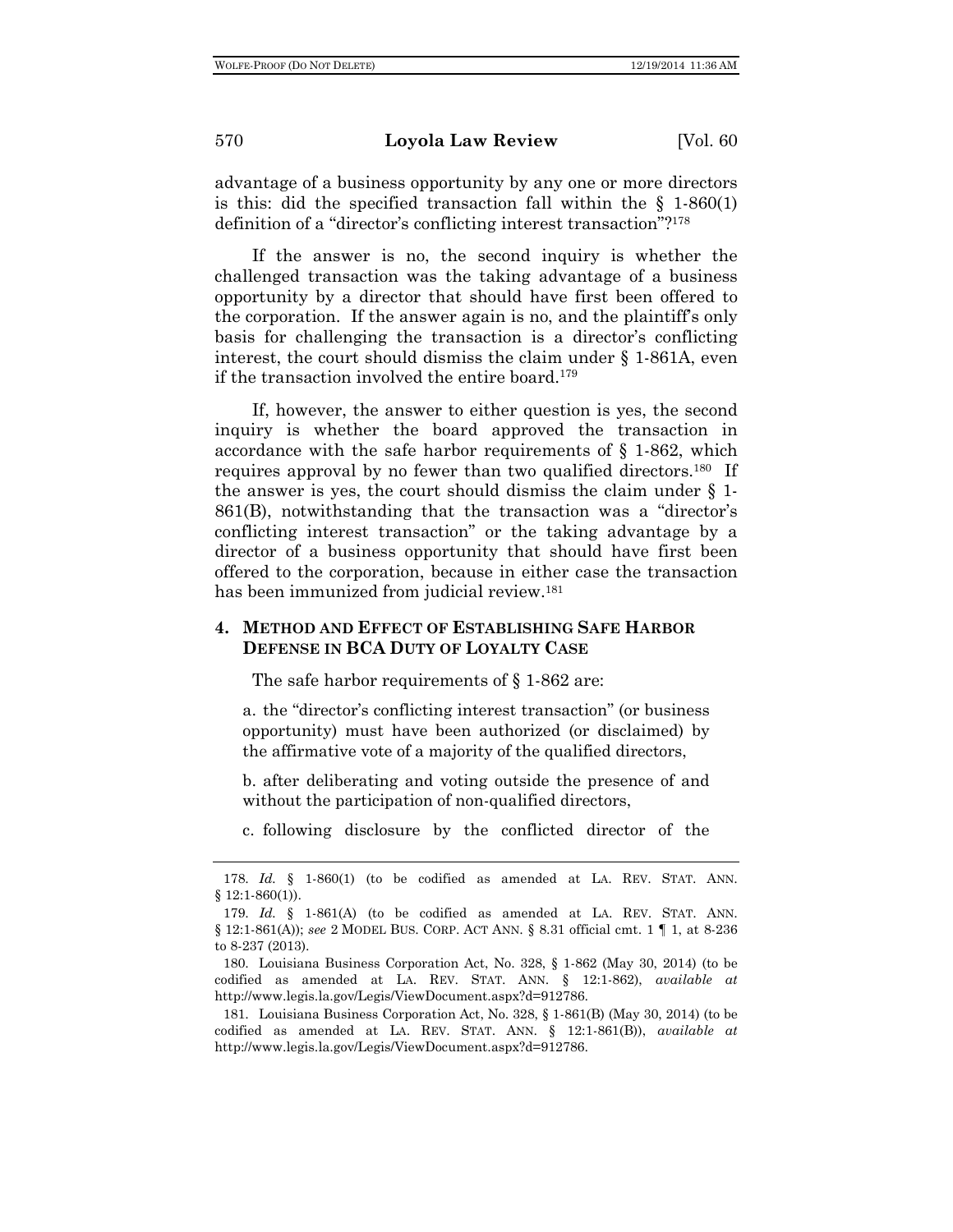existence and nature of his conflicting interest and all facts known to the conflicted director respecting the matter (subject to a confidentiality carve-out for the director) that an unconflicted director would reasonably believe material in deciding whether to proceed with the transaction (or disclaimer, as the case may be).<sup>182</sup>

It bears repeating that the rules described above have a decisive impact on every potential derivative claim of director breach of the duty of loyalty, regardless of whether the corporation elects to avail itself in advance of the elective procedure afforded by  $\S$  1-861(B) to immunize a "director's conflicting interest transaction," as defined in  $\S$  1-860(1).<sup>183</sup> This is so for three reasons.

First, as previously noted, § 1-861(A) has the effect of eliminating a derivative cause of action for any challenge of a transaction on the ground of conflicting director interest, unless the transaction falls within the precise statutory definition of "director's conflicting interest transaction."184 If the challenged transaction does not fall within the statutory definition, it is not subject to a derivative challenge. This rule applies regardless of whether the corporation elects to immunize the transaction by complying with the elective safe harbor procedures prescribed by § 1-862.

Second, if a proposed transaction, which has been challenged on the ground that a director has a conflicting interest, falls outside the statutory definition of a "director's conflicting interest transaction," the transaction cannot be enjoined in a shareholder derivative suit even if there is no derivative claim against the directors for damages.

Third, a "director's conflicting interest transaction" may be immunized from a conflict challenge by board compliance with the § 1-862 safe harbor, not only before the transaction is effected, but, in the alternative, after it has been effected.<sup>185</sup> The

<sup>182.</sup> Louisiana Business Corporation Act, No. 328, § 1-862 (May 30, 2014) (to be codified as amended at LA. REV. STAT. ANN. § 12:1-862), *available at*  http://www.legis.la.gov/Legis/ViewDocument.aspx?d=912786.

<sup>183.</sup> *Id.* §§ 1-860(1), -861(B) (to be codified as amended at LA. REV. STAT. ANN. §§ 12:1-860(1), -861(B)).

<sup>184.</sup> *Id.* § 1-861 cmt. (a); 2 MODEL BUS. CORP. ACT ANN. § 8.60 official cmt. 1, at 8-508 (2013); *id.* § 8.61 official cmt. (ii), at 8-525.

<sup>185.</sup> *See* Louisiana Business Corporation Act, No. 328, § 1-861(B)(1) (May 30,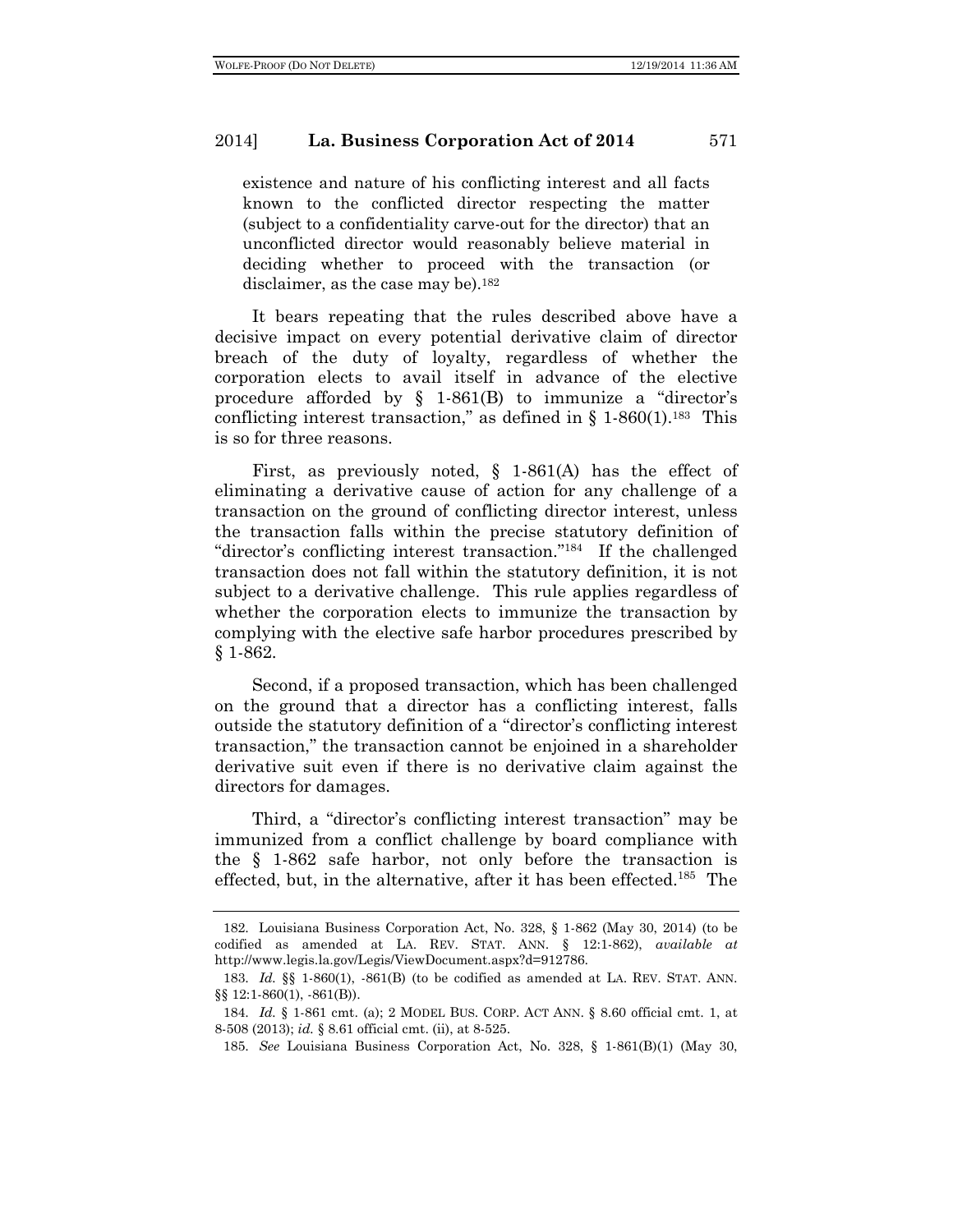taking advantage of a business opportunity by a director may be immunized under § 1-870, however, only if it is disclosed to the board before the director becomes obligated.

In the alternative, a "director's conflicting interest transaction" challenged in a derivative proceeding may also be immunized from liability by means of shareholder approval under § 1-863 or by a judicial determination under paragraph 1-861B(3) that the transaction was fair to the corporation at the relevant time.186

## **E. DIRECTOR LIABILITY FOR UNLAWFUL DISTRIBUTIONS TO SHAREHOLDERS**

All corporation statutes contain restrictions on nonliquidating distributions (Distributions) of assets by a corporation to its shareholders, whether by way of dividends or redemptions of stock. The original purpose of these restrictions was to protect creditors and holders of preferred stock from an improvident dissipation of corporate assets to their prejudice.<sup>187</sup> The remedy provided in corporation statutes to enforce these restrictions has traditionally been to impose personal liability on directors who vote to make Distributions that are unlawful under the statute.

Historically, early statutory limitations on Distributions typically took the form of (a) a stated capital or earned surplus test, (b) a balance sheet insolvency test, and (c) an equity insolvency test (i.e., no Distribution is permitted if thereafter the corporation cannot pay its debts as they come due in the ordinary course of business.)188 It has been widely recognized in the last thirty-five years that stated capital/earned surplus tests are an ineffective means of policing improvident Distributions.189

<sup>2014)</sup> (to be codified as amended at LA. REV. STAT. ANN. § 12:1-861(B)(1)), *available at* http://www.legis.la.gov/Legis/ViewDocument.aspx?d=912786; 2 MODEL BUS. CORP. ACT ANN. § 8.62 official cmt. 1, at 8-563 to 8-564 (2013).

<sup>186.</sup> *Id.* §§ 1-861(B)(3), -863 (to be codified as amended at LA. REV. STAT. ANN. §§ 12:1-861(B)(3), -863).

<sup>187.</sup> *See, e.g.*, James J. Hanks, Jr., *Legal Capital and the Model Business Corporation Act: An Essay for Bayless Manning*, 74 LAW & CONTEMP. PROBS. 211, 212-13 (2011).

<sup>188.</sup> Hanks, *supra* note 187, at 213-14.

<sup>189.</sup> Stated capital/earned surplus tests limit the sources of legally permissible dividends to statutorily defined balance sheet line items or categories such as "par value," "stated capital," "capital surplus," and "earned surplus". In practice, these tests are easily evaded by revaluing assets upward, by transfers from stated capital or capital surplus to earned surplus, and by inflating the valuation of purchased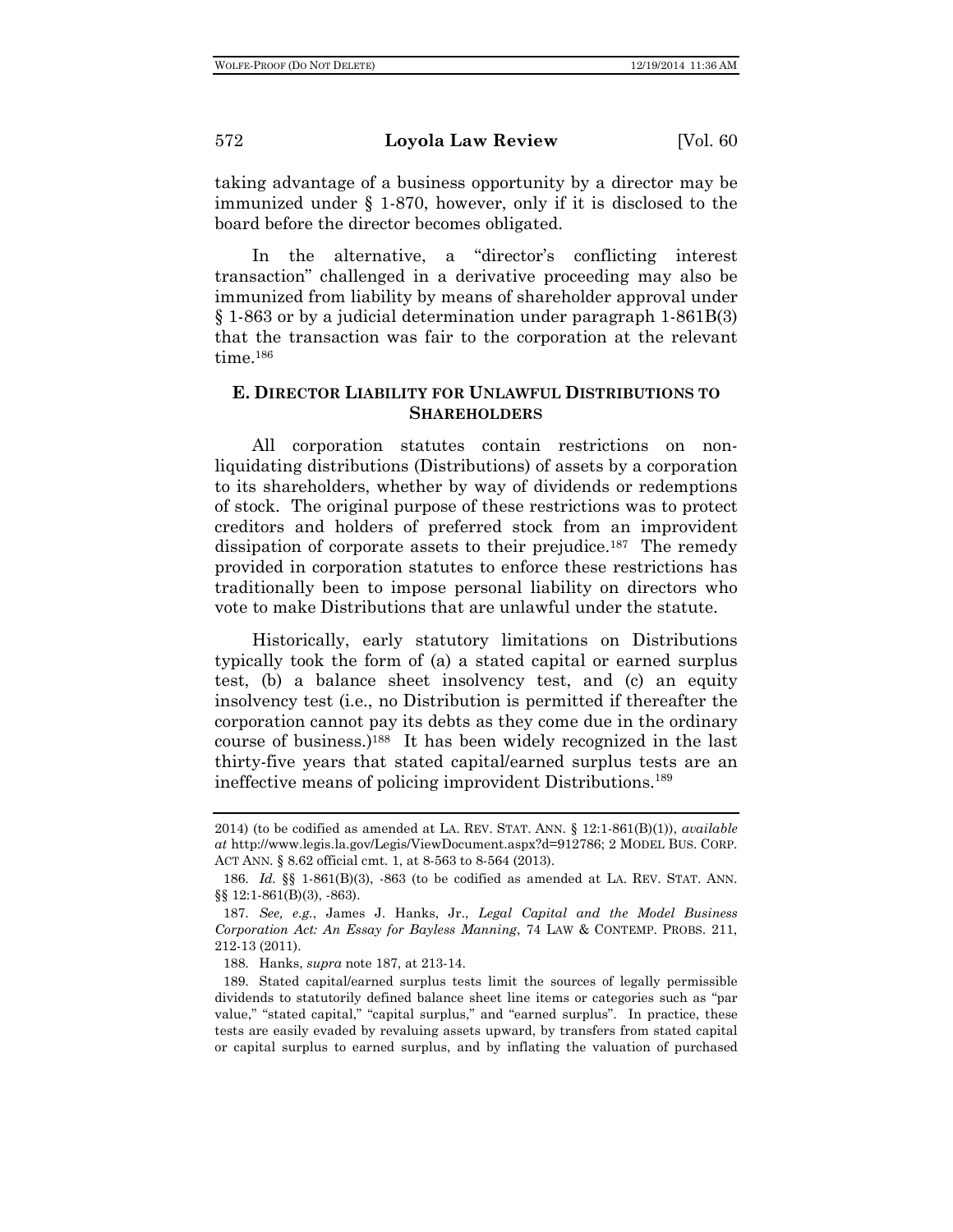R.S. 12:55, -63, and -1L rely in part on the outmoded stated capital/earned surplus test, in addition to balance sheet and equity insolvency tests, for determining the lawfulness of Distributions. The Model Act and BCA § 1-640, *per contra*, entirely eliminate the concepts of stated capital and surplus and rely solely on balance sheet and equity insolvency tests for determining whether a Distribution is lawful.190 Section 1-640, however—following Model Act § 6.40—authorizes the board to determine the amount of the corporation's assets for purposes of the balance sheet test on "a fair valuation or other method that is reasonable in the circumstances," in preference to generally accepted accounting principles, which are widely understood to govern the balance sheet test under the LBCL.191

Section 1-640 in effect permits directors to use a bankruptcy insolvency test for assessing the legality of Distributions by determining the amount of the corporation's assets by reference to their estimated current fair market value, rather than their historical balance sheet cost. Under the BCA balance sheet test, therefore, a Distribution would be lawful if thereafter the reasonably estimated fair market value of the corporation's assets exceeded its liabilities plus the liquidation preference of its preferred stock, even if the Distribution rendered the corporation insolvent by reference to its balance sheet prepared in accordance with generally accepted accounting principles.

The effect upon directors and shareholders of a Distribution that has been determined under the foregoing standards to be unlawful is discussed below separately as to the LBCL, the Model Act, and the BCA.

#### **1. LBCL**

R.S. 12:92(D) provides that directors who knowingly, or without the exercise of reasonable care and inquiry, voted in favor of making an unlawful Distribution to shareholders are jointly and severally liable to the corporation or its creditors in an amount equal to the unlawful Distribution, provided suit is

assets. *See, e.g.*, *id.* at 213.

<sup>190.</sup> *See* 1 MODEL BUS. CORP. ACT ANN. § 6.40 official cmt., at 6-227 (2013); Louisiana Business Corporation Act, No. 328, § 1-640 (May 30, 2014) (to be codified as amended at LA. REV. STAT. ANN. § 12:1-640), *available at* http://www.legis.la.gov/ Legis/ViewDocument.aspx?d=912786.

<sup>191.</sup> *Id.*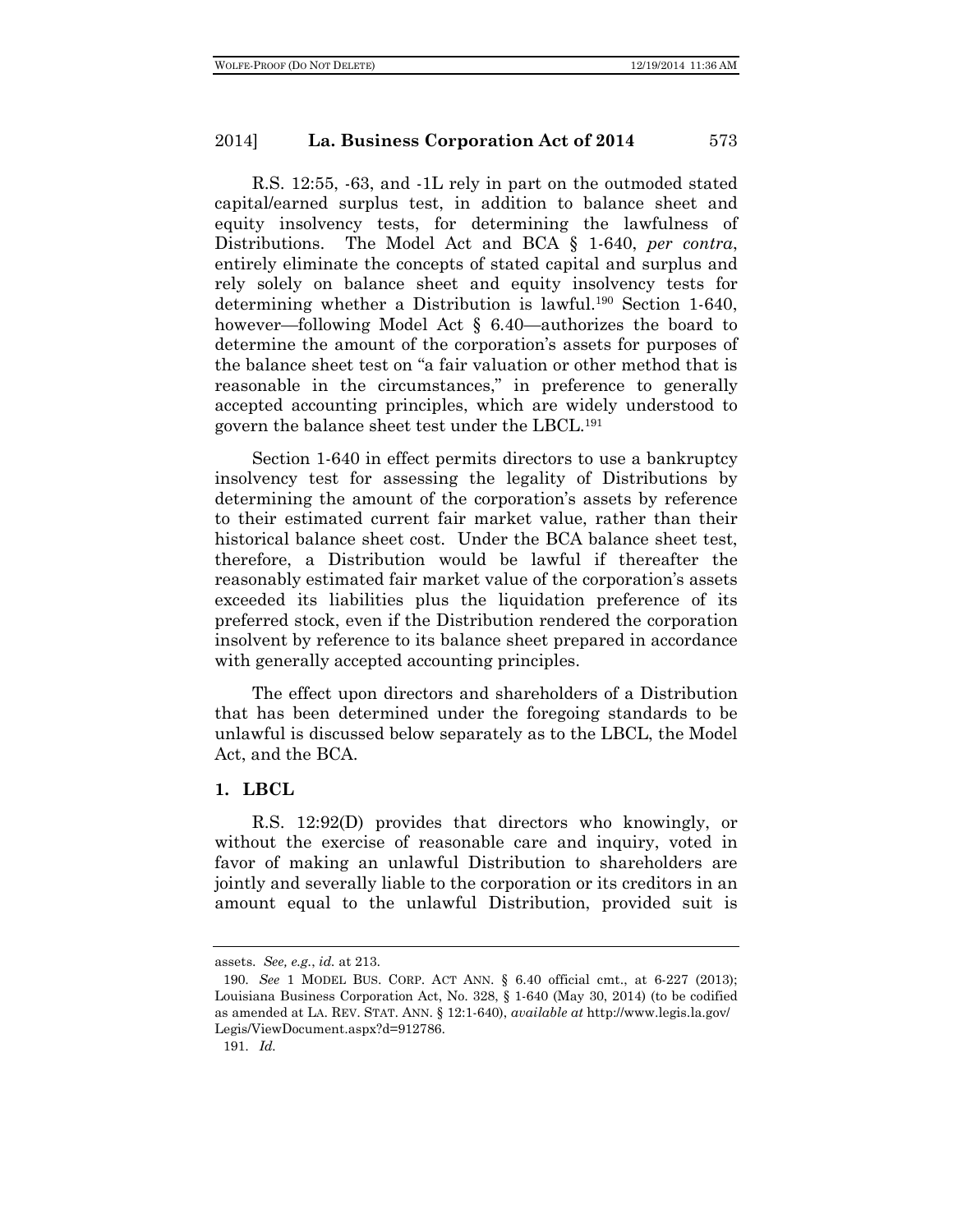brought within two years after the Distribution.192 No right of contribution against other directors is provided to those found liable under the statute.

In addition, R.S. 12:93(D) provides that every shareholder who receives an unlawful Distribution of the kind reprobated by R.S. 12:92(D) is similarly liable to the corporation or its creditors up to the amount so received, without proof of culpable conduct or knowledge on the part of the recipient of the illegality of the Distribution, provided suit is brought within two years.<sup>193</sup> R.S. 12:93(E) gives directors who have been held liable under R.S. 12:92(D) for authorizing such an unlawful Distribution a cause and right of action for indemnity against each shareholder for the proportionate part received by the latter but not disgorged.194

The net effect of these rules is that shareholders who receive an unlawful Distribution are primarily liable, regardless of fault, to disgorge it, and directors who negligently or intentionally authorized the Distribution are secondarily liable to repay it if the shareholders do not.

#### **2. MODEL ACT**

Model Act  $\S 8.33$  resembles R.S. 12:92(D) in making directors personally liable, provided suit is brought within two years, for authorizing unlawful Distributions to shareholders if the party asserting liability establishes the directors acted not in good faith, not in a manner they reasonably believed to be in the best interests of the corporation, or not with due care.195

Model Act § 8.33 does not, however, make the recipient shareholders directly liable to the corporation and its creditors to disgorge those Distributions, as does R.S. 12:93(D). Further, Model Act § 8.33 does not allow directors who have been held liable for authorizing an unlawful Distribution a right of recoupment of the Distribution from shareholders, unless the shareholder knew at the time of receipt that the Distribution was unlawful.196

<sup>192.</sup> Louisiana Business Corporation Law, LA. REV. STAT. ANN. § 12:92(D) (2010).

<sup>193.</sup> *Id.* § 12:93(D).

<sup>194.</sup> *Id.* § 12:93(E).

<sup>195.</sup> 2 MODEL BUS. CORP. ACT ANN. § 8.33, at 8-299 to 8-300 (2013).

<sup>196.</sup> *Id.*; Louisiana Business Corporation Act, No. 328, §§ 1-622, -833 (May 30, 2014) (to be codified as amended at LA. REV. STAT. ANN. §§ 12:1-622, -833), *available at* http://www.legis.la.gov/Legis/ViewDocument.aspx?d=912786; Louisiana Business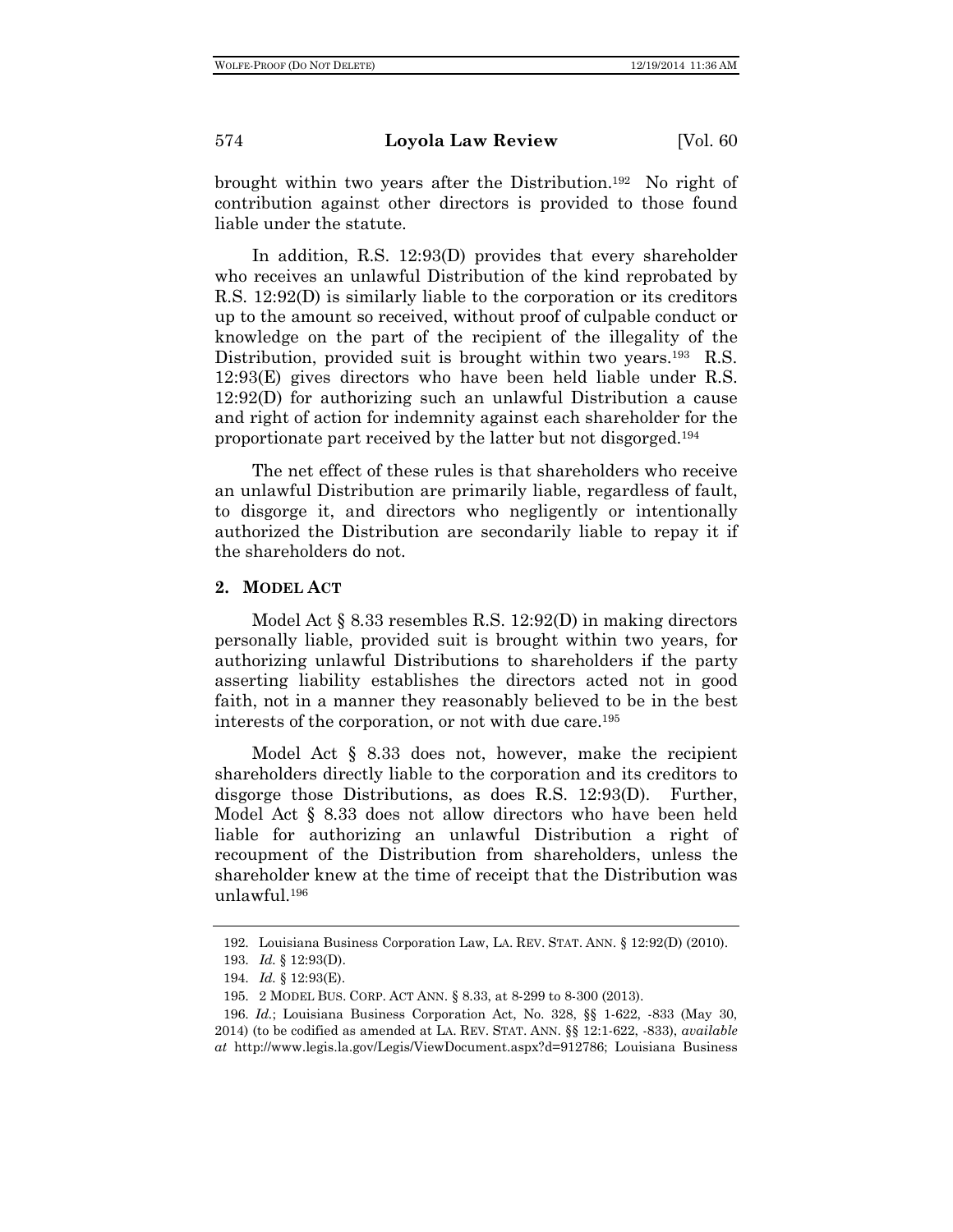#### **3. BCA**

#### **a. Comparison with LBCL and Model Act**

BCA §§ 1-622 and 1-833 reject portions of Model Act § 8.33 and retain the substance of existing law, as set forth in R.S. 12:92 and 12:93.197 The new law does, however, adopt the right of contribution against other directors granted by Model Act § 8.33(b)(1) to each director held liable for authorizing an unlawful Distribution.<sup>198</sup>

BCA §§ 1-622 and 1-833 clarify existing law by providing that: (a) a director is liable for authorizing an unlawful Distribution only if the party asserting liability establishes that in so acting the director did not comply with the standard of conduct set forth in § 1-830, and (b) a director or a shareholder, as the case may be, is liable to repay only the portion of an improper Distribution that is unlawful.<sup>199</sup> The new law also clarifies that the two-year limit on suits brought to recover an unlawful Distribution is peremptive, rather than prescriptive.<sup>200</sup>

## **b. Exculpation and Indemnification for Unlawful Distributions**

Importantly, BCA paragraph 1-832(A)(3) provides that a director cannot be exculpated from liability for authorizing a Distribution to shareholders in violation of  $\S$  1-833.<sup>201</sup> This means if the party asserting liability establishes that the directors authorized a Distribution without exercising the care a person in a like position would reasonably believe appropriate under similar circumstances, as required by  $\S$  1-830(B), the

Corporation Law, LA. REV. STAT. ANN. §§ 12:92, 12:93 (2010).

<sup>197.</sup> 2 MODEL BUS. CORP. ACT ANN. § 8.33, at 8-299 to 8-300 (2013); Louisiana Business Corporation Act, No. 328, §§ 1-622, -833 (May 30, 2014) (to be codified as amended at LA. REV. STAT. ANN. §§ 12:1-622, -833), *available at* http://www.legis.la.g ov/Legis/ViewDocument.aspx?d=912786; Louisiana Business Corporation Law, LA. REV. STAT. ANN. §§ 12:92, 12:93 (2010).

<sup>198.</sup> 2 MODEL BUS. CORP. ACT ANN. § 8.33(b)(1), at 8-299 (2013); Louisiana Business Corporation Act, No. 328, § 1-833(B) (May 30, 2014) (to be codified as amended at LA. REV. STAT. ANN. § 12:1-833(B)), *available at* http://www.legis.la.gov/ Legis/ViewDocument.aspx?d=912786.

<sup>199.</sup> *See* Louisiana Business Corporation Act, No. 328, § 1-622 cmt. (d) (May 30, 2014), *available at* http://www.legis.la.gov/Legis/ViewDocument.aspx?d=912786.

<sup>200.</sup> *See id.* § 1-622 cmt. (e).

<sup>201.</sup> *Id.* §§ 1-832(A)(3), -833 (to be codified as amended at LA. REV. STAT. ANN. §§ 12:1-832(A)(3), -833).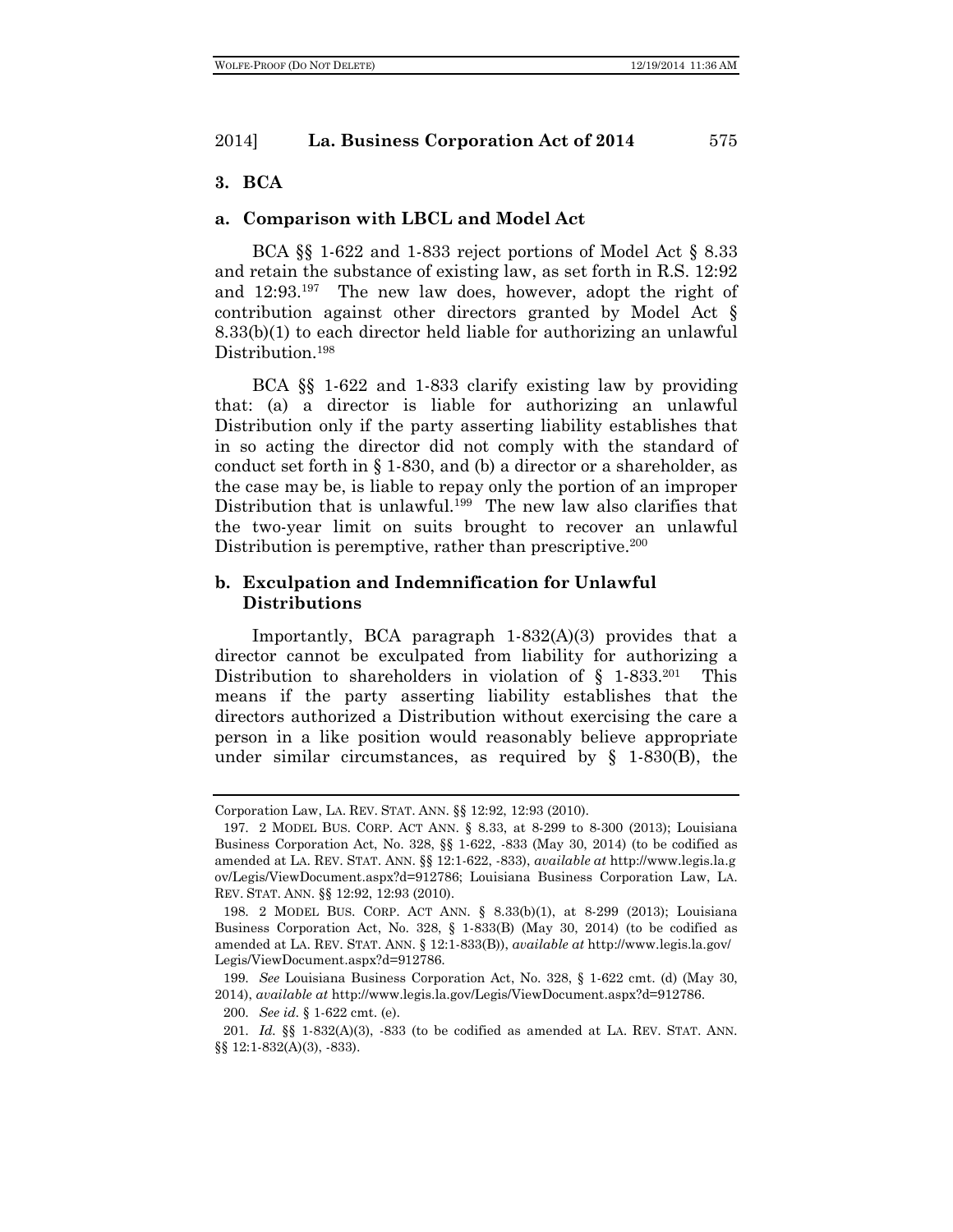directors would be personally liable notwithstanding the general rule of § 1-832 that directors are not personally liable in damages for a breach of the duty of care.

Moreover, paragraph 1-202(B)(5) prohibits a corporation from including *in its charter* a clause requiring or permitting indemnification of a director for a violation of  $\S$  1-833.<sup>202</sup> Notwithstanding the prohibition of such a charter clause, however, paragraph 1-851(A)(1)(a) permits a corporation *dehors* its charter to indemnify a director who (a) conducted himself in good faith and (b) reasonably believed his conduct was in the best interests of the corporation.203

Accordingly, if a court determined that a director met the good faith and reasonable belief standards but was nevertheless held liable under § 1-833 for having authorized an unlawful Distribution without exercising the care a person in a like position would reasonably believe appropriate under the circumstances, it appears the corporation would have authority under paragraph  $1-851(A)(1)$  to permissibly indemnify him for expenses (although not for the judgment) incurred in unsuccessfully defending the suit—unless a court read paragraph 1-202(B)(5) as establishing a rule of public policy barring permissible indemnification in any case in which a director is held liable for authorizing a Distribution in violation of  $\S 1-833$ .

## **F. DIRECTOR AND OFFICER INDEMNIFICATION**

#### **1. BACKGROUND AND OVERVIEW**

The modern law relating to indemnification by a corporation of its directors and officers for expenses incurred by them in defending suits against them in their capacity as such finds its origin in the case of *New York Dock Co. v. McCollom*. 204

In *McCollom*, the New York court declined, in the absence of an authorizing statute, to approve a claim by directors to be indemnified for the expenses of their successful defense of a

<sup>202.</sup> Louisiana Business Corporation Act, No. 328, §§ 1-202(B), -833 (May 30, 2014) (to be codified as amended at LA. REV. STAT. ANN. §§ 12:1-202(B), -833), *available at* http://www.legis.la.gov/Legis/ViewDocument.aspx?d=912786.

<sup>203.</sup> *Id.* § 1-851(A)(1)(a) (to be codified as amended at LA. REV. STAT. ANN.  $§ 12:1-851(A)(1)(a)).$ 

<sup>204.</sup> 16 N.Y.S.2d 844, 845, 849-50 (N.Y. Sup. Ct. 1939).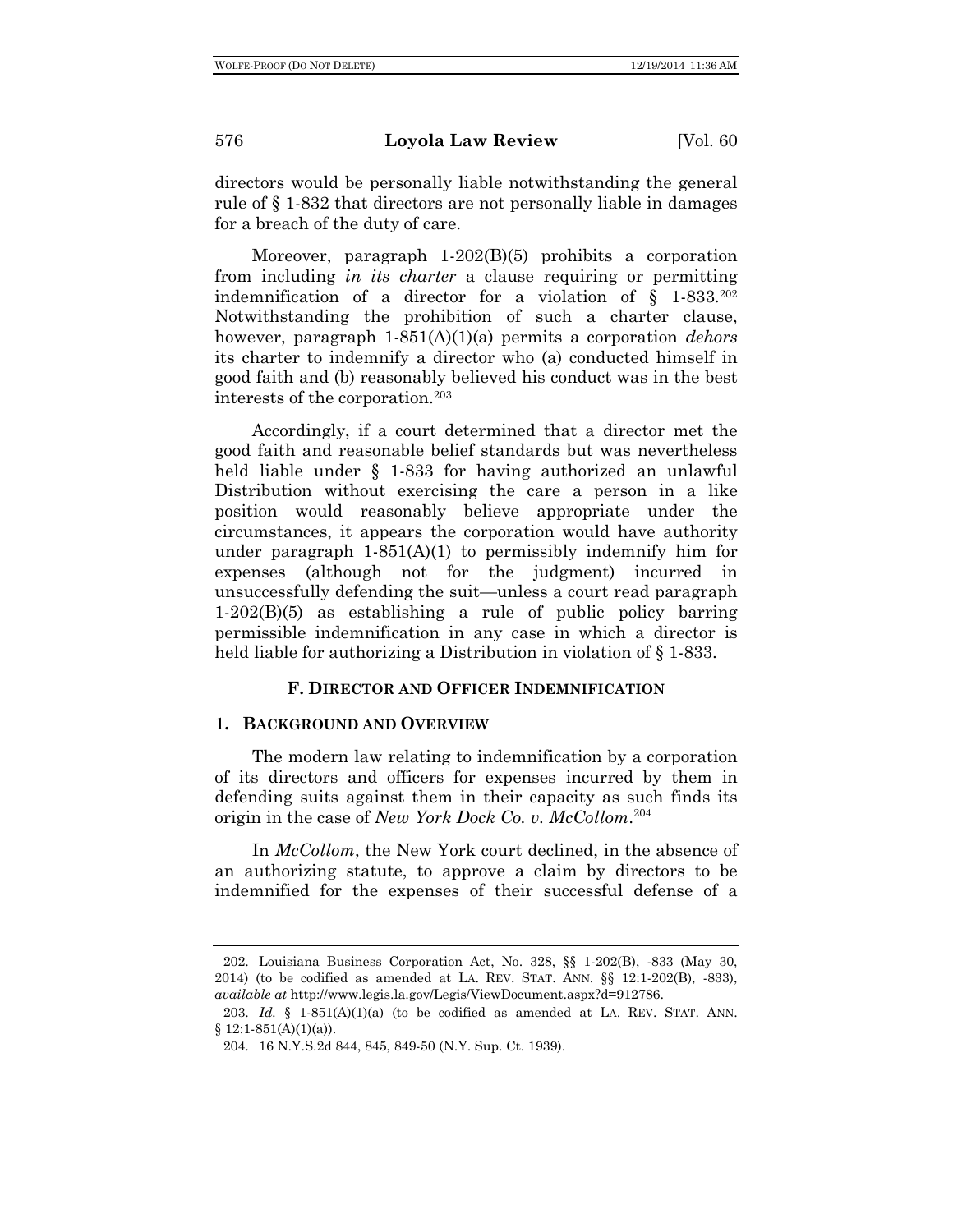derivative shareholder suit.<sup>205</sup> The court reasoned that the directors' defense did not benefit the corporation.<sup>206</sup> The New York Legislature reacted to what was perceived as an unfair and inappropriate result by enacting the first statute authorizing such indemnification in 1941.<sup>207</sup> The ultimate source of most current state director and officer indemnification statutes today is the 1943 Delaware statute, now codified as DGCL  $\S 145.^{208}$  The Delaware statute was incorporated into the original Model Act in 1950.209 R.S. 12:83 is based on DGCL § 145.210

The overall structure of BCA §§ 1-850 and 1-859, which cover corporate indemnification of a director or officer who is a party to a proceeding because he was a director or officer, and advancement to the director or officer of expenses incurred in such a proceeding, is generally similar to that of R.S. 12:83.

That is, the BCA, like R.S. 12:83, provides for: (a) *mandatory* indemnification of a director or officer who is successful in the defense of any proceeding against him, (b) permissible indemnification of a director or officer who conducted himself in good faith and reasonably believed his conduct was in the best interests of the corporation, and (c) *discretionary* advancement of litigation expenses to a director or officer without a prior determination that he met the applicable standard of conduct necessary to establish entitlement to mandatory or permissible indemnification, subject to the advancee's undertaking to repay the advance in the event it is ultimately determined he was not entitled to indemnification for his expenses.

There are, however, significant differences between the LBCL and the BCA that, on a net basis, afford directors and officers more extensive possible protection under the BCA. Indemnification of *directors* is covered in Parts III(F)(2)-(3) below. Indemnification of *officers* is covered in Part III(F)(4) below.

<sup>205.</sup> *Id.* at 849-50.

<sup>206.</sup> N.Y. Dock Co. v. McCollum 16 N.Y.S.2d 844, 845, 849-50 (N.Y. Sup. Ct. 1939). 207. *See, e.g.*, GARY LOCKWOOD, LAW OF CORPORATE OFFICERS AND DIRECTORS: INDEMNIFICATION AND INSURANCE § 3:8, at 332 (2d ed. 2014-15).

<sup>208.</sup> *Id.* § 3:17, at 353.

<sup>209.</sup> *Id.*

<sup>210.</sup> *See, e.g.*, Himel, *supra* note 8, at 128.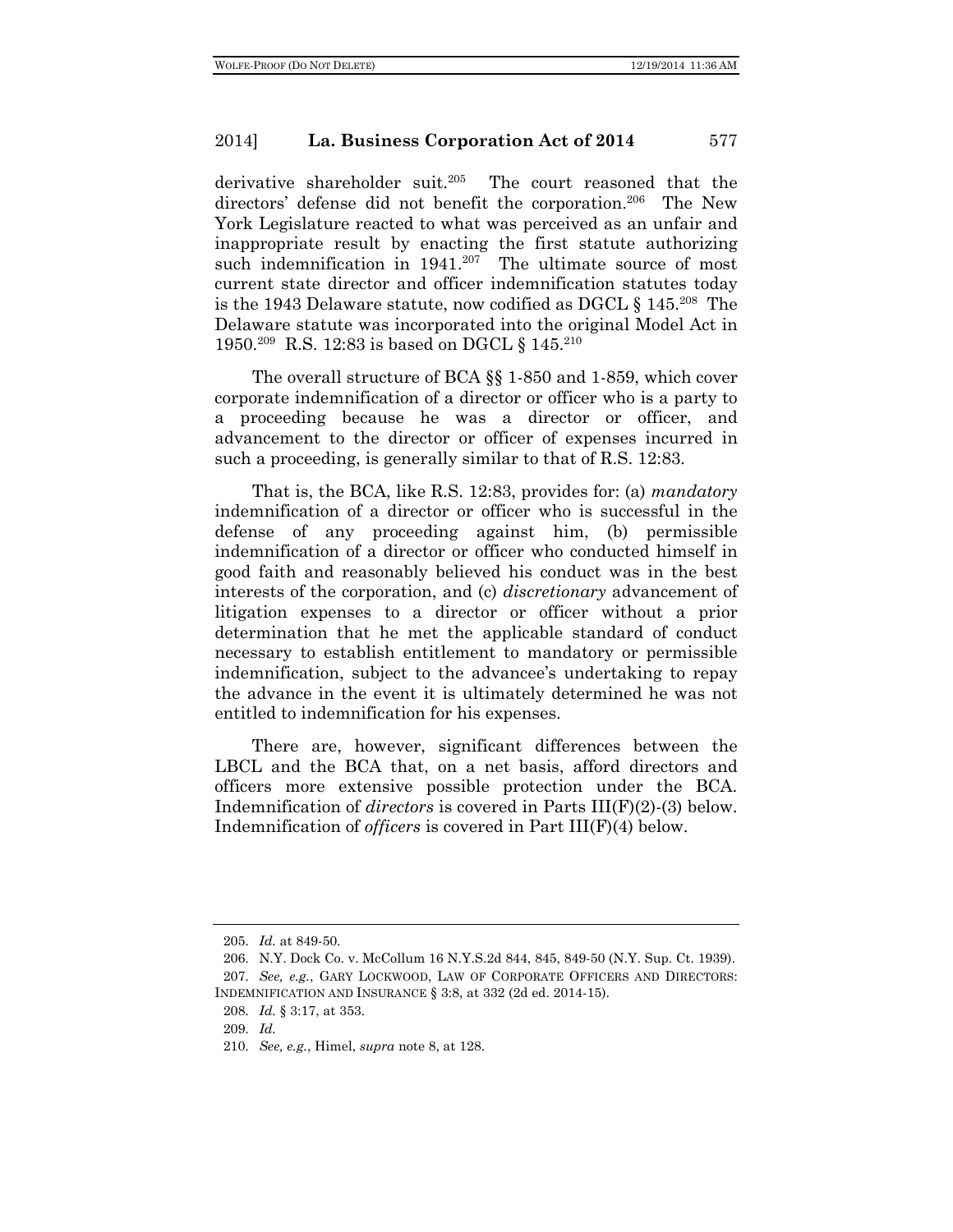## **2. INDEMNIFICATION ADVANTAGES TO DIRECTORS UNDER BCA COMPARED WITH LBCL**

## **a. Expedited Indemnification for Exculpated Claims**

BCA paragraph  $1-851(A)(2)$  provides in substance that a director protected by both an exculpation and an indemnification clause in the corporate charter who is made a defendant in a derivative suit that charges a violation only of the duty of care, and not of the duty of loyalty, may be permissibly indemnified after a simple corporate verification that the derivative petition is limited to alleging a duty of care breach, without the necessity of a determination under § 1-855 that the director's challenged conduct met the relevant standard.<sup>211</sup> There is no comparable provision in existing law, which in R.S. 12:83(C) requires that, before indemnification is made in any case, there must be a disinterested determination that the director's conduct met the applicable standard.212

## **b. Availability of Summary Court Proceeding to Determine Indemnification Rights**

A second advantage to directors under the BCA is that § 1- 854 authorizes a director to apply to the court in which a proceeding has been filed against him for a summary determination, while the suit is pending, alleging that he is entitled to indemnification or advancement of expenses.<sup>213</sup> Existing law makes no express provision for such a summary judicial procedure to determine a director's right to indemnification or advancement prior to the adjudication or settlement of the claim against him.

The court is authorized by  $\S$  1-854(A) to determine in such a summary proceeding the director's entitlement to indemnification or advancement either under a charter, bylaw, board resolution,

<sup>211.</sup> *See* Louisiana Business Corporation Act, No. 328, §§ 1-831 cmt. (b), -851 rev. cmt., -853(A)(1) (May 30, 2014) (to be codified as amended at LA. REV. STAT. ANN. § 12:1-853(A)(1)), *available at* http://www.legis.la.gov/Legis/ViewDocument.aspx?d=9 12786; 2 MODEL BUS. CORP. ACT ANN. § 8.31 official cmt. 1 ¶ 1, at 8-236 to 8-237 (2013).

<sup>212.</sup> Louisiana Business Corporation Law, LA. REV. STAT. ANN. § 12:83(C) (2010).

<sup>213.</sup> Louisiana Business Corporation Act, No. 328, § 1-854 (May 30, 2014) (to be codified as amended at LA. REV. STAT. ANN. § 12:1-854), *available at* http://www.legis .la.gov/Legis/ViewDocument.aspx?d=912786.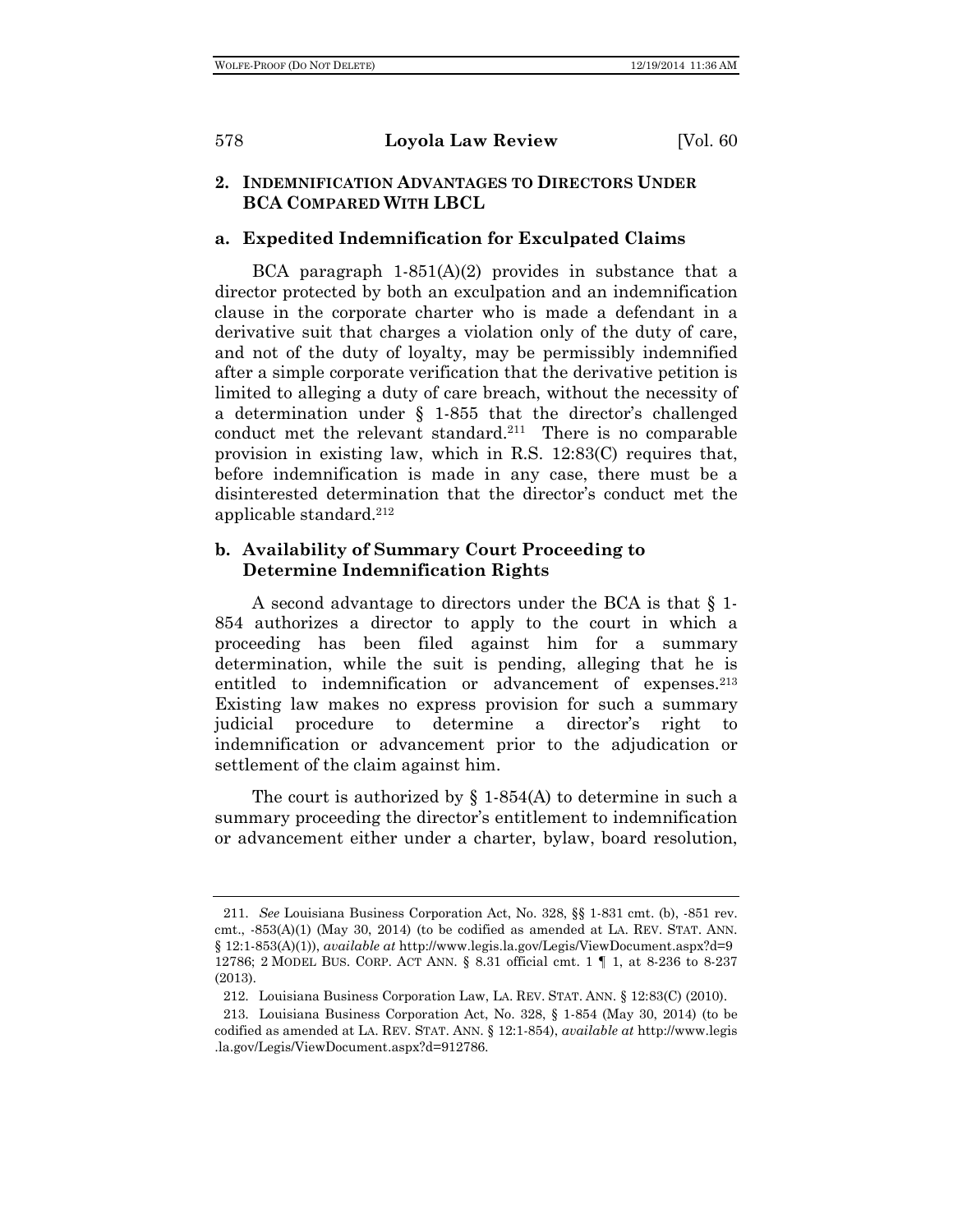contract of the corporation, or as a matter of judicial discretion.214 The court's discretion includes the authority to order indemnification of a director even for amounts paid in settlement of a derivative suit, despite the bar in § 1-851(D)(1) on *permissible* indemnification of derivative settlements.<sup>215</sup> By contrast, Delaware law does not permit a court to order indemnification of a director for amounts paid to settle a derivative suit. DGCL § 145(b) limits a court's indemnification discretion to expenses of a director in a derivative suit. $216$ 

In addition, § 1-854(B) requires the court to award "fees on fees" to a director who the court has determined is entitled to (a) mandatory indemnification, or (b) either permissible indemnification or an expense advance pursuant to a charter, bylaw, board resolution, or contract. $217$ 

#### **c. Indemnification Bill of Rights**

A third advantage to directors of the BCA over existing law is that § 1-858 provides:

(i) where the corporation has obligated itself in advance by charter, bylaw, board resolution, or contract to indemnify a director to the fullest extent permitted by law, the obligation to indemnify automatically includes an obligation to advance legal fees unless the corporation otherwise specifically provides,

(ii) a right of indemnification created by a charter, bylaw, or board resolution in effect at the time of a director's allegedly wrongful act or omission cannot thereafter be eliminated or impaired, and such indemnification rights are binding upon any successor by merger of the corporation, and

<sup>214.</sup> Louisiana Business Corporation Act, No. 328, § 1-854(A) (May 30, 2014) (to be codified as amended at LA. REV. STAT. ANN. § 12:1-854(A)), *available at* http://www.legis.la.gov/Legis/ViewDocument.aspx?d=912786.

<sup>215.</sup> *Id.* § 1-851(D)(1) (to be codified as amended at LA. REV. STAT. ANN. § 12:1-851(D)(1)); *see* 2 MODEL BUS. CORP. ACT ANN. § 8.51 official cmt. 4, at 8-421 to 8-423 (2013); *id.* § 8.54 official cmt., at 8-450 to 8-453.

<sup>216.</sup> *See* 2 MODEL BUS. CORP. ACT ANN. § 8.54 official cmt., at 8-451 (2013); Delaware General Corporation Law, DEL. CODE ANN. tit. 8, § 145(b) (2011).

<sup>217.</sup> Louisiana Business Corporation Act, No. 328, § 1-854(B) (May 30, 2014) (to be codified as amended at LA. REV. STAT. ANN. § 12:1-854(B)), *available at* http://www.legis.la.gov/Legis/ViewDocument.aspx?d=912786. "Fees on fees" are legal fees incurred to successfully establish the director's right to indemnification or advancement for his fees in the underlying action.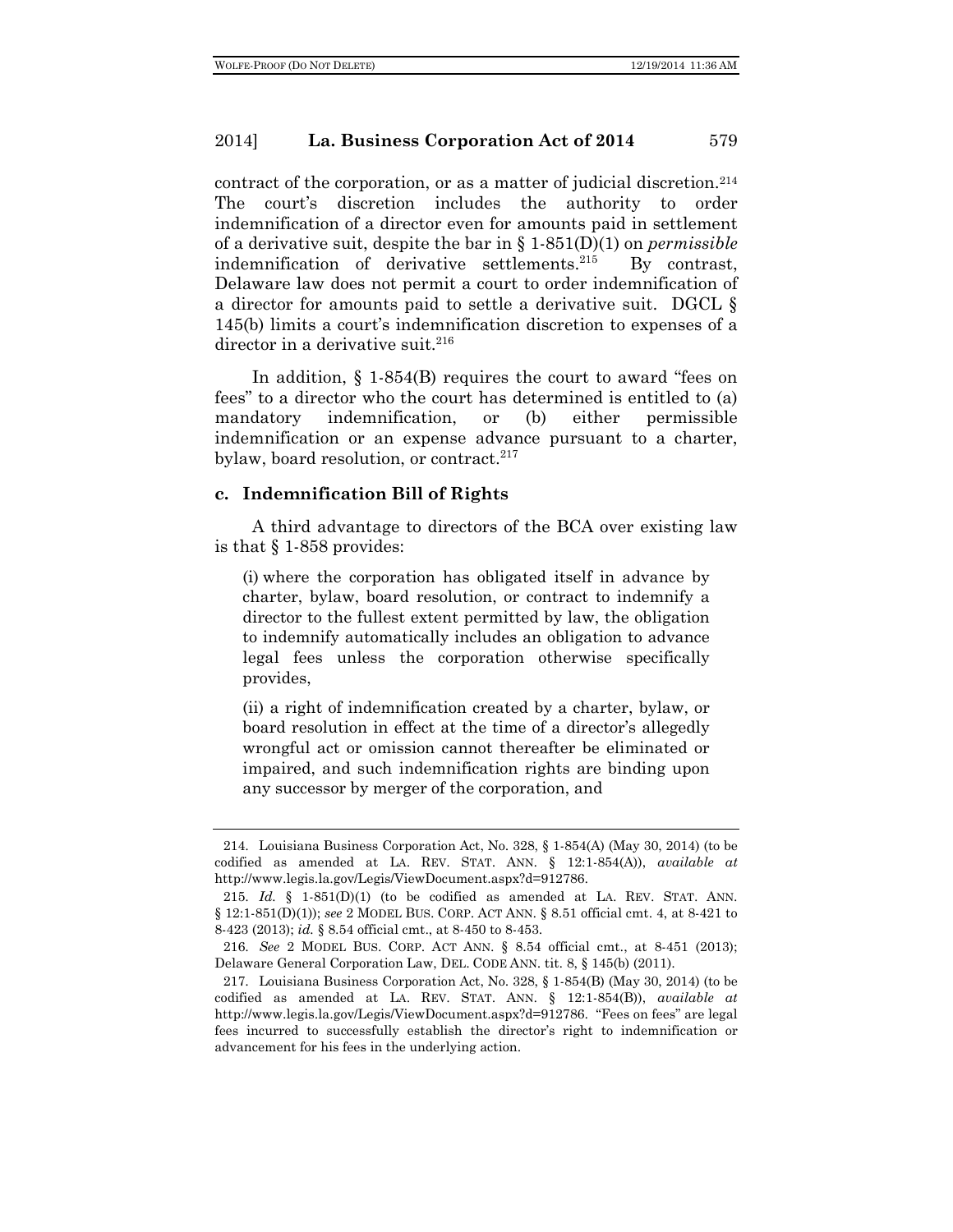(iii) nothing in the BCA limits a corporation's discretionary right to pay expenses of a director in connection with his appearing as a witness in a proceeding in which he is not a party.218

No comparable provisions appear in existing law.

## **d. Indemnification in Certain Cases Where Director is Held Liable**

A fourth possible advantage to directors of the BCA is that if a court determines a director acted in good faith and in what he reasonably believed were the best interests of the corporation, it may be possible that he can be permissibly indemnified under § 1- 851(D) for his expenses in a duty of loyalty derivative proceeding, *even if found by a court to be liable for willful or intentional misconduct in the performance of his duty to the corporation*, provided he was not adjudged liable for receiving a financial benefit to which he was not entitled or for a breach of the duty of loyalty *eo nomine*.<sup>219</sup> The good faith standard requires that a director not have engaged in knowingly illegal conduct that exposes the corporation to harm.<sup>220</sup> The prohibition on a director's receipt of a financial benefit to which he was not entitled is absolute and not subject to a materiality standard.<sup>221</sup>

*Per contra*, under R.S. 12:83(A)(2) a director cannot be permissibly (as distinguished from judicially) indemnified for expenses in any derivative suit in which he is adjudged liable for willful or intentional misconduct, regardless of other circumstances.222 Only in unusual circumstances, however, is director conduct likely to satisfy the permissible indemnification

<sup>218.</sup> Louisiana Business Corporation Act, No. 328, § 1-858 (May 30, 2014) (to be codified as amended at LA. REV. STAT. ANN. § 12:1-858), *available at* http://www.legis.la.gov/Legis/ViewDocument.aspx?d=912786.

<sup>219.</sup> *See* 1 MODEL BUS. CORP. ACT ANN. § 2.02 official cmt. 3.I., at 2-17 to 2-19 (2013); 2 MODEL BUS. CORP. ACT ANN. § 8.51 official cmt. 1 ¶¶ 4, 5, at 8-418 (2013); *id.* subch. 8E intro. cmt. 2, at 8-383 to 8-384. *But cf.* Louisiana Business Corporation Act, No. 328,  $\S$  1-202(B)(5)(a), -856 cmt. (a) (May 30, 2014) (to be codified as amended at LA. REV. STAT. ANN. § 12:1-202(B)(5)(a)), *available at* http://www.legis.la .gov/Legis/ViewDocument.aspx?d=912786 (suggesting a public policy against indemnification for any breach of the duty of loyalty, however described).

<sup>220.</sup> *See* 2 MODEL BUS. CORP. ACT ANN. § 8.31 official cmt. 1.A., at 8-240 to 8-241 (2013).

<sup>221.</sup> *See id.* § 8.31 official cmt. 1.E., at 8-243.

<sup>222.</sup> Louisiana Business Corporation Law, LA. REV. STAT. ANN. § 12:83(A)(2) (2010).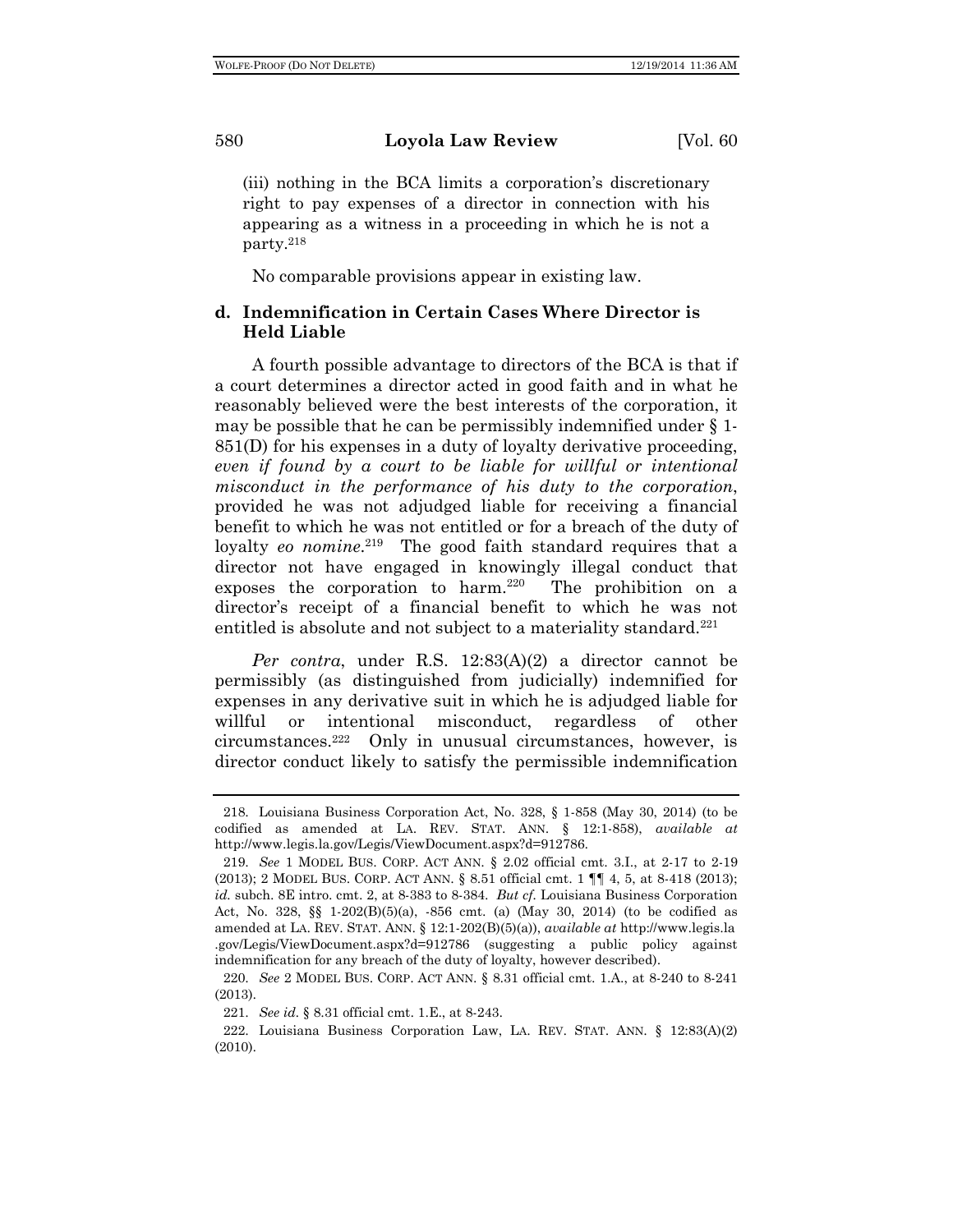standard of  $\S$  1-851(D) but not that of R.S. 12:83(A)(2) (i.e., a court found the director liable for willful or intentional misconduct in the performance of his duty to the corporation but he can show he: (a) acted in good faith and in what he reasonably believed were the best interests of the corporation, (b) did not engage in knowingly illegal conduct that exposed the corporation to harm, and (c) did not receive a financial benefit to which he was not entitled).

## **3. INDEMNIFICATION DISADVANTAGES TO DIRECTORS UNDER BCA COMPARED WITH LBCL**

#### **a. No Indemnification for Derivative Suit Settlements**

The most significant disadvantage to directors of the BCA, as compared with existing law, is that  $\S$  1-851(D) bars indemnification of directors for settlement payments in a derivative suit absent court approval; <sup>223</sup> whereas R.S. 12:83(A)(2) authorizes permissible indemnification for such settlement payments (in addition to incurred legal expenses) up to the estimated cost of litigating the matter to conclusion. $224$ 

## **b. No Mandatory Indemnification for Partial Success in Litigation**

A second disadvantage to directors of the BCA is that under § 1-852, a director is not entitled to *mandatory* indemnification unless he was *wholly successful*, on the merits or otherwise, in the subject proceeding.225 Under R.S. 12:83B, as under Delaware law, a director is entitled to mandatory indemnification to the extent successful *in defense of any claim*, *issue, or matter in the proceeding*, even if not successful in the proceeding as a whole.<sup>226</sup> This limitation in § 1-852 does not, however, limit the

<sup>223.</sup> Louisiana Business Corporation Act, No. 328, § 1-851(D) (May 30, 2014) (to be codified as amended at LA. REV. STAT. ANN. § 12:1-851(D)), *available at* http://www.legis.la.gov/Legis/ViewDocument.aspx?d=912786.

<sup>224.</sup> The existing authorization for permissible indemnification of settlement costs in a derivative suit found in LBCL § 83(A)(2) is unique to Louisiana. The majority view is that such indemnification is against public policy. *See* 2 MODEL BUS. CORP. ACT ANN. § 8.51 official cmt. 4, at 8-421 to 8-423 (2013). Settlement costs in derivative suits are, however, routinely covered by D&O insurance.

<sup>225.</sup> Louisiana Business Corporation Act, No. 328, § 1-852 (May 30, 2014) (to be codified as amended at LA. REV. STAT. ANN. § 12:1-852), *available at* http://www.legis .la.gov/Legis/ViewDocument.aspx?d=912786.

<sup>226.</sup> Louisiana Business Corporation Law, LA. REV. STAT. ANN. § 12:83(B) (2010); Delaware General Corporation Law, DEL. CODE ANN. tit. 8, § 145(c) (2011).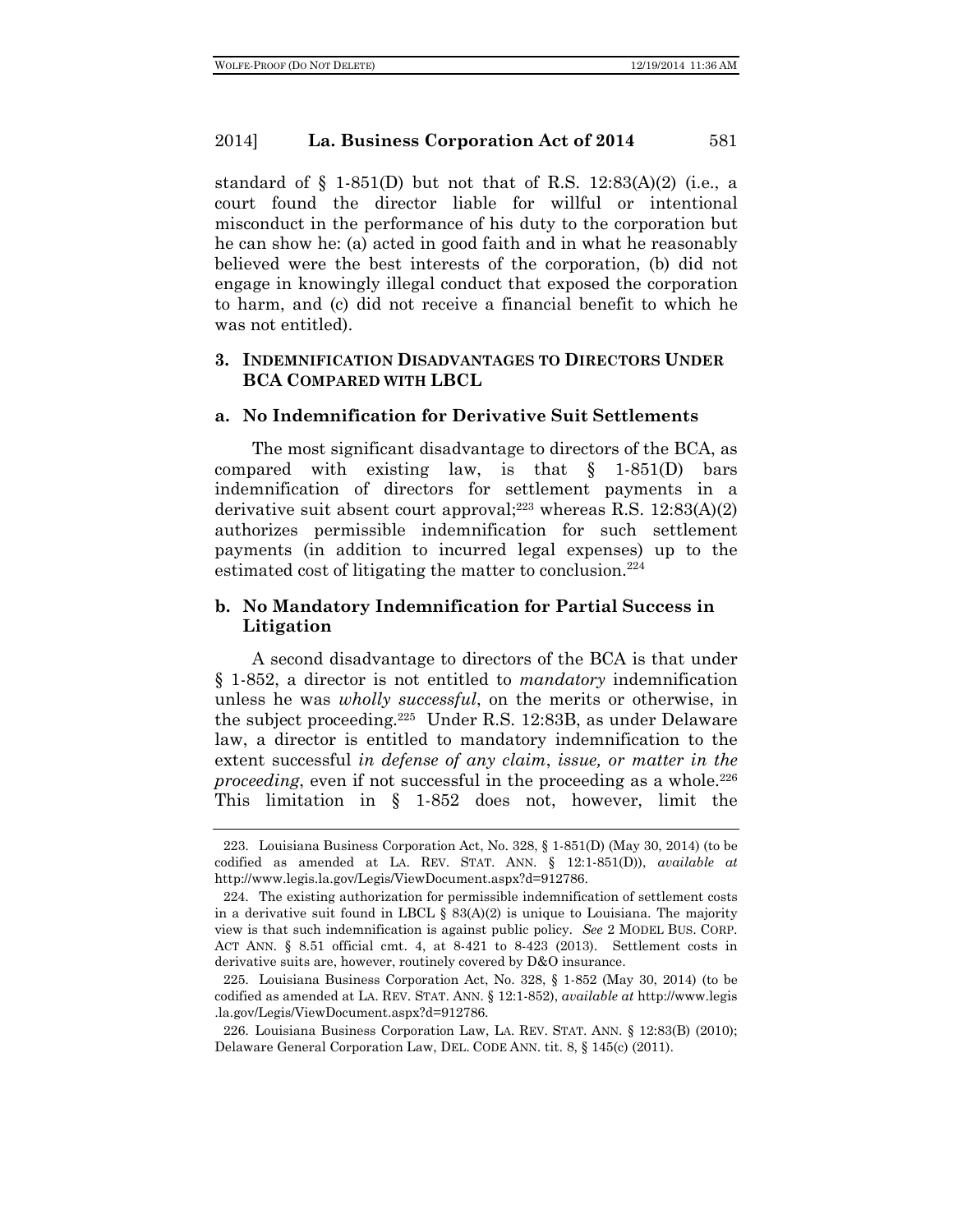corporation's right of *permissible* indemnification with respect to the expenses of a partially successful defense of any claim, issue, or matter.227

#### **c. No Indemnification Dehors the BCA**

A third disadvantage to directors of the new law is that under § 1-859, a corporation may provide permissible indemnification or advancement of expenses only as permitted by §§ 1-850 through 1-859. In other words, no indemnification of or advancement to directors is permissible unless expressly authorized by those sections of the statute.<sup>228</sup>

R.S. 12:83(E), *per contra*, provides that indemnification and advancement expressly authorized by other subsections of R.S. 12:83 "shall not be deemed exclusive of any other rights to which the person indemnified... is entitled under any bylaw, agreement, [or] authorization of shareholders or directors . . . ."229 The difference between the LBCL and the BCA is perhaps not as significant as might appear, however, because courts generally take the view that it is against public policy for directors to be indemnified for most types of conduct harmful to the corporation.230

## **d. Advancement Subject to Director's Affirmation of Belief He Has Met Relevant Standard of Conduct**

A further minor disadvantage of the BCA to directors is that under paragraph  $1-853(A)(1)$  an advance of litigation expenses may be made to a director only if he provides the corporation, in addition to a written undertaking to repay the advance in the event it is ultimately determined he has not met the relevant standard of conduct, with a written affirmation of his good faith belief either that he has met the relevant standard or that the proceeding involves only duty of care claims from which he has

<sup>227.</sup> *See* 2 MODEL BUS. CORP. ACT ANN. § 8.52 official cmt. ¶ 2, at 8-431 (2013).

<sup>228.</sup> The BCA does not, however, limit a corporation's power to indemnify employees and agents who are neither directors nor officers. Louisiana Business Corporation Act, No. 328, § 1-858(F) (May 30, 2014) (to be codified as amended at LA. REV. STAT. ANN. § 12:1-858(F)), *available at* http://www.legis.la.gov/Legis/ViewDocu ment.aspx?d=912786.

<sup>229.</sup> Louisiana Business Corporation Law, LA REV. STAT. ANN. § 12:83 (2010).

<sup>230.</sup> *See* 2 MODEL BUS. CORP. ACT ANN. subch. 8E intro. cmt. 1 ¶ 3, at 8-382 (2013).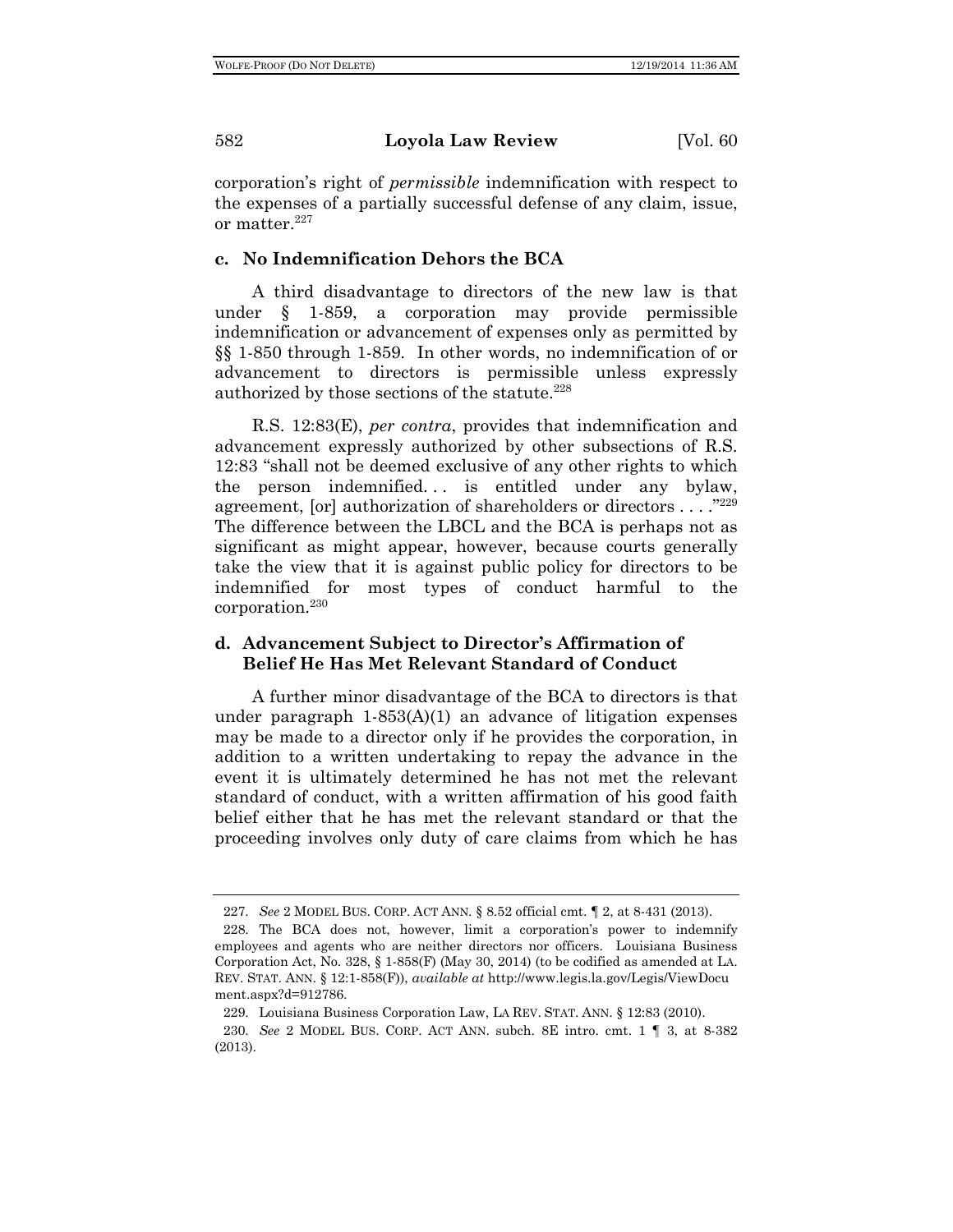been exculpated.231

R.S. 12:83(D), on the other hand, conditions a director's entitlement to an advance only upon providing a written undertaking to repay in the event it is ultimately determined he did not meet the applicable standard of conduct.<sup>232</sup> It does not require a written affirmation of belief at the time of advancement that he has met the applicable standard of conduct. BCA  $\S$  1-853(B) improves upon R.S. 12:83(D), however, from the standpoint of a director, by providing that the written undertaking need not be secured and may be accepted by the corporation without reference to the financial ability of the director to repay<sup>233</sup>—although as a matter of practice these assumptions have customarily been made under existing law.

## **4. INDEMNIFICATION OF OFFICERS AS DISTINGUISHED FROM DIRECTORS UNDER BCA COMPARED WITH LBCL**

## **a. Directors and Officers Grouped Together Under LBCL and Delaware Law**

As relates to officers, employees, and agents of a corporation other than directors, the indemnification structure of the BCA differs from that of existing law. Under R.S. 12:83(A), as under DGCL  $\S$  145, indemnification is authorized for directors, officers, employees, and agents without distinction among those groups.234

#### **b. Model Act**

*Per contra*, Model Act Subchapter 8E is focused almost entirely on the indemnification of directors. More particularly, Model Act  $\S$  8.58(f) and corresponding BCA  $\S$  1-858(F) provide that Subchapter 8E does not limit a corporation's power to indemnify employees and agents who are neither officers nor directors, i.e., the Model Act indemnification rules apply only to

<sup>231.</sup> Louisiana Business Corporation Act, No. 328, § 1-853(A)(1) (May 30, 2014) (to be codified as amended at LA. REV. STAT. ANN. § 12:1-853(A)(1)), *available at* http://www.legis.la.gov/Legis/ViewDocument.aspx?d=912786.

<sup>232.</sup> Louisiana Business Corporation Law, LA. REV. STAT. ANN. § 12:83(D) (2010).

<sup>233.</sup> Louisiana Business Corporation Act, No. 328, § 1-853(B) (May 30, 2014) (to be codified as amended at LA. REV. STAT. ANN. § 12:1-853(B)), *available at* http://www.legis.la.gov/Legis/ViewDocument.aspx?d=912786.

<sup>234.</sup> Louisiana Business Corporation Law, LA. REV. STAT. ANN. § 12:83(A) (2010); Delaware General Corporation Law, DEL. CODE ANN. tit. 8, § 145 (2011).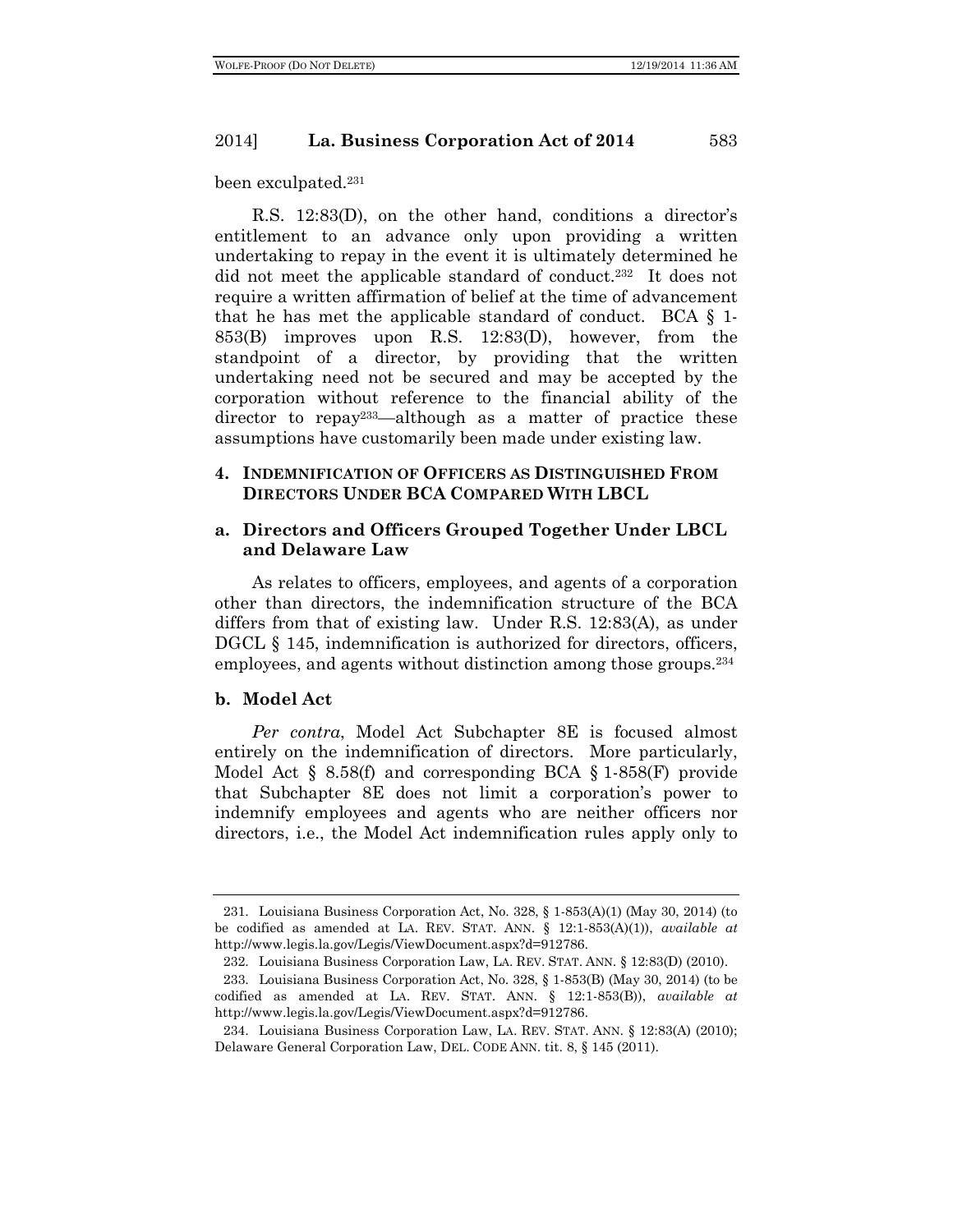officers and directors.<sup>235</sup> Further, Model Act  $\S 8.56$  (but not BCA § 1-856) establishes a special regime of indemnification for officers who are also directors that distinguishes their conduct as officers from their conduct as directors.236

## **c. BCA**

BCA § 1-856 rejects the Model Act distinction between indemnification of directors who are officers and those who are not.237 All directors, whether officers or not, are subject to the whole of Subchapter 8E *other than* § 1-856.<sup>238</sup> Non-director officers (NDOs) alone are subject to the whole of Subchapter 8E *including* § 1-856.239

Like Model Act § 8.56, BCA § 1-856 provides nominally broader indemnification of NDOs than of directors. That is the only function of the section. BCA § 1-856 differs from R.S. 12:83 in treating NDOs differently from directors. The broader entitlement of NDOs under BCA § 1-856 is slightly less generous, however, than Model Act § 8.56. It is limited to permissible indemnification or advancement provided by charter, bylaw, board resolution, or contract for judgments, settlements, and expenses resulting from NDO conduct other than: (a) any breach of the duty of loyalty (not merely those breaches from which the officer received a financial benefit to which he was not entitled, as in Model Act § 8.56), (b) an intentional infliction of harm on the corporation or its shareholders, or (c) an intentional violation of criminal law, subject in all cases to the proviso that indemnification in a derivative proceeding is limited to expenses only.

## **d. Practical Effect on Officers of BCA Indemnification Regime**

The practical effect of BCA § 1-856 appears to be to authorize a corporation to agree in its articles, bylaws, a board resolution,

<sup>235.</sup> 2 MODEL BUS. CORP. ACT ANN. § 8.58(F), at 8-487 (2013); Louisiana Business Corporation Act, No. 328, § 1-858(F) (May 30, 2014) (to be codified as amended at LA. REV. STAT. ANN. § 12:1-858(F)), *available at* http://www.legis.la.gov/Legis/ViewDocu ment.aspx?d=912786.

<sup>236.</sup> 2 MODEL BUS. CORP. ACT ANN. § 8.56, at 8-468 to 8-469 (2013).

<sup>237.</sup> *See* Louisiana Business Corporation Act, No. 328, § 1-856 cmt. (b) (May 30,

<sup>2014),</sup> *available at* http://www.legis.la.gov/Legis/ViewDocument.aspx?d=912786.

<sup>238.</sup> *Id.* § 1-856 (to be codified as amended at LA. REV. STAT. ANN. § 12:1-856).

<sup>239.</sup> *Id.*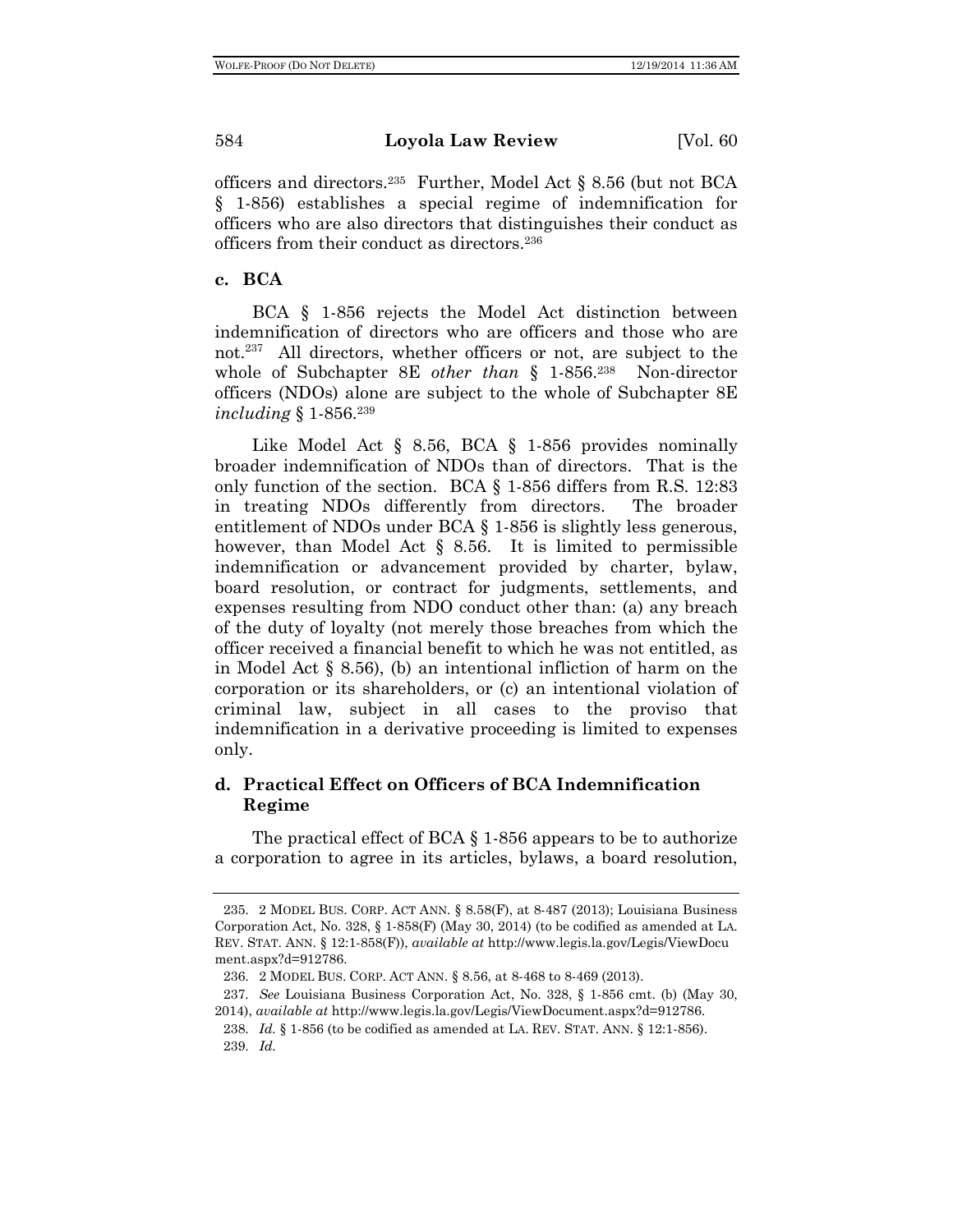or a contract to indemnify an NDO under the circumstances described in the preceding paragraph, without the necessity of a determination—which R.S. 12:83 requires in the case of both directors and NDOs, and BCA §§ 1-851 and 1-855 require for directors only—that the NDO (a) conducted himself in good faith, (b) reasonably believed his conduct was in the best interests of the corporation, and (c), in the case of a criminal proceeding, had no reasonable cause to believe his conduct was unlawful.240 The policy behind allowing more generous permissible indemnification for NDOs than for directors is that the latter have no conflict of interest in determining whether to indemnify an NDO.

BCA § 1-856(C) provides that NDOs, like directors, are entitled to apply to a court in a § 1-854 summary proceeding for indemnification or advancement.<sup>241</sup> In the discretion of the court, judicial relief could include indemnification for settlements in derivative suits despite the prohibition in  $\S$  1-856(A)(1) on *permissible* indemnification of derivative settlement costs.<sup>242</sup>

As a practical matter, however, derivative claims against NDOs, as distinguished from claims by third parties such as regulatory agencies, are relatively rare because directors are not subject to a conflict in determining whether to institute suit directly against an NDO or terminate him for conduct they deem inappropriate. The absence of director conflict moots the viability of almost all derivative claims against NDOs. Rights of indemnification and advancement are of practical value to NDOs primarily with respect to *third-party* claims against them by reason of their positions as NDOs or *direct* claims against them by the corporation, rather than with respect to shareholder derivative proceedings.

## **IV. CONCLUSION**

Over the long perspective beginning with the *Keech*, *Sutton*,

<sup>240.</sup> Louisiana Business Corporation Act, No. 328, § 1-856 (May 30, 2014) (to be codified as amended at LA. REV. STAT. ANN. § 12:1-856), *available at* http://www.legis.la.gov/Legis/ViewDocument.aspx?d=912786; *see* 2 MODEL BUS. CORP. ACT ANN. § 8.56 official cmt. 1 ¶ 1, at 8-472 (2013).

<sup>241.</sup> Louisiana Business Corporation Act, No. 328, § 1-856(C) (May 30, 2014) (to be codified as amended at LA. REV. STAT. ANN. § 12:1-856(C)), *available at* http://www.legis.la.gov/Legis/ViewDocument.aspx?d=912786.

<sup>242.</sup> *See* 2 MODEL BUS. CORP. ACT ANN*.* § 8.54 official cmt. 3, at 8-450 to 8-451 (2013).